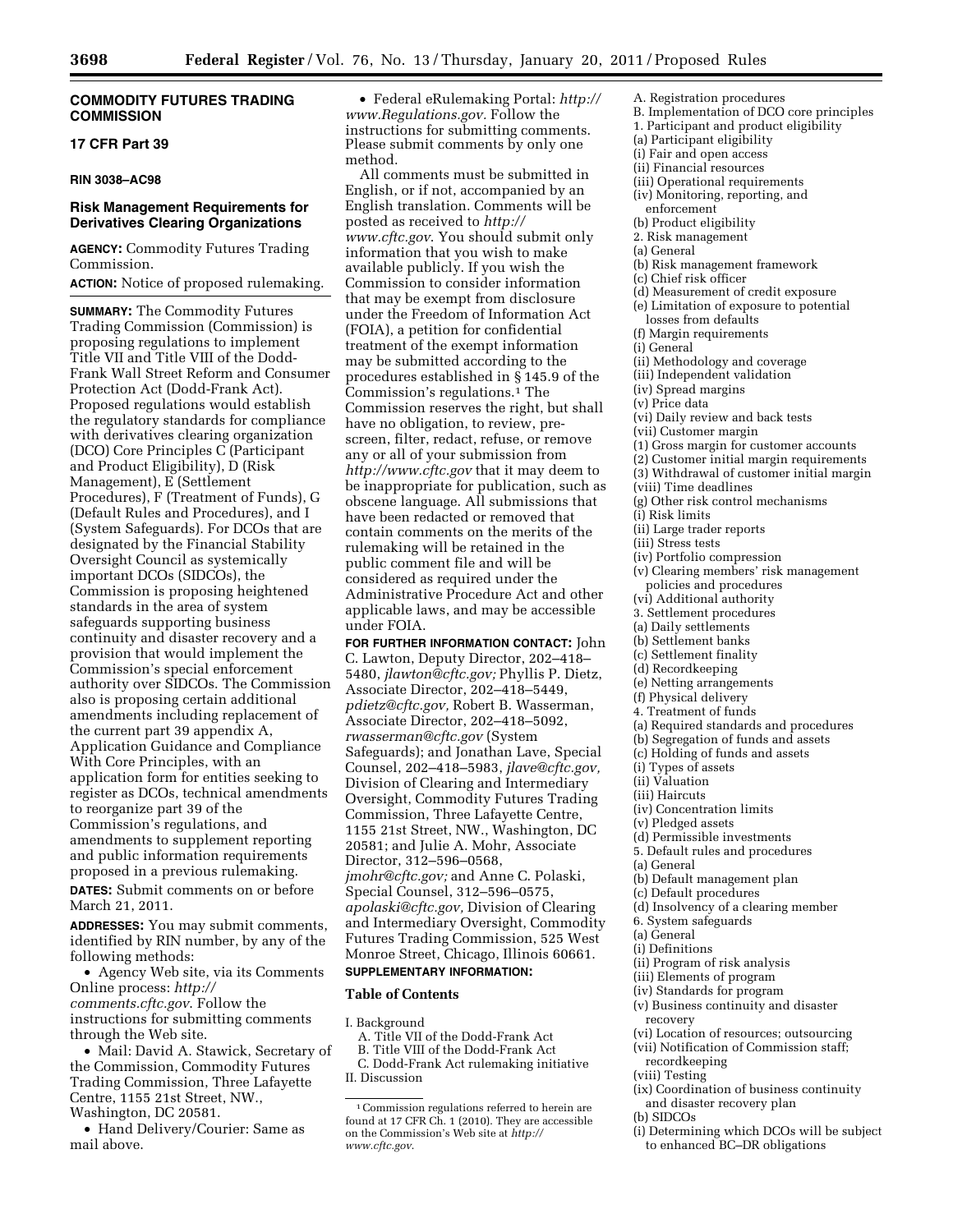- (iii) Geographic diversity
- (iv) Testing
- (v) Effective date
- 7. Special enforcement authority over SIDCOs
- C. Additional amendments
- 1. Technical amendments to reorganize part 39 2. Supplemental provisions for proposed
- § 39.19 3. Technical amendments to proposed
- § 39.21
- III. Effective Date
- IV. Section 4(c)
- V. Related Matters
	- A. Regulatory Flexibility Act
	- B. Paperwork Reduction Act
	- C. Cost-benefit analysis

### **I. Background**

#### *A. Title VII of the Dodd-Frank Act*

On July 21, 2010, President Obama signed the Dodd-Frank Act.2 Title VII of the Dodd-Frank Act 3 amended the Commodity Exchange Act (CEA) 4 to establish a comprehensive regulatory framework to reduce risk, increase transparency, and promote market integrity within the financial system by, among other things: (1) Providing for the registration and comprehensive regulation of swap dealers and major swap participants; (2) imposing clearing and trade execution requirements on standardized derivative products; (3) creating rigorous recordkeeping and real-time reporting regimes; and (4) enhancing the Commission's rulemaking and enforcement authorities with respect to all registered entities and intermediaries subject to the Commission's oversight.

Section 725(c) of the Dodd-Frank Act amended Section 5b(c)(2) of the CEA, which sets forth core principles with which a DCO must comply to be registered and to maintain registration as a DCO.

The core principles were added to the CEA by the Commodity Futures Modernization Act of 2000 (CFMA).5 The Commission did not adopt implementing rules and regulations, but instead promulgated guidance for DCOs on compliance with the core principles.6 Under section 5b(c)(2), as amended by the Dodd-Frank Act, Congress expressly confirmed that the

6*See* 17 CFR part 39, app. A.

Commission may adopt implementing rules and regulations pursuant to its rulemaking authority under section 8a(5) of the CEA.7

The Commission continues to believe that each DCO should be afforded an appropriate level of discretion in determining how to operate its business within the statutory framework. At the same time, the Commission recognizes that specific, bright-line regulations may be necessary in order to facilitate DCO compliance with a given core principle and, ultimately, to protect the integrity of the U.S. clearing system. Accordingly, in developing the proposed regulations, the Commission has endeavored to strike an appropriate balance between establishing general prudential standards and prescriptive requirements.

In this notice of proposed rulemaking, the Commission proposes to adopt regulations to implement six DCO core principles. Those core principles, all of which were amended by the Dodd-Frank Act, are C (Participant and Product Eligibility), D (Risk Management), E (Settlement Procedures), F (Treatment of Funds), G (Default Rules and Procedures), and I (System Safeguards).

### *B. Title VIII of the Dodd-Frank Act*

Section 802(b) of the Dodd-Frank Act states that the purpose of Title VIII is to mitigate systemic risk in the financial system and promote financial stability. Section 804 authorizes the Financial Stability Oversight Council (Council) to designate entities involved in clearing and settlement as systemically important.<sup>8</sup>

Section 805(a) of the Dodd-Frank Act allows the Commission to prescribe regulations for those DCOs that the Council has determined are systemically important. The Commission is proposing to adopt enhanced requirements for SIDCOs regarding system safeguards for business continuity and disaster recovery in proposed § 39.30.

Section 807(c) of the Dodd-Frank Act provides the Commission with special enforcement authority over SIDCOs, which the Commission is proposing to implement in proposed § 39.31.

# *C. Dodd-Frank Act Rulemaking Initiative*

This proposed rulemaking is the last in a series of proposed rulemakings issued for the purpose of implementing the DCO core principles.9 Through the proposed regulations, the Commission seeks to enhance legal certainty for DCOs, clearing members, and market participants by providing a regulatory framework to support DCO risk management practices overall and, in turn, strengthen the financial integrity of the futures markets and swap markets subject to Commission oversight.

With this in mind, the Commission also is proposing to establish greater uniformity and transparency in the DCO application process by adopting a registration application form that will facilitate greater efficiency and consistency in processing submissions. The Commission is further proposing certain technical amendments to update and conform provisions of part 39 to the CEA, as amended by the Dodd-Frank Act.

The Commission requests comment on all aspects of the rules proposed herein, as well as comment on the specific provisions and issues highlighted in the discussion below.

### **II. Discussion**

### *A. Registration Procedures*

As proposed in an earlier notice of proposed rulemaking, the Commission intends to continue to voluntarily apply a 180-day time frame for review of DCO registration applications, but eliminate the 90-day expedited review period for such applications.10 Related to this, the Commission is now proposing additional revisions to the requirements for DCO registration in order to clarify the application submission and review process and to achieve greater efficiency for both applicants and the Commission.

The Commission is proposing to revise appendix A to part 39, ''Application Guidance and Compliance With Core Principles,'' by removing the current content and substituting in its

<sup>2</sup>*See* Dodd-Frank Wall Street Reform and Consumer Protection Act, Pub. L. 111–203, 124 Stat. 1376 (2010). The text of the Dodd-Frank Act may be accessed at *[http://www.cftc.gov/](http://www.cftc.gov/LawRegulation/OTCDERIVATIVES/index.htm) [LawRegulation/OTCDERIVATIVES/index.htm.](http://www.cftc.gov/LawRegulation/OTCDERIVATIVES/index.htm)* 

<sup>3</sup>Pursuant to section 701 of the Dodd-Frank Act, Title VII may be cited as the ''Wall Street Transparency and Accountability Act of 2010.''

<sup>4</sup> 7 U.S.C. 1 *et seq.* 

<sup>5</sup>*See* Commodity Futures Modernization Act of 2000, Pub. L. 106–554, 114 Stat. 2763 (2000).

<sup>7</sup>Section 8a(5) of the CEA authorizes the Commission to promulgate such regulations ''as, in the judgment of the Commission, are reasonably necessary to effectuate any of the provisions or to accomplish any of the purposes of [the CEA].'' 7 U.S.C. 12a(5).

<sup>8</sup>*See* Advance Notice of Proposed Rulemaking Regarding Authority to Designate Financial Market Utilities as Systemically Important, available at *[http://www.treasury.gov/initiatives/Pages/FSOC](http://www.treasury.gov/initiatives/Pages/FSOC-index.aspx)[index.aspx](http://www.treasury.gov/initiatives/Pages/FSOC-index.aspx)*.

<sup>9</sup>*See e.g.,* 75 FR 78185 (Dec. 15, 2010) (Core Principles J, Reporting; K, Recordkeeping; L, Public Information; and M, Information Sharing); 75 FR 77576 (Dec. 13, 2010) (Core Principles A, Compliance; H, Rule Enforcement; N, Antitrust Considerations; and R, Legal Risk); 75 FR 63732 (Oct. 18, 2010) (Core Principle P, Conflicts of Interest); and 75 FR 63113 (Oct. 14, 2010) (Core Principle B, Financial Resources).

<sup>10</sup>*See* 75 FR at 77586. Although the CEA does not require the Commission to review DCO applications within a prescribed time period or subject to any prescribed procedures, the Commission adopted a 90-day expedited review period and, in the alternative, the 180-day time period and procedures specified in section 6(a) of the CEA for review of applications for designation of a contract market.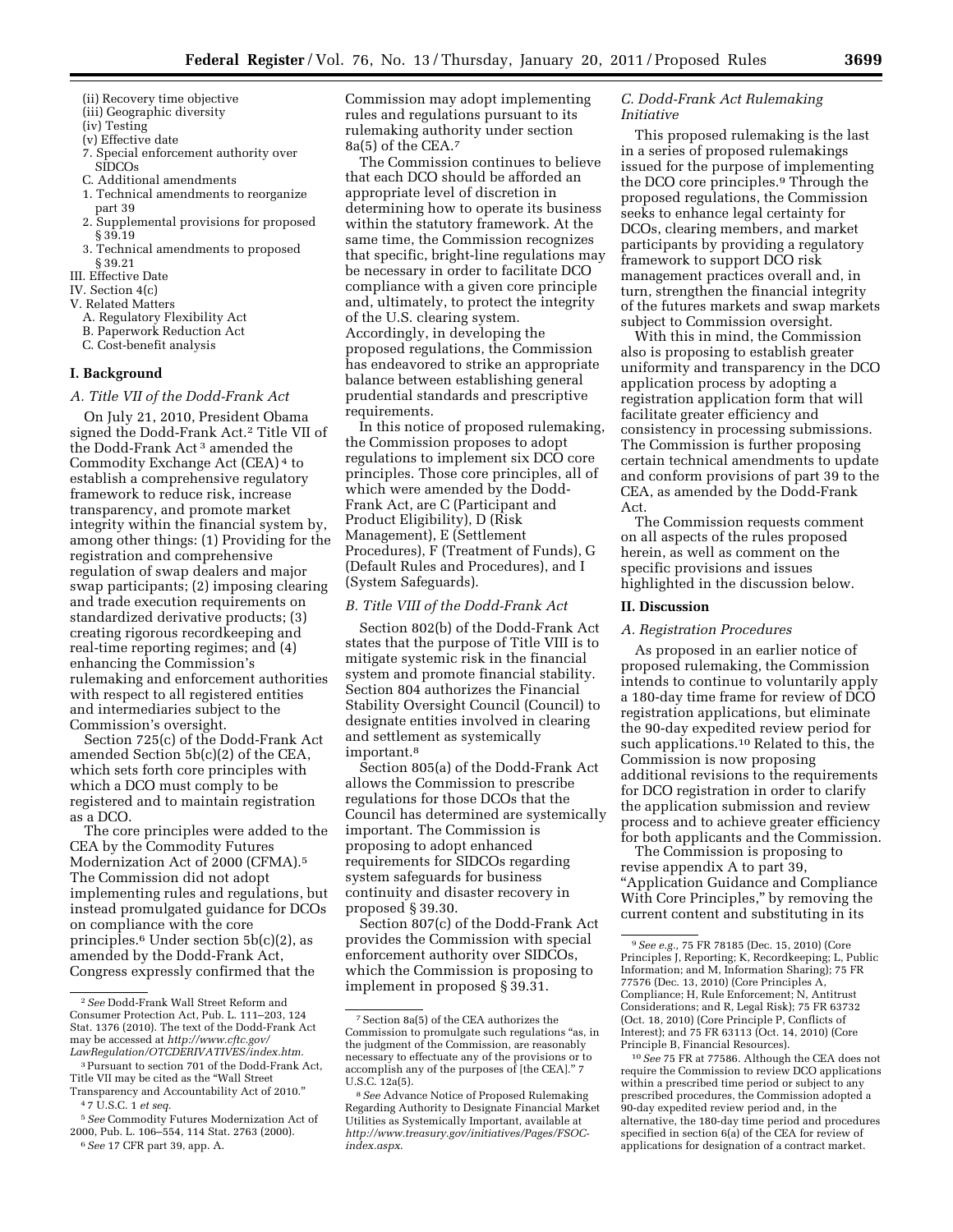place Form DCO, which would be comprised of two parts: (i) An application cover sheet for basic information about the DCO applicant, its ownership structure, officers, and application contact information, and (ii) instructions for a series of accompanying exhibits that would contain information demonstrating compliance with each of the DCO core principles. An application for DCO registration would consist of the completed Form DCO, including all applicable exhibits, and any supplemental information submitted to the Commission.11

The Commission's objective in adopting an application form is to streamline the DCO registration process, having learned from experience that the general guidance contained in the current appendix A does not provide sufficiently specific instructions to applicants. As a result, the registration process has been prolonged in some cases because of the need for Commission staff to provide applicants with additional guidance about the nature of the information that is required in order for the Commission to conclude that the applicant has demonstrated its ability to comply with the core principles.

The Commission proposes to amend § 39.3(d), ''Guidance for applicants and registrants,'' and redesignate it as § 39.3(a)(2). The amended provision would state that any person seeking to register as a DCO would be required to submit a completed Form DCO as provided in appendix A to part 39, including all applicable exhibits. Use of the Form DCO also would be required for amendments to a pending application or requests for an amendment to an existing DCO registration. Section 39.3(a)(2) would clarify that an applicant, upon its own initiative, could file additional information that might be necessary or helpful to the Commission in processing the application. The Commission strongly encourages prospective applicants to submit any additional information that could be useful to the Commission.

The proposed appendix A containing the Form DCO is set forth in this notice of proposed rulemaking. The Commission requests comment on the potential benefits and disadvantages of requiring the use of a standardized application. In addition, the

Commission requests comment on the content of the proposed application including specific exhibits.

Proposed § 39.3(a)(3) would clarify that the filing of a completed Form DCO would be a minimum requirement and would not create a presumption that the application is materially complete 12 or that supplemental information will not be required by the Commission. At any time during the application review process, the Commission may request that the applicant submit supplemental information in order for the Commission to process the application.

Under proposed § 39.3(a)(4), an applicant would be required to promptly amend its Form DCO if it discovered a material omission or error, or if there is a material change in any information already provided to the Commission.

Proposed § 39.3(a)(5) would largely incorporate applicable language of § 40.8(a), which identifies those parts of a DCO application that are available to the public.13 Those parts are: the first page of the cover sheet, proposed rules (Exhibit A–1), the applicant's regulatory compliance chart (Exhibit A–2), a narrative summary of the applicant's proposed clearing activities (Exhibit A– 3), documents establishing the applicant's legal status (Exhibit A–8), documents setting forth the applicant's corporate and governance structure (Exhibits A–7 and Q), and any other part of the application not covered by a request for confidential treatment subject to FOIA and filed in accordance with the requirements of § 145.9 of the Commission's regulations.14 The Commission notes that it expects to continue its practice of posting DCO applications on its Web site for a public comment period (typically 30 days).

Proposed  $\S 39.3(b)(1)$  would stay the running of the 180-day review period if an application was materially incomplete, consistent with the Commission's authority with respect to the designation of a contract market under section 6(a) of the CEA. The delegation provision of current § 39.3(g) would be redesignated as paragraph

(b)(2). This provision authorizes the Director of the Division of Clearing and Intermediary Oversight or the Director's designee, with the concurrence of the General Counsel or the General Counsel's designee, to notify an applicant that the application is materially incomplete and the running of the 180-day period is stayed.

The Commission requests comment on all aspects of the proposed amendments to § 39.3, including the costs associated with the application process and possible means for streamlining the process further.

# *B. Implementation of DCO Core Principles*

#### 1. Participant and Product Eligibility

Core Principle C, as amended by the Dodd-Frank Act,15 requires each DCO to establish appropriate admission and continuing eligibility standards for members of, and participants in, the DCO,16 including sufficient financial resources and operational capacity to meet the obligations arising from participation. Core Principle C further requires that such participation and membership requirements be objective, be publicly disclosed, and permit fair and open access. Core Principle C also requires that each DCO establish and implement procedures to verify compliance with each participation and membership requirement, on an ongoing basis. With respect to product eligibility, Core Principle C requires that each DCO establish appropriate standards for determining the eligibility of agreements, contracts, or transactions submitted to the DCO for clearing.<sup>17</sup> The Commission is proposing to adopt

16Core Principle C, as well as the other core principles that are discussed herein, refer to "members of, and participants in" a DCO. The Commission interprets this phrase to mean persons with clearing privileges, and has used the term "clearing member" in describing the requirements of each core principle and in the text of the proposed regulations described herein. In a separate notice of proposed rulemaking, the Commission has proposed to amend the definition of ''clearing member" in § 1.3(c) to mean "any person that has clearing privileges such that it can process, clear and settle trades through a derivatives clearing organization on behalf of itself or others. The derivatives clearing organization need not be organized as a membership organization.'' *See* 75 FR at 77585.

17 Prior to amendment by the Dodd-Frank Act, Core Principle C provided that

[t]he applicant shall establish—

(i) appropriate admission and continuing eligibility standards (including appropriate minimum financial requirements) for members of and participants in the organization; and

(ii) appropriate standards for determining eligibility of agreements, contracts, or transactions submitted to the applicant.

<sup>11</sup> In separate rulemakings, the Commission is proposing applications for designation as a contract market and registration as a swap execution facility. This approach is similar to the SEC's use of the Form CA for securities clearing agency applications, available at *<https://www.sec.gov>*.

<sup>12</sup>Section 6(a) of the CEA, 7 U.S.C. 8(a), provides that the Commission must approve or deny an application for designation of a contract market within 180 days of the filing of the application. However, ''[i]f the Commission notifies the person that its application is materially incomplete and specifies the deficiencies in the application, the running of the 180-day period shall be stayed from the time of such notification until the application is resubmitted in completed form.'

<sup>13</sup>*See* 75 FR 67282 (Nov. 2, 2010) (provisions common to registered entities).

<sup>14</sup>*See* 5 U.S.C. 552 and § 145.9 of the Commission's regulations (regarding petitions for confidential treatment of information submitted to the Commission).

 $15$  Section  $5b(c)(2)(C)$  of the CEA; 7 U.S.C. 7a-1(c)(2)(C) (Core Principle C).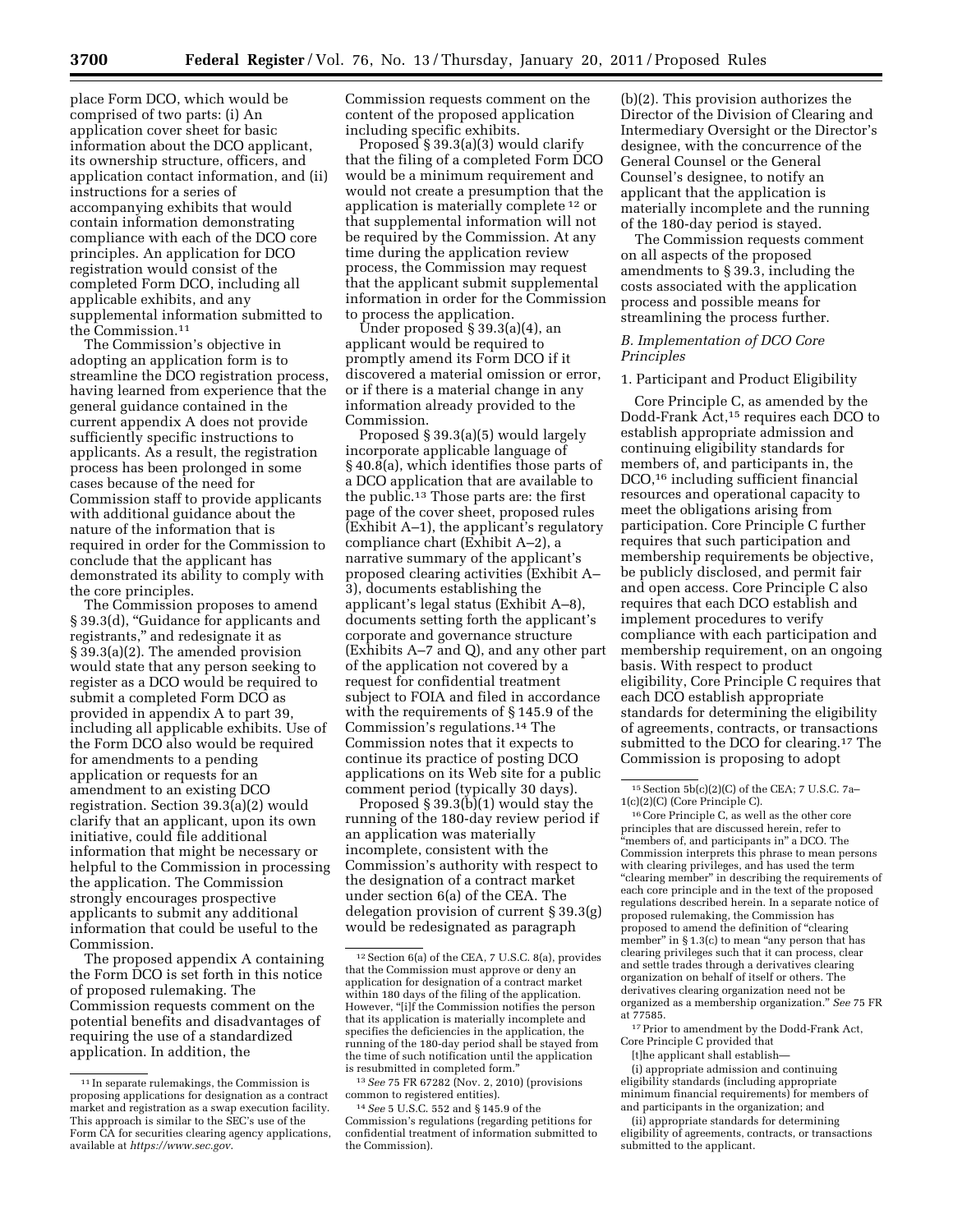§ 39.12 to establish requirements that a DCO would have to meet in order to comply with Core Principle C.

(a) Participant eligibility.

As noted above, Core Principle C requires that a DCO's admission and continuing eligibility standards for clearing members must be objective and publicly disclosed.18 Proposed § 39.12(a) would codify these requirements, and would make clear that such requirements must be riskbased.

(i) Fair and open access.

Core Principle C mandates that participation requirements must ''permit fair and open access.'' 19 It also mandates that clearing members must have ''sufficient financial resources and operational capacity to meet obligations arising from participation in the derivatives clearing organization."<sup>20</sup> Although there is potential for tension between these goals, the Commission believes that they can be harmonized. Proposed § 39.12 is designed to ensure that participation requirements do not unreasonably restrict any entity from becoming a clearing member while, at the same time, limiting risk to the DCO and its clearing members. The Commission believes that more widespread participation could reduce the concentration of clearing member portfolios and diversify risk. It could also increase competition by allowing more entities to become clearing members.

Proposed § 39.12(a)(1) would require a DCO to establish participation requirements that permit fair and open access. To achieve fair and open access, proposed § 39.12(a)(1)(i) would prohibit a DCO from adopting a particular restrictive participation requirement if it could adopt a less restrictive requirement that would not materially increase risk to the DCO or its clearing members.

Proposed § 39.12(a)(1)(ii) would require a DCO to permit a market participant to become a clearing member if it met the DCO's participation requirements. Proposed § 39.12(a)(1)(iii) would prohibit participation requirements that have the effect of excluding or limiting clearing membership of certain types of market participants unless the DCO can demonstrate that the restriction is necessary to address credit risk or deficiencies in the participants' operational capabilities that would prevent them from fulfilling their

obligations as clearing members. Section 39.12(a)(1)(iv) would prohibit a DCO from requiring that clearing members must be swap dealers. Section 39.12(a)(1)(v) would prohibit a DCO from requiring that clearing members maintain a swap portfolio of any particular size, or that clearing members meet a swap transaction volume threshold.

The access and participation requirements discussed above meet or exceed international recommendations.21

(ii) Financial resources.

Core Principle C mandates that participation requirements must ensure that clearing members have ''sufficient financial resources and operational capacity to meet obligations arising from participation in the [DCO]."<sup>22</sup> Proposed § 39.12(a)(2)(i) would require a DCO to establish participation requirements that require clearing members to have access to sufficient financial resources to meet obligations arising from participation in the DCO in extreme but plausible market conditions. The financial resources could include a clearing member's capital, a guarantee from a clearing member's parent, or a credit facility funding arrangement. The proposed regulation would further specify that, for purposes of proposed § 39.12(a)(2), "capital" would mean adjusted net capital as defined in § 1.17 of the Commission's regulations, for futures commission merchants (FCMs), and net capital as defined in SEC rule 15c3–1, for broker-dealers, or any similar risk adjusted capital calculation

[t]o avoid discriminating against classes of participants and introducing competitive distortions, participation requirements should be objective and avoid limiting competition through unnecessarily restrictive criteria, thereby permitting fair and open access within the scope of services offered by the CCP. [footnote omitted] Participation requirements that limit access on grounds other than risks should be avoided.

(CPSS–IOSCO Recommendations, pg. 16). The Commission notes that CPSS and IOSCO are currently reviewing the CPSS–IOSCO Recommendations, which may be revised. <sup>22</sup> Section 5b(c)(2)(C)(i)(I) of the CEA; 7 U.S.C. 7a- $1(c)(2)(C)(i)(I).$ 

for all other prospective clearing members.

The Commission invites comment regarding whether a guarantee or a credit facility funding arrangement is sufficiently reliable and liquid such that it should be considered as a resource that would be available to meet obligations arising from participation in a DCO in extreme but plausible market conditions.

Proposed § 39.12(a)(2)(ii) would require a DCO to establish capital requirements that are based on objective, transparent, and commonly accepted standards that appropriately match capital to risk. The proposed regulation would require capital requirements to be scalable so that they are proportional to the risks posed by clearing members.

With respect to persons that seek clearing membership in order to clear swaps, proposed § 39.12(a)(2)(iii) would specify that a DCO is not permitted to set a minimum capital requirement of more than \$50 million.

If the capital requirement is satisfied by a prospective clearing member, the DCO is prohibited from making a determination that the prospective clearing member does not satisfy its scalable capital requirements. Proposed §§ 39.12(a)(2)(ii) and 39.12(a)(2)(iii), considered together, would require a DCO to admit any person to clearing membership for the purpose of clearing swaps, if the person had \$50 million in capital, but would permit a DCO to require each clearing member to hold capital proportional to its risk exposure.23 Thus, if a clearing member's risk exposure were to increase in a nonlinear manner, the DCO could increase the clearing member's corresponding scalable capital requirement in a nonlinear manner.

The Commission requests comment on whether establishing a capital threshold is an effective approach to promoting fair and open access. If it is, the Commission further requests views on whether the \$50 million figure is an appropriate amount and, if not, what alternative amount might be more appropriate.

(iii) Operational requirements. Proposed § 39.12(a)(3) would require a DCO to establish participation requirements that ensure that clearing members have adequate operational

 $18$  Section  $5b(c)(2)(C)(iii)$  of the CEA; 7 U.S.C. 7a-1(c)(2)(C)(iii) (Core Principle C). 19 *Id.* 

<sup>20</sup> *Id.* 

<sup>21</sup> In November 2004, the Task Force on Securities Settlement Systems, jointly established by the Committee on Payment and Settlement Systems (CPSS) of the central banks of the Group of Ten countries and the Technical Committee of the International Organization of Securities Commissions (IOSCO), issued Recommendations for Central Counterparties. CPSS & Technical Comm. of IOSCO *Recommendations for Central Counterparties,* CPSS Publ'n No. 64 (Nov. 2004), available at *<http://www.bis.org/publ/cpss64.pdf>* (CPSS–IOSCO Recommendations). CPSS–IOSCO Recommendation 2 provides, in part, that ''[a] CCP's participation requirements should be objective, publicly disclosed, and permit fair and open access.'' The CPSS–IOSCO Recommendations further state that

<sup>23</sup>Conversely, as discussed, *infra,* in section II.B.2.g.i, proposed § 39.13(h)(1)(i) would require a DCO to impose risk limits on a clearing member to prevent a clearing member from carrying positions where the risk exposure of those positions exceeded a threshold specified by the DCO relative to the financial resources of the clearing member, the DCO, or both.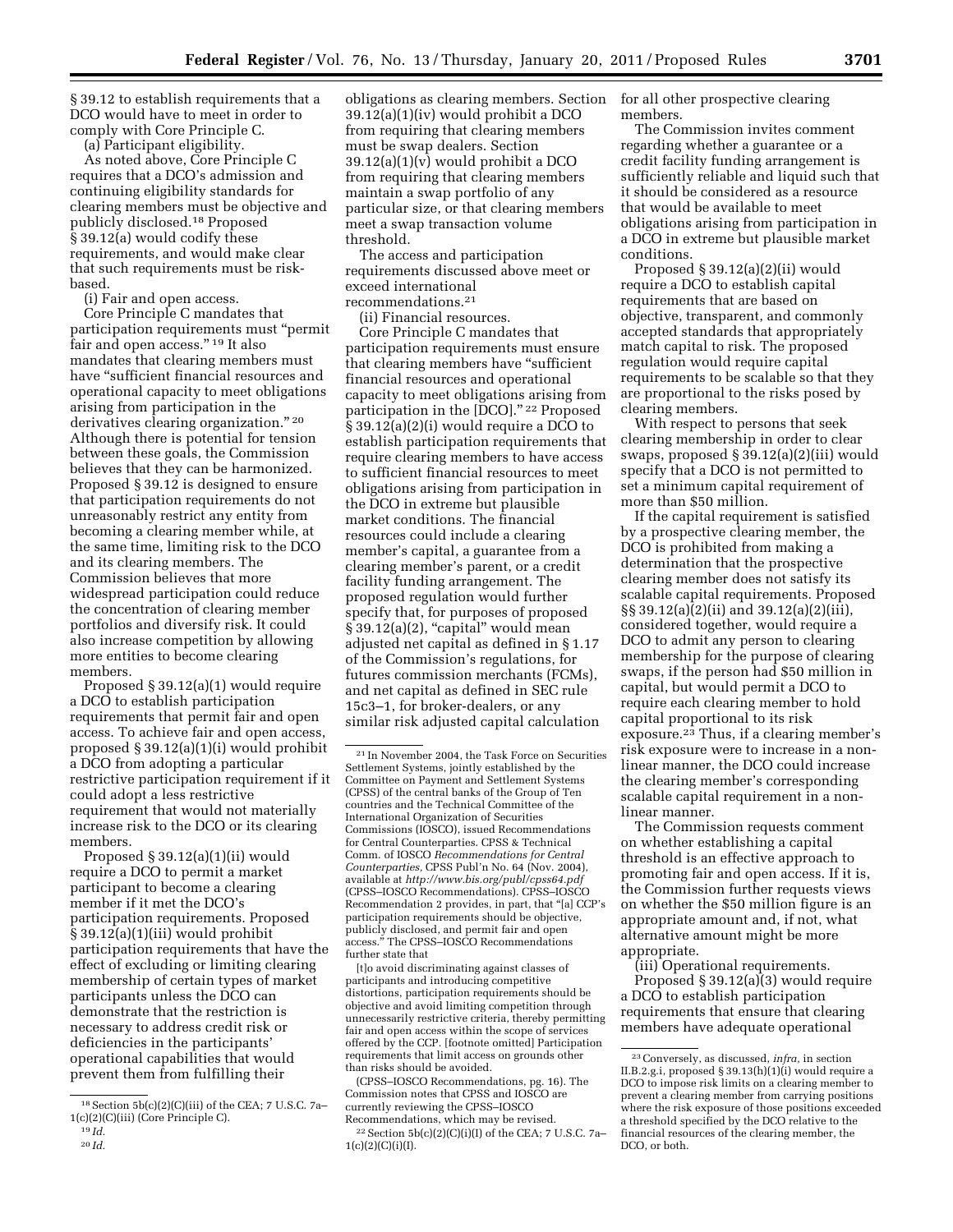capacity to meet obligations arising from continue to comply with participation participation in the DCO. The requirements would have to include, at a minimum, the ability to process expected volumes and values of transactions cleared by the clearing member within required time frames, including at peak times and on peak days; the ability to fulfill collateral, payment, and delivery obligations imposed by the DCO; and the ability to participate in default management activities under the rules of the DCO and in accordance with § 39.16 of the Commission's regulations.

(iv) Monitoring, reporting, and enforcement.

Strong participation requirements will not limit risk if clearing members do not satisfy the requirements on an ongoing basis. Accordingly, Core Principle C requires each DCO to "establish and implement procedures to verify, on an ongoing basis, the compliance of each participation and membership requirement of the derivatives clearing organization.'' 24 Proposed § 39.12(a)(4) would codify this requirement.

A DCO cannot effectively monitor clearing members if it is not adequately informed about their financial status. Proposed § 39.12(a)(5) would address this concern. Specifically, proposed § 39.12(a)(5)(i) would require a DCO to require all of its clearing members, including non-FCMs, to file periodic financial reports with the DCO that contain any financial information that the DCO determines is necessary to assess whether participation requirements are met on an ongoing basis. A DCO would have to require its clearing members that are FCMs to file the financial reports that are specified in § 1.10 of the Commission's regulations with the DCO. The proposed regulation also would require a DCO to review these financial reports for risk management purposes. Proposed § 39.12(a)(5)(i) would further require a DCO to require its clearing members that are not FCMs to make the periodic financial reports that they file with the DCO available to the Commission upon the Commission's request. Proposed § 39.12(a)(5)(ii) would require a DCO to adopt rules that require a clearing member to provide to the DCO, in a timely manner, information that concerns any financial or business developments that could materially affect the clearing member's ability to

requirements.

Finally, proposed § 39.12(a)(6) would require a DCO to have the ability to enforce compliance with its participation requirements. In particular, the DCO would be required to establish procedures for the suspension and orderly removal of clearing members that no longer meet the DCO's participation requirements. (b) Product eligibility.

Core Principle C requires each DCO to establish ''appropriate standards for determining the eligibility of agreements, contracts, or transactions submitted to the [DCO] for clearing." 25 Proposed § 39.12(b)(1) would require a DCO to establish appropriate requirements for determining the eligibility of agreements, contracts, or transactions submitted to the DCO for clearing, taking into account the DCO's ability to manage the risks associated with such agreements, contracts, or transactions. Factors to be considered in determining product eligibility would include, but would not be limited to: (i) trading volume; (ii) liquidity; (iii) availability of reliable prices; (iv) ability of market participants to use portfolio compression 26 with respect to a particular swap product; (v) ability of the DCO and clearing members to gain access to the relevant market for purposes of creating and liquidating positions; (vi) ability of the DCO to measure risk for purposes of setting margin requirements; and (vii) operational capacity of the DCO and clearing members to address any unique risk characteristics of a product.

Section 2(h)(1)(B) of the CEA requires a DCO to adopt rules providing that all swaps with the same terms and conditions submitted to the DCO for clearing are economically equivalent within the DCO and may be offset with each other within the DCO. Section 2(h)(1)(B) further requires a DCO to provide for non-discriminatory clearing of a swap executed bilaterally or on or subject to the rules of an unaffiliated designated contract market (DCM) or swap execution facility (SEF). Proposed § 39.12(b)(2) would codify these requirements in the Commission's regulations.

Proposed § 39.12(b)(3) would require a DCO to select contract unit sizes that

maximize liquidity, open access, and risk management. To the extent appropriate to further these objectives, the proposed regulation would require a DCO to select contract units for clearing purposes that may be smaller than the contract units in which trades submitted for clearing were executed. The contract unit size of a particular swap executed bilaterally may reflect the immediate circumstances of the two parties to the transaction. Once submitted for clearing, it may be possible to split the trade into smaller units without compromising the interests of the two original parties. Smaller units can promote liquidity by permitting more parties to trade the product, facilitate open access by permitting more clearing members to clear the product, and aid risk management by enabling a DCO, in the event of a default, to have more potential counterparties for liquidation.

Finally, proposed § 39.12(b)(4) would require each DCO that clears swaps to have rules stating that upon acceptance of a swap by the DCO for clearing, (i) the original swap is extinguished, (ii) it is replaced by equal and opposite swaps between clearing members and the DCO, (iii) all terms of the cleared swaps must conform to templates established under DCO rules, and (iv) if a swap is cleared by a clearing member on behalf of a customer, all terms of the swap, as carried in the customer account on the books of the clearing member, must conform to the terms of the cleared swap established under the DCO's rules.

The purpose of this provision is to encourage the standardization of swaps and to avoid any differences between the terms of a swap as carried at the DCO level and as carried at the clearing member level. Any such differences would raise both customer protection and systemic risk concerns. From a customer protection standpoint, if the terms of the swap at the customer level differ from those at the clearing level, then the customer position cannot really be said to have been cleared. If the customer position differs from the cleared position, the customer may not receive the full transparency and liquidity benefits of clearing. Similarly, from a systemic perspective, any differences could diminish overall price discovery and liquidity. Standardizing the terms of a swap upon clearing would facilitate trading and promote the mitigation of risk for all participants in the swap markets. Furthermore, standardization would support the requirement in section 2(h)(1)(B) of the CEA and proposed § 39.12(b)(2) that a DCO must adopt rules providing that all swaps with the same terms and conditions submitted to the DCO are

<sup>24</sup>*See* section 5b(c)(2)(C)(ii) of the CEA; 7 U.S.C. 7a–1(c)(2)(C)(ii). Based on context, the Commission interprets the phrase "compliance of each participation and membership requirement'' to mean compliance ''with'' each participation and membership requirement.

 $^{25}$  Section 5b(c)(2)(C)(i)(II) of the CEA; 7 U.S.C.  $7\mathrm{a}{-1}\mathrm{(c)}\mathrm{(2)}\mathrm{(C)}\mathrm{(i)}\mathrm{(II)}.$ 

<sup>&</sup>lt;sup>26</sup> Portfolio compression is a mechanism by which superfluous transactions among two or more counterparties are compressed, terminated and replaced with a smaller number of transactions of decreased notional principal value in an effort to reduce the risk, cost, and inefficiency of maintaining unnecessary transactions on the counterparties' books.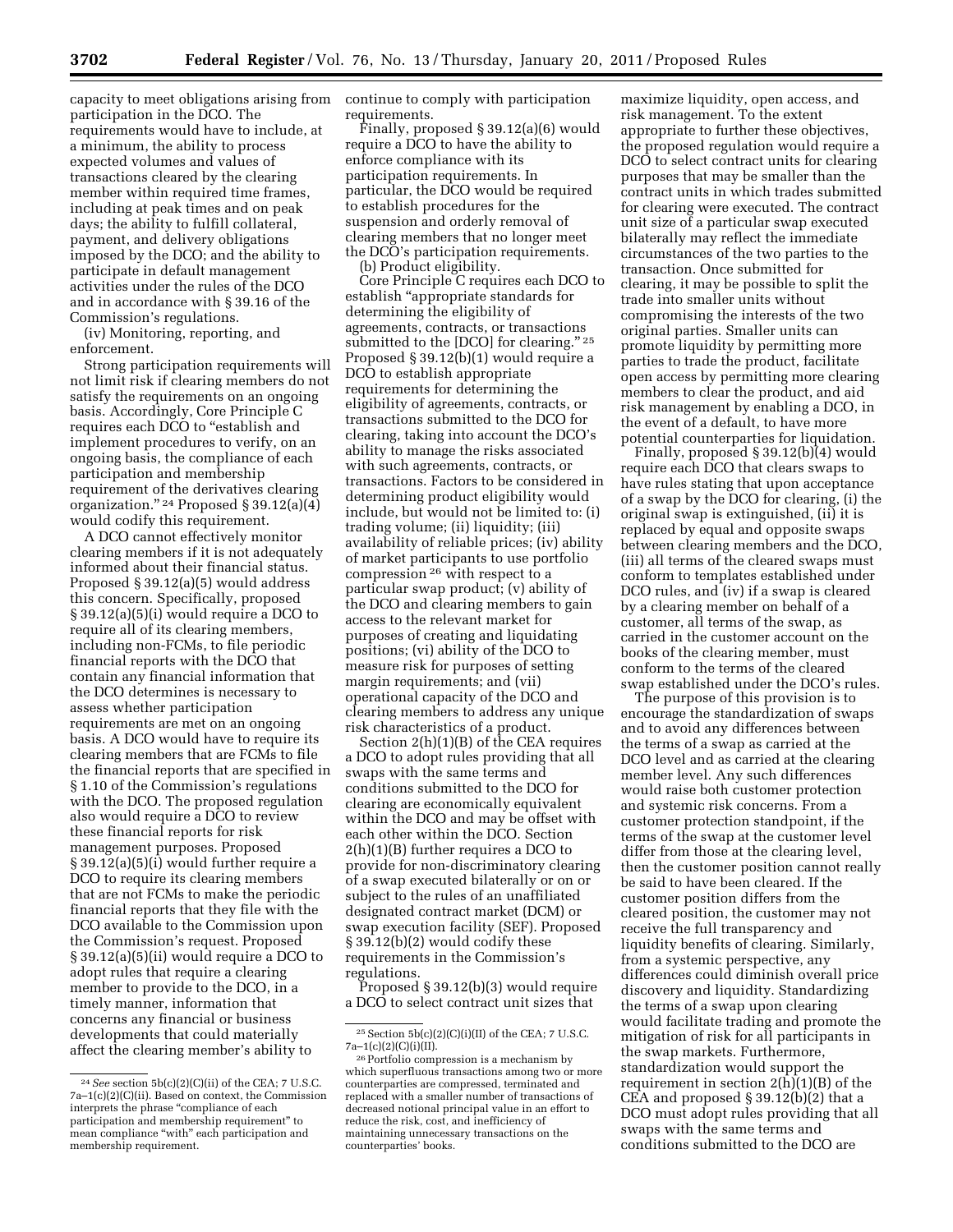economically equivalent within the DCO and may be offset with each other.

#### 2. Risk Management Requirements

Core Principle D, as amended by the Dodd-Frank Act,27 requires each DCO to ensure that it possesses the ability to manage the risks associated with discharging the responsibilities of the DCO through the use of appropriate tools and procedures. It further requires each DCO to measure its credit exposures to each clearing member not less than once during each business day and to monitor each such exposure periodically during the business day. Core Principle D also requires each DCO to limit its exposure to potential losses from defaults by clearing members, through margin requirements and other risk control mechanisms, to ensure that its operations would not be disrupted and that nondefaulting clearing members would not be exposed to losses that nondefaulting clearing members cannot anticipate or control. Finally, Core Principle D requires that the margin that the DCO requires from each clearing member must be sufficient to cover potential exposures in normal market conditions and that each model and parameter used in setting such margin requirements must be risk-based and reviewed on a regular basis.28 The Commission is proposing to adopt § 39.13 to establish requirements that a DCO would have to meet in order to comply with Core Principle D.

(a) General.

Proposed § 39.13(a) would require a DCO to ensure that it possesses the ability to manage the risks associated with discharging its responsibilities through the use of appropriate tools and procedures. The specific requirements that are addressed in the remainder of proposed § 39.13, in addition to margin requirements, describe various tools and procedures that the Commission believes are necessary to ensure that DCOs are able to effectively manage the risks that are inherent in their roles as central counterparties. Many of those requirements reflect the current practices of most or all DCOs, and others may describe enhancements that would assist existing and new DCOs in mitigating their risks as they assume new responsibilities in connection with the clearing of swaps.

(b) Risk management framework.

Proposed § 39.13(b) would require a DCO to establish and maintain written policies, procedures, and controls, approved by its Board of Directors, which establish an appropriate risk management framework that, at a minimum, clearly identifies and documents the range of risks to which the DCO is exposed, addresses the monitoring and management of the entirety of those risks, and provides a mechanism for internal audit. Those risks may include, but are not limited to, legal risk, credit risk, liquidity risk, custody and investment risk, concentration risk, default risk, operational risk, market risk, and business risk. A DCO would be required to regularly review its risk management framework and update it as necessary.

The Commission believes that a DCO should adopt a comprehensive and documented risk management framework that addresses all of the various types of risks to which it is exposed, including the manner in which they may relate to each other. A DCO's risk management framework should be subject to the approval of its Board of Directors, as the Board is ultimately responsible for managing a DCO's risks. The Commission is proposing to leave it to the discretion of each DCO to determine the frequency with which it reviews its risk management framework as long as it is reviewed on a regular basis.

(c) Chief risk officer.

Proposed § 39.13(c) would require a DCO to have a chief risk officer who would be responsible for the implementation of the risk management framework and for making appropriate recommendations regarding the DCO's risk management functions to the DCO's Risk Management Committee or Board of Directors, as applicable. In a separate rulemaking, the Commission has proposed to adopt § 39.13(d) to require DCOs to have a Risk Management Committee with defined composition requirements and specified minimum functions.29

DCOs generally have a chief risk officer or an individual who performs such a function, and the Commission believes this is a "best practice." Although Core Principle D does not specifically require a DCO to have a chief risk officer, the Commission believes that given the importance of the risk management function, each DCO should have a member of senior management who is responsible for

overseeing the implementation of the DCO's comprehensive risk management framework and making appropriate recommendations regarding risk management issues to the DCO's Risk Management Committee (for matters within its jurisdiction) or directly to the Board.

The CEA, as amended by the Dodd-Frank Act, requires a DCO to have a chief compliance officer with defined responsibilities.30 These requirements have been addressed in a separate rulemaking.31 Given the importance of the risk management function and the comprehensive nature of the responsibilities of the chief compliance officer as defined in the statute, the Commission expects that the chief risk officer and the chief compliance officer would be two different individuals.

(d) Measurement of credit exposure. Proposed § 39.13(e) would require a DCO to measure and monitor its credit exposures to its clearing members. The proposed regulation uses the term "credit exposure" in order to be consistent with the statutory language of Core Principle D. In this context, ''credit exposure'' does not refer to an extension of credit by the DCO to a clearing member. Rather, it refers to any amounts that a clearing member would owe to a DCO if the clearing member were to default in its obligations to the DCO. It includes both current exposures and potential future exposures.

Specifically, § 39.13(e) would require a DCO to: (1) Measure its credit exposure to each clearing member and mark to market such clearing member's open positions at least once each business day; and (2) monitor its credit exposure to each clearing member periodically during each business day. Proposed § 39.13(e) goes hand in hand with proposed § 39.14(b), which addresses daily settlements based on a DCO's measurement of its credit exposures to its clearing members.<sup>32</sup>

(e) Limitation of exposure to potential losses from defaults.

Proposed § 39.13(f) would require a DCO, through margin requirements and other risk control mechanisms, to limit its exposure to potential losses from defaults by its clearing members to ensure that: (1) Its operations would not be disrupted; and (2) nondefaulting clearing members would not be exposed to losses that nondefaulting clearing members cannot anticipate or control. The language of proposed § 39.13(f) is virtually identical to the language in

<sup>&</sup>lt;sup>27</sup> Section  $5b(c)(2)(D)$  of the CEA; 7 U.S.C. 7a-1(c)(2)(D) (Core Principle D).

<sup>28</sup>Prior to amendment by the Dodd-Frank Act, Core Principle D provided that ''[t]he applicant shall have the ability to manage the risks associated with discharging the responsibilities of a derivatives clearing organization through the use of appropriate tools and procedures.''

<sup>29</sup>*See* 75 FR at 63750. In that proposed rulemaking, the provisions relating to the Risk Management Committee were designated as § 39.13(g). In the final rulemaking, the provisions will be redesignated as § 39.13(d).

<sup>30</sup>*See* section 5b(i) of the CEA; 7 U.S.C. 7a–1(i). 31 75 FR at 77587.

<sup>32</sup>*See infra* section II.B.3.a of this notice.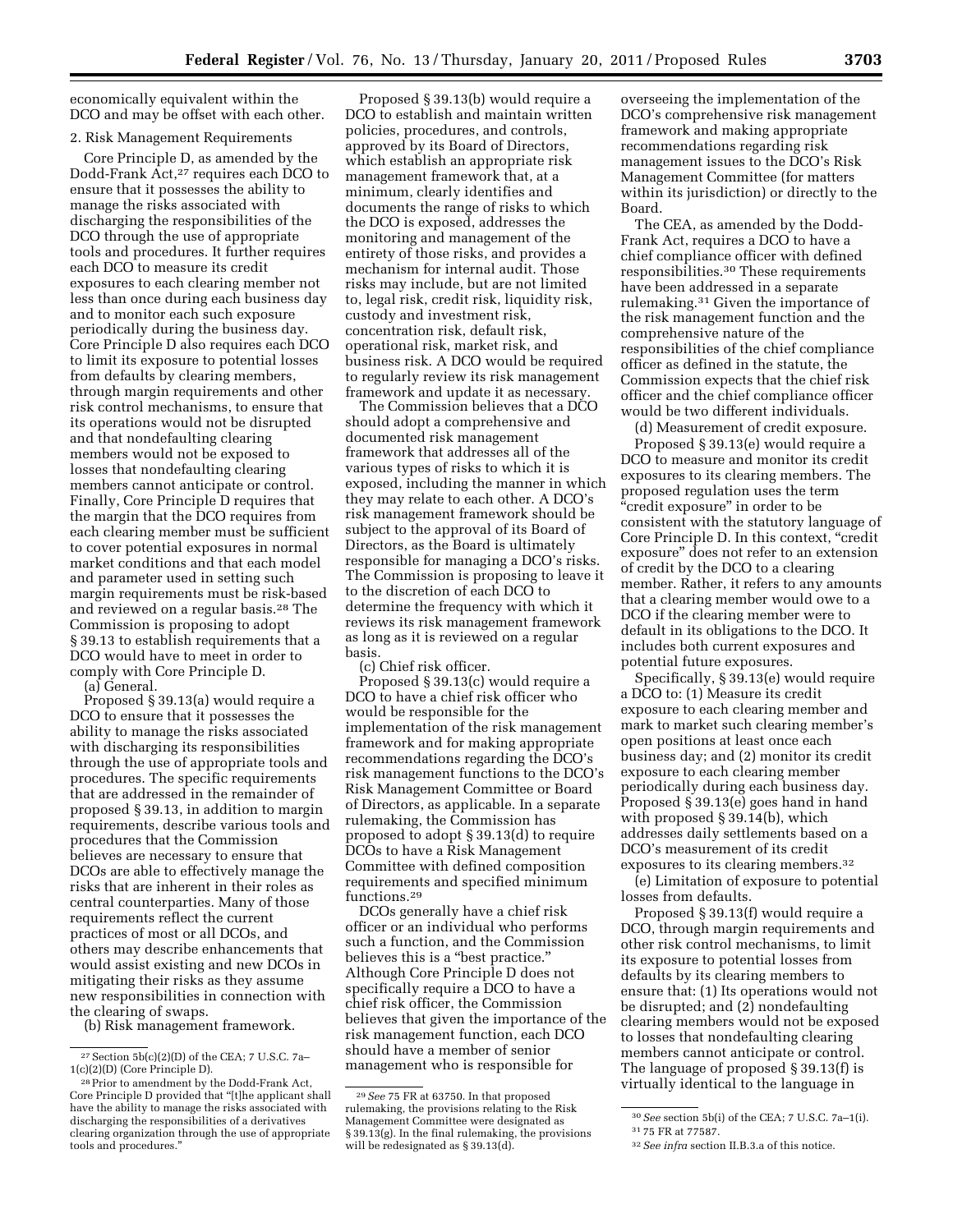section  $5b(c)(2)(D)(iii)$  of the CEA, as amended by the Dodd-Frank Act.

(f) Margin requirements.

(i) General.

As specified in section 5b(c)(2)(D)(iv) of the CEA, proposed § 39.13(g)(1) would require that the initial margin that a DCO requires from each clearing member must be sufficient to cover potential exposures in normal market conditions and that each model and parameter used in setting initial margin requirements must be risk-based and reviewed on a regular basis.33 The Commission has not defined ''normal market conditions'' in the proposed regulation. Current international recommendations define ''normal market conditions'' as ''price movements that produce changes in exposures that are expected to breach margin requirements or other risk control mechanisms only 1% of the time, that is, on average on only one trading day out of 100."<sup>34</sup> The Commission invites comment regarding whether a definition of ''normal market conditions'' should be included in the proposed regulation and, if so, how normal market conditions should be defined.

(ii) Methodology and coverage. Proposed § 39.13(g)(2) would set forth requirements regarding margin methodology and coverage. First, it would require a DCO to establish initial margin requirements that are commensurate with the risks of each product or portfolio, including any unique characteristics of, or risks associated with, particular products or portfolios. In particular, proposed 39.13(g)(2)(i) would require a DCO that clears credit default swaps (CDS) to appropriately address jump-to-default risk in setting initial margins.35 With the exception of jump-to-default risk, the Commission has not defined specific risks that a DCO should consider in light of the fact that such risks would be product-specific and portfolio-specific. In addition, there may be risks that might apply to products or portfolios that are cleared in the future that cannot be anticipated at this time. The Commission invites comment regarding whether there are specific risks that

should be identified and addressed in the proposed regulation in addition to jump-to-default risk.

Proposed § 39.13(g)(2)(ii) would require a DCO to use margin models that generate initial margin requirements sufficient to cover the DCO's potential future exposures to clearing members based on price movements in the interval between the last collection of variation margin 36 and the time within which the DCO estimates that it would be able to liquidate a defaulting clearing member's positions (liquidation time). A DCO would be required to use a liquidation time that is a minimum of five business days for cleared swaps that are not executed on a DCM, whether the swaps are carried in a customer account subject to section 4d(a) or 4d(f) of the CEA, or a house account.37 A DCO would be required to use a liquidation time that is a minimum of one business day for all other products that it clears, although it would be required to use longer liquidation times, if appropriate, based on the unique characteristics of particular products or portfolios.

A minimum of one business day is the current standard that DCOs generally apply to futures and options on futures contracts. The Commission believes that a minimum of five business days is appropriate for cleared swaps that are not executed on a DCM in that such a time period may be necessary to close out swap positions in a cost-effective manner.38 Several clearing organizations currently use a five-day liquidation time in determining margin requirements for certain cleared swaps. The Commission invites comment

37*See infra* section II.B.4.b of this notice, discussing commingling of customer futures and cleared swaps positions.

38Pursuant to section(s) 4(c) and/or 4d of the CEA, the Commission has previously issued several orders allowing funds margining cleared swaps to be commingled with funds margining futures and options on futures. In those orders, the Commission permitted such swaps to be margined using liquidation times that were less than five business days. *See, e.g.,* 74 FR 12316 (Mar. 24, 2009) (corn, wheat and soybean swaps); 73 FR 77015 (Dec. 18, 2008) (coffee, sugar and cocoa swaps); and Order of the Commodity Futures Trading Commission, dated Sep. 26, 2008, entitled ''Treatment of Funds Held in Connection with the Clearing of Over-the-Counter Products by The Chicago Mercantile Exchange,'' available at *http://www.cftc.gov/stellent/ [groups/public/@requestsandactions/documents/](http://www.cftc.gov/stellent/groups/public/@requestsandactions/documents/ifdocs/cbot4dorder9-26-08.pdf)  ifdocs/cbot4dorder9-26-08.pdf* (ethanol swaps). The Commission intends to grandfather the swaps subject to previously issued orders, such that the relevant liquidation time periods for those swaps would continue to be governed by the terms of the orders.

regarding whether the minimum liquidation times specified in proposed § 39.13(g)(2)(ii) are appropriate, or whether there are minimum liquidation times that are more appropriate.

Proposed  $\S 39.13(g)(iii)$  would require that the actual coverage of the initial margin requirements produced by a DCO's margin models, along with projected measures of the models' performance, would have to meet a confidence level of at least 99%, based on data from an appropriate historic time period with respect to: (A) Each product that is margined on a product basis; (B) each spread within or between products for which there is a defined spread margin rate, as described in proposed § 39.13(g)(3); (C) each account held by a clearing member at the DCO, by customer origin and house origin, and (D) each swap portfolio, by beneficial owner. These requirements meet or exceed international recommendations.39

The Commission recognizes that while some DCOs generally apply a 99% confidence level to some or all products that they clear, other DCOs apply a confidence level of between 95% and 99% with respect to certain products. In addition, certain DCOs may achieve an average confidence level of 99% across all products that they clear, although not every product may meet the 99% confidence level. The Commission invites comment regarding whether a confidence level of 99% is appropriate with respect to all applicable products, spreads, accounts, and swap portfolios.40

Proposed  $\S 39.13(g)(2)(iv)$  does not specify the historic time period that a DCO would have to use when calculating a 99% confidence level for any particular product, account, or portfolio. Rather, it would permit each

<sup>33</sup>The Commission has proposed to define ''initial margin'' as ''money, securities, or property posted by a party to a futures, option, or swap as performance bond to cover potential future exposures arising from changes in the market value of the position.'' *See* 75 FR at 77585 (proposing  $§ 1.3(111)$ .

<sup>34</sup>CPSS–IOSCO Recommendations, pg. 21.

<sup>35</sup> Jump-to-default risk refers to the possibility that a CDS portfolio with large net sales of protection on an underlying reference entity could experience significant losses over a very short period of time following an unexpected event of default by the reference entity.

<sup>36</sup>The Commission has proposed to define ''variation margin'' as ''a payment made by a party to a futures, option, or swap to cover the current exposure arising from changes in the market value of the position since the trade was executed or the previous time the position was marked to market.'' *See* 75 FR at 77585 (proposing § 1.3(ooo)).

<sup>39</sup>For example, on September 15, 2010, the European Commission (EC) proposed the European Market Infrastructure Regulation (EMIR), available at *[http://ec.europa.eu/internal](http://ec.europa.eu/internal_market/financial-markets/docs/derivatives/20100915_proposal_en.pdf)*\_*market/financial[markets/docs/derivatives/20100915](http://ec.europa.eu/internal_market/financial-markets/docs/derivatives/20100915_proposal_en.pdf)*\_ *[proposal](http://ec.europa.eu/internal_market/financial-markets/docs/derivatives/20100915_proposal_en.pdf)*\_*en.pdf,* ''to ensure implementation of the G20 commitments to clear standardized derivatives [which can be accessed at *[http://www.g20.org/](http://www.g20.org/Documents/pittsburgh_summit_leaders_statement_250909.pdf) [Documents/pittsburgh](http://www.g20.org/Documents/pittsburgh_summit_leaders_statement_250909.pdf)*\_*summit*\_*leaders*\_*statement*\_ *[250909.pdf](http://www.g20.org/Documents/pittsburgh_summit_leaders_statement_250909.pdf)*], and that Central Counterparties (CCPs) comply with high prudential standards  $*$   $*$ among other things, and expressed its intent to be consistent with the Dodd-Frank Act. (EMIR, pg. 2–<br>3). The EMIR requires that margins "\* \* \* shall be sufficient to cover losses that result from at least 99 per cent of the exposures movements over an appropriate time horizon . \* \* \*'' (EMIR, Article 39, paragraph 1, pg. 46).

<sup>40</sup>For example, the CPSS–IOSCO Recommendations state that ''[m]argin requirements for new and low-volume products might be set at a lower coverage level [than the major products cleared by a CCP] if the potential losses resulting from such products are minimal.'' (CPSS–IOSCO Recommendations, pg. 23).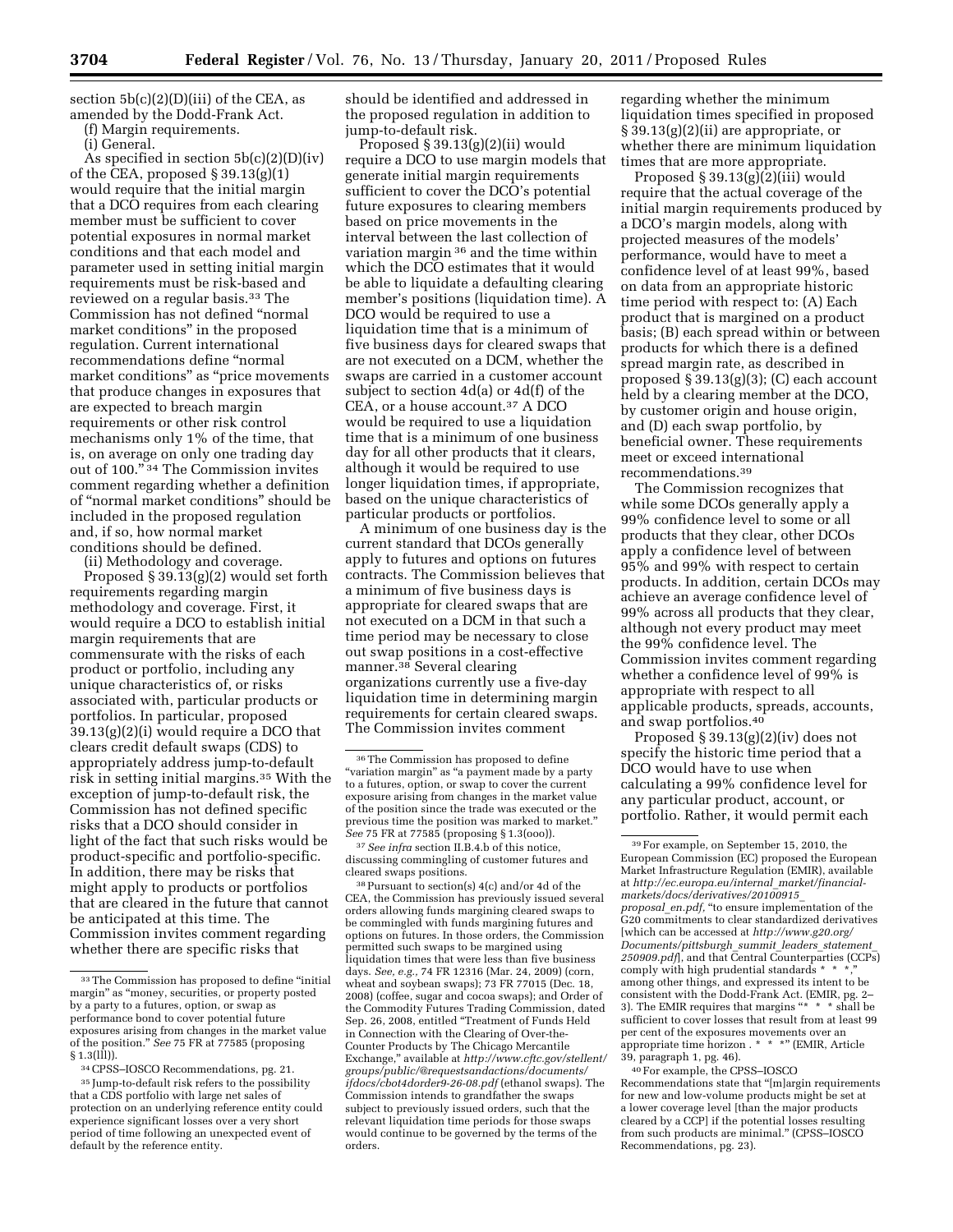DCO to exercise its discretion with respect to the appropriate time periods that should be used in each instance, based on the characteristics, including volatility patterns, as applicable, of the products, spreads, accounts, or portfolios.

(iii) Independent validation.

Historically, many U.S. DCOs have used Chicago Mercantile Exchange's (CME) proprietary risk-based portfolio margining system, Standard Portfolio Analysis of Risk® (SPAN) as the basis for their margin models for futures and options. However, there is at least one other margin model that is currently being used for futures and options, and there are also multiple margin models that DCOs are using for swaps that are currently cleared. As DCOs begin to clear additional swaps it can be anticipated that they will develop new margin models to address the risks of particular products.

Proposed § 39.13(g)(3) would require that, on a regular basis, a DCO's systems for generating initial margin requirements, including the DCO's theoretical models, would have to be reviewed and validated by a qualified and independent party. A validation should include a comprehensive analysis to ensure that such systems and models achieve their intended goals. Although the proposed regulation does not define the term "regular basis," the Commission would expect that, at a minimum, a DCO would obtain such an independent validation prior to implementation of a new margin model and when making any significant change to a model that is in use by the DCO. Significant changes would be those that could materially affect the nature or level of risks to which a DCO would be exposed. The Commission would expect a DCO to obtain an independent validation prior to any significant change that would relax risk management standards. However, if a DCO needed to adopt a significant change in an expedited manner to enhance risk protections, the Commission would expect the DCO to obtain an independent validation promptly after the change was made.

The Commission has not proposed a definition of the term "qualified and independent party.'' The Commission invites comment regarding whether a qualified and independent party must be a third party or whether there may be circumstances under which an employee of the relevant DCO could be considered to be independent.

(iv) Spread margins.

Proposed  $\S 39.13(g)(4)(i)$  would permit a DCO to allow reductions in initial margin requirements for related

positions (spread margins), if the price risks with respect to such positions were significantly and reliably correlated. Under the proposed regulation, the price risks of different positions would only be considered to be reliably correlated if there was a theoretical basis for the correlation in addition to an exhibited statistical correlation. A non-exclusive list of possible theoretical bases includes the following: (A) The products on which the positions are based are complements of, or substitutes for, each other; (B) one product is a significant input into the other product(s); (C) the products share a significant common input; or (D) the prices of the products are influenced by common external factors. An example of such an external factor might be interest rates. An offset may not be based solely on the fact that the prices of certain products have exhibited a statistical correlation in the past. The DCO would be required to be able to articulate a theoretical explanation for such a correlation. The Commission requests comment regarding the appropriateness of requiring a theoretical basis for the correlation between related positions before reductions in initial margin requirements would be permitted.

Proposed  $\S 39.13(g)(4)$ (ii) would require a DCO to regularly review its spread margins and the correlations on which they are based.

(v) Price data.

Proposed § 39.13(g)(5) would require a DCO to have a reliable source of timely price data to measure its credit exposure accurately, and to have written procedures and sound valuation models for addressing circumstances where pricing data is not readily available or reliable. Both initial margin and variation margin calculations require timely and reliable price data to be effective. DCOs should rely on prices from continuous, transparent, and liquid markets, wherever possible. It may be difficult to determine current market prices for certain over-thecounter (OTC) products if there is no continuous liquid market or if bid-ask spreads are volatile. In these circumstances, DCOs would need to ensure that they would be able to measure their credit exposures accurately through the use of sound valuation models. The nature of such valuation models would necessarily depend on the particular products and the source of any relevant pricing data.

(vi) Daily review and back tests. Daily review and periodic back testing are essential to enable a DCO to ensure that its margin models continue to provide adequate coverage of the DCO's risk exposures to its clearing members.

Proposed § 39.13(g)(6) would require a DCO to determine the adequacy of its initial margin requirements for each product, on a daily basis, with respect to those products that are margined on a product basis. Proposed § 39.13(g)(7) would require a DCO to conduct certain back tests. The Commission has proposed to define "back test" in a separate rulemaking, as "a test that compares a derivatives clearing organization's initial margin requirements with historical price changes to determine the extent of actual margin coverage.'' 41 Thus, the back tests required by proposed § 39.13(g)(7), which would require a comparison of initial margin requirements with historical price changes, are distinguished from the daily review required by proposed § 39.13(g)(6), which would require a determination of whether a margin breach had occurred on the particular day under review. For purposes of proposed  $\S 39.13(g)(7)(i)$  and (ii), proposed § 39.13(g)(7) specifies that, in conducting back tests, a DCO would be required to use historical price change data based on a time period that is equivalent in length to the historic time period used by the applicable margin model for establishing the minimum 99% confidence level or a longer time period. The applicable time period is separately specified for the back tests required by proposed § 39.13(g)(7)(iii), as discussed below.

Proposed  $\S 39.13(g)(7)(i)$  would require a DCO, on a daily basis, to conduct back tests with respect to products that are experiencing significant market volatility. Specifically, a DCO would be required to test the adequacy of its initial margin requirements and its spread margin requirements for such products that are margined on a product basis.

Proposed § 39.13(g)(7)(ii) would require a DCO, on at least a monthly basis, to conduct back tests to test the adequacy of its initial margin requirements and spread margin requirements for each product that is margined on a product basis. The Commission requests comment regarding whether initial margin requirements for all products should be subject to back tests on a monthly basis or whether some other time period, such as quarterly, would be sufficient to meet prudent risk management standards.

Proposed  $\S 39.13(g)(7)(iii)$  would require a DCO, on at least a monthly basis, to conduct back tests to test the adequacy of its initial margin

<sup>41</sup>*See* 75 FR at 77585 (proposing definitions in § 39.1(b), to be redesignated as § 39.2).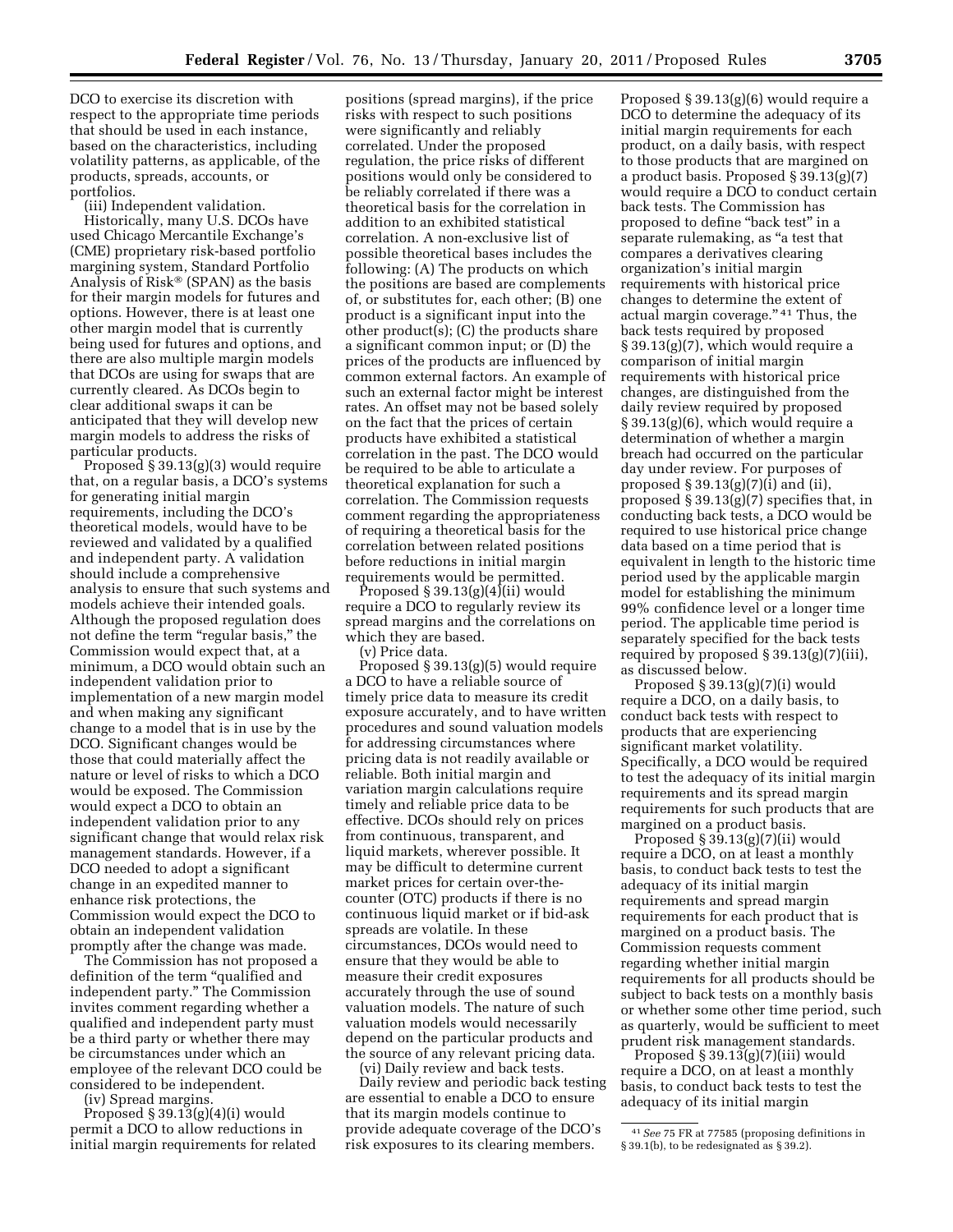requirements for each clearing member's accounts, by customer origin and house origin, and each swap portfolio, by beneficial owner, over at least the previous 30 days. The Commission has proposed that the initial margin requirements for such clearing member accounts and swap portfolios must be compared to 30 days of historical data since the composition of such accounts and swap portfolios may change on a daily basis. The Commission anticipates that back tests with respect to such accounts and portfolios would involve a review of the initial margin requirements for each account and portfolio as it existed on each day during the 30-day period. The Commission requests comment regarding whether initial margin requirements for all clearing members' accounts, by origin, and swap portfolios, by beneficial owner, should be subject to back tests on a monthly basis or whether some other time period, such as quarterly (based on the previous quarter's historical data), would be sufficient to meet prudent risk management standards.

(vii) Customer margin.

Proposed § 39.13 $(g)(8)$  addresses three different proposed requirements regarding customer margin, including the collection of gross margin for customer accounts, customer initial margin levels, and withdrawals of customer initial margin.42

(1) Gross margin for customer accounts.

Proposed  $\S 39.13(g)(8)(i)$  would require a DCO to collect initial margin on a gross basis for each clearing member's customer account equal to the sum of the initial margin amounts that would be required by the DCO for each individual customer within that account if each individual customer were a clearing member. A DCO would not be permitted to net positions of different customers against one another, but it could collect initial margin for its clearing members' house accounts on a net basis.

The Commission recognizes that gross margining of customer accounts would be a change from current margin practices at certain DCOs. However, the Commission believes that gross margining of customer accounts would more appropriately address the risks posed to a DCO by its clearing members' customers than margining all of a particular clearing member's customer

accounts on a net basis. Gross margining would increase the financial resources available to a DCO in the event of a customer default. Moreover, with respect to cleared swaps, the requirement for gross margining of customers' portfolios supports the requirement in proposed § 39.13(g)(2)(iii) that a DCO would have to margin each swap portfolio at a minimum 99% confidence level.

The Commission recently proposed a new § 39.19(c)(1)(iv) under which a DCO would be required, on a daily basis, to report the end-of-day positions for each clearing member, by origin.43 In connection with the proposed § 39.13(g)(8)(i) requirement for DCOs to collect initial margin for customer accounts on a gross basis, the Commission is proposing to amend proposed  $\S 39.19(c)(1)(iv)$  to additionally require a DCO, for the customer origin, to report the gross positions of each beneficial owner.

(2) Customer initial margin requirements.

Proposed  $\S 39.13(g)(8)(ii)$  would require a DCO to require its clearing members to collect customer initial margin from their customers for nonhedge positions at a level that is greater than 100% of the DCO's initial margin requirements with respect to each product and swap portfolio. Such a cushion would enable clearing members to deposit additional margin with a DCO on behalf of their customers, as necessitated by adverse market movements, without the need for the clearing members to make frequent margin calls to their customers.

Historically, DCMs have mandated the amounts of customer initial margin and maintenance margin that their FCM members must collect from their customers.44 DCMs typically impose customer initial margin requirements that are higher, by a specified percentage, than the initial margin requirements imposed upon clearing FCMs by the relevant DCO, and maintenance margin requirements that are equivalent to the DCO's initial margin requirements. Customer initial margin requirements have typically been between 125% and 140% of a DCO's initial margin requirements.

The Commission believes that DCOs should determine how much margin their FCM clearing members must

collect from their customers because a DCO must ensure that its clearing members are able to meet their obligations to the DCO. Moreover, although it may be appropriate for a DCM to determine the customer initial margin requirements for non-clearing FCM members of the DCM, with respect to products traded on the DCM, a DCO may be the only entity in a position to assume any responsibility for setting customer initial margin requirements for cleared swaps that may be traded on SEFs or executed bilaterally.

Proposed § 39.13(g)(8)(ii) would permit a DCO to have reasonable discretion in determining the percentage by which customer initial margins would have to exceed the DCO's initial margin requirements with respect to particular products or swap portfolios. A DCO would be familiar with the risk characteristics of particular products and swap portfolios that it clears, which should enable it to determine the extent of the cushion that a clearing member should have with respect to customer initial margins. However, under the proposed regulation, the Commission may review such percentage levels and require different percentage levels, but not specific margin amounts, if the Commission deems the levels insufficient to protect the financial integrity of the clearing members or the DCO.

The customer initial margin requirement set forth in proposed § 39.13(g)(8)(ii) would only apply with respect to customers' non-hedge positions. Hedge margins are typically equal to maintenance margins.

(3) Withdrawal of customer initial margin.

Proposed § 39.13(g)(8)(iii) would require a DCO to require its clearing members to prohibit their customers from withdrawing funds from their accounts with such clearing members unless the net liquidating value plus the margin deposits remaining in the customer's account after the withdrawal would be sufficient to meet the customer initial margin requirements with respect to the products or portfolios in the customer's account, which were cleared by the DCO. This is consistent with the definition of ''Margin Funds Available for Disbursement'' in the Margins Handbook prepared by the Joint Audit Committee 45 and, therefore, codifies current practices.

(viii) Time deadlines.

<sup>42</sup>The Commission has proposed to define "customer initial margin" as "initial margin posted by a customer with a futures commission merchant, or by a non-clearing futures commission merchant with a clearing member.'' *See* 75 FR at 77585 (proposing § 1.3(kkk)).

<sup>43</sup>*See* 75 FR at 78195.

<sup>44</sup> ''Maintenance margin'' refers to an amount that must be maintained on deposit at all times. If the equity in a customer's account drops below the level of maintenance margin because of adverse price movement, the FCM must issue a margin call to restore the customer's equity to the customer initial margin level.

<sup>45</sup>*See http;//www.nfa.futures.org/NFA[compliance/publication-library/margins](http://www.nfa.futures.org/NFA-compliance/publication-library/margins-handbook.pdf)handbook.pdf.*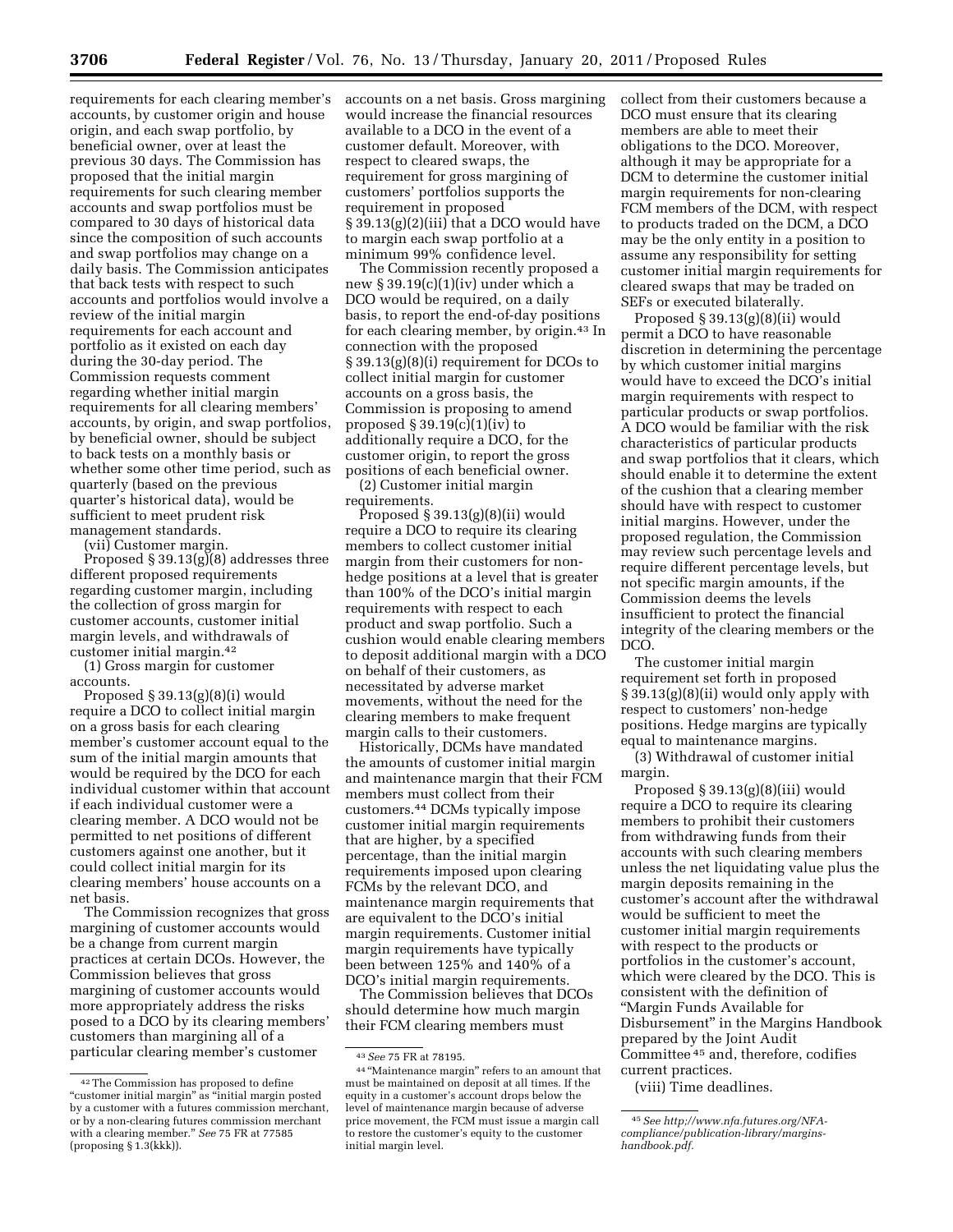Proposed § 39.13(g)(9) would require a DCO to establish and enforce time deadlines for initial and variation margin payments. If margin payments are not made on time, DCOs and clearing members face uncollateralized risk.

(g) Other Risk Control Mechanisms (i) Risk limits.

Proposed § 39.13(h)(1)(i) would require a DCO to impose risk limits on each clearing member, by customer origin and house origin, in order to prevent a clearing member from carrying positions where the risk exposure of those positions exceeds a threshold set by the DCO relative to the clearing member's financial resources, the DCO's financial resources, or both. The DCO would have reasonable discretion in determining: (A) the method of computing risk exposure; (B) the applicable threshold(s); and (C) the applicable financial resources, provided however, that the ratio of exposure to capital would have to remain the same across all capital levels. The Commission could review any of these determinations and require different methods, thresholds, or financial resources, as appropriate.

Proposed § 39.13(h)(1)(ii) would allow a DCO to permit a clearing member to exceed the threshold(s) applied pursuant to paragraph (h)(1)(i) provided that the DCO required the clearing member to post additional initial margin that the DCO deemed sufficient to appropriately eliminate excessive risk exposure at the clearing member. The Commission could review the amount of additional initial margin and require a different amount, as appropriate.

(ii) Large trader reports.

Proposed § 39.13(h)(2) would require a DCO to obtain from its clearing members, copies of all reports that such clearing members were required to file with the Commission pursuant to part 17 of the Commission's regulations, *i.e.,*  large trader reports. A DCO would be required to obtain such reports directly from the relevant reporting market if the reporting market exclusively listed selfcleared contracts, and were therefore required to file such reports on behalf of clearing members, pursuant to § 17.00(i).

Proposed § 39.13(h)(2) would require a DCO to review the large trader reports that it received from its clearing members, or reporting markets, as applicable, on a daily basis to ascertain the risk of the overall portfolio of each large trader. A DCO would be required to review large trader positions for each large trader, across all clearing members carrying an account for the large trader. A DCO would also be required to take

additional actions with respect to such clearing members in order to address any risks posed by a large trader, when appropriate. Such actions would include actions specified in proposed § 39.13(h)(6), as discussed in section  $II.B.2(g)(vi)$  below.

(iii) Stress tests.

Proposed § 39.13(h)(3) would require a DCO to conduct certain daily and weekly stress tests. The Commission has proposed to define ''stress test'' in a separate rulemaking, as "a test that compares the impact of a potential price move, change in option volatility, or change in other inputs that affect the value of a position, to the financial resources of a derivatives clearing organization, clearing member, or large trader, to determine the adequacy of such financial resources." <sup>46</sup> The Commission has not proposed a definition of financial resources in this context, although it would be expected to include, at a minimum, margin on deposit, and with respect to a clearing member, its capital.

Proposed § 39.13(h)(3) would require a DCO to conduct certain types of stress tests with respect to certain large traders on a daily basis and with respect to all clearing member accounts and swap portfolios on at least a weekly basis.

Proposed § 39.13(h)(3)(i) would require a DCO to conduct daily stress tests with respect to each large trader who poses significant risk to a clearing member or the DCO in the event of default, including positions at all clearing members carrying accounts for the large trader. The DCO would have reasonable discretion in determining which traders to test and the methodology used to conduct the stress tests. However, the Commission could review the selection of accounts and the methodology and require changes, as appropriate.

Proposed § 39.13(h)(3)(ii) would require a DCO to conduct stress tests, at least once a week with respect to each account held by a clearing member at the DCO, by customer origin and house origin, and each swap portfolio, by beneficial owner, under extreme but plausible market conditions. The DCO would have reasonable discretion in determining the methodology used to conduct these stress tests. However, the Commission may review the methodology and require any appropriate changes. The Commission requests comment regarding whether all clearing member accounts, by origin, and all swap portfolios should be subject to such stress tests on a weekly

basis or whether some other time period, such as monthly, would be sufficient to meet prudent risk management standards.

(iv) Portfolio compression.

Proposed § 39.13(h)(4)(i) would require a DCO to offer multilateral portfolio compression exercises, on a regular basis, for its clearing members that clear swaps, to the extent that such exercises are appropriate for those swaps that it clears. The Commission has not specified the frequency with which DCOs must offer multilateral portfolio compression exercises in proposed § 39.13(h)(4)(i), other than to state that they would have to be offered on a regular basis. The Commission requests comment regarding whether such exercises should be offered monthly, quarterly, or another frequency. In addition, the Commission requests comment regarding whether the frequency of such exercises should vary for different categories of swaps.

Under proposed  $\S 39.13(h)(4)(ii)$ , a DCO must require its clearing members to participate in all multilateral portfolio compression exercises offered by the DCO, to the extent that any swap in the applicable portfolio is eligible for inclusion in the exercise, unless including the swap would be reasonably likely to significantly increase the risk exposure of the clearing member. Proposed § 39.13(h)(4)(iii) would permit a DCO to allow clearing members participating in such exercises to set risk tolerance limits for their portfolios, provided that the clearing member could not set such risk tolerances at an unreasonable level or use such risk tolerances to evade the requirements of proposed § 39.13(h)(4).

(v) Clearing members' risk management policies and procedures.

The Commission believes that in order for a DCO to adequately manage its own risks, it must ensure that its clearing members also have adequate risk management policies and procedures. In order to do this, a DCO must have the authority to obtain documents and information from its clearing members regarding such policies and procedures, and must review their implementation on a periodic basis.

Proposed § 39.13(h)(5) would impose several requirements upon DCOs relating to their clearing members' risk management policies and procedures. Specifically, a DCO must adopt rules that: (a) Require its clearing members to maintain current written risk management policies and procedures; (b) ensure that the DCO has the authority to request and obtain information and documents from its

<sup>46</sup>*See* 75 FR at 77585–86 (proposing definitions in § 39.1(b), to be redesignated as § 39.2).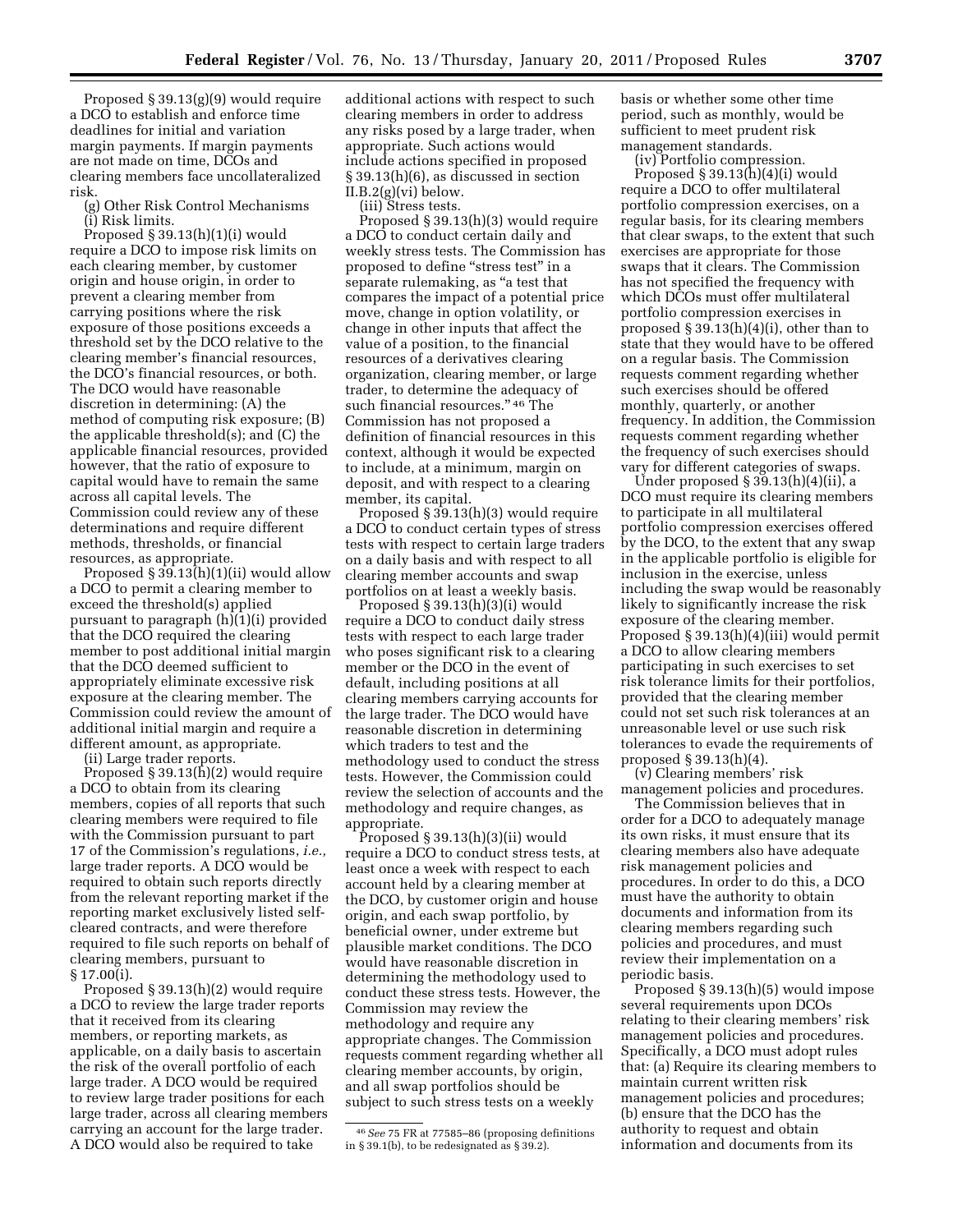clearing members regarding their risk management policies, procedures, and practices, including, but not limited to, information and documents relating to the liquidity of their financial resources and their settlement procedures; and (c) require its clearing members to make information and documents regarding their risk management policies, procedures, and practices available to the Commission upon the Commission's request. In addition, a DCO would be required to review the risk management policies, procedures, and practices of each of its clearing members on a periodic basis and document such reviews.

Proposed § 39.13(h)(5) does not define how DCOs would have to conduct clearing member risk management reviews, and has not specified a required frequency of such reviews except to state that they would have to be conducted on a periodic basis. The Commission invites comment regarding whether it should require that a DCO must conduct risk reviews of its clearing members on an annual basis or within some other time frame. The Commission also requests comment regarding whether the Commission should require that such reviews be conducted in a particular manner, *e.g.,* whether there must be an on-site visit or whether any particular testing should be required. In addition, the Commission invites comment regarding whether, and to what extent, a DCO should be permitted to vary the method and depth of such reviews based upon the nature, risk profiles, or other regulatory supervision of particular clearing members.

The risk management reviews contemplated by proposed § 39.13(h)(5) would also support DCOs' compliance with Core Principle C and proposed § 39.12, by providing a means for the DCO and the Commission to ensure that clearing members continue to meet participation requirements relating to risk management.

(vi) Additional authority.

Proposed § 39.13(h)(6) would require a DCO to take additional actions with respect to particular clearing members, when appropriate, based on the application of objective and prudent risk management standards. Such actions would include, but would not be limited to: (i) Imposing enhanced capital requirements; (ii) imposing enhanced margin requirements; (iii) imposing position limits; (iv) prohibiting an increase in positions; (v) requiring a reduction of positions; (vi) liquidating or transferring positions; and (vii) suspending or revoking clearing membership. The Commission believes that a DCO should have the authority to

take any of the specified actions or other appropriate actions, and should take such actions, when necessary to address risks posed to the DCO by particular clearing members or their customers. However, a DCO would have the discretion to determine when to take additional actions, and what actions to take, based on its exercise of objective and prudent risk management standards.

# 3. Settlement Procedures

Core Principle E, as amended by the Dodd-Frank Act,<sup>47</sup> requires a DCO to: (a) Complete money settlements on a timely basis, but not less frequently than once each business day; (b) employ money settlement arrangements to eliminate or strictly limit its exposure to settlement bank risks (including credit and liquidity risks from the use of banks to effect money settlements); (c) ensure that money settlements are final when effected; (d) maintain an accurate record of the flow of funds associated with money settlements; (e) possess the ability to comply with the terms and conditions of any permitted netting or offset arrangement with another clearing organization; (f) establish rules that clearly state each obligation of the DCO with respect to physical deliveries; and (g) ensure that it identifies and manages each risk arising from any of its obligations with respect to physical deliveries.48 The Commission is proposing to adopt § 39.14 to establish requirements that a DCO would have to meet in order to comply with Core Principle E.

Proposed § 39.14(a) would define "settlement" and "settlement bank" for purposes of § 39.14. In particular, "settlement" is defined in proposed § 39.14(a)(1) to include: (i) Payment and receipt of variation margin for futures, options and swap positions; (ii) payment and receipt of option premiums; (iii) deposit and withdrawal of initial margin for futures, options and swap positions; (iv) all payments due in final settlement of futures, options and swap positions on the final settlement date with respect to such positions; and (v) all other cash flows collected from or paid to each clearing member, including but not limited to, payments related to swaps such as coupon amounts. ''Settlement bank'' is defined in proposed  $\S 39.14(a)(2)$  as "a bank that maintains an account either for the [DCO] or for any of its clearing members, which is used for the purpose of transferring funds and receiving transfers of funds in connection with settlements with the [DCO].''

(a) Daily settlements.

The daily settlement of financial obligations arising from the addition of new positions and price changes with respect to all open positions is an essential element of the clearing process at a DCO. Proposed § 39.14(b) would require a DCO to effect a settlement with each clearing member at least once each business day, and to have the authority and operational capacity to effect a settlement with each clearing member, on an intraday basis, either routinely, when thresholds specified by the DCO were breached, or in times of extreme market volatility.

Proposed § 39.14(b) would permit DCOs to exercise their discretion regarding whether they would effect routine intraday settlements or whether they would settle positions on an intraday basis only when certain thresholds were breached or in times of extreme market volatility. Moreover, a DCO would have the discretion to establish any relevant thresholds and to define extreme market volatility in the context of the products and portfolios that it clears. These provisions are consistent with international recommendations.49

(b) Settlement banks.

A DCO generally requires its clearing members to effect settlement through one of a specified set of settlement banks. In addition, a DCO itself often has a lead, concentration, or central settlement bank.

Proposed § 39.14(c) would set forth three specific requirements in furtherance of the general requirement that DCOs must employ settlement arrangements to eliminate or strictly limit their exposure to settlement bank risks. First, proposed § 39.14(c)(1) would require a DCO to have documented criteria for those banks that it would use, and that it would permit its clearing members to use, as settlement banks, including criteria addressing the capitalization, creditworthiness, access to liquidity, operational reliability, and regulation or supervision of such banks. Second, proposed § 39.14(c)(2) would require a DCO to monitor each approved

 $47$  Section  $5b(c)(2)(E)$  of the CEA; 7 U.S.C. 7a-1(c)(2)(E) (Core Principle E).

<sup>48</sup>Prior to amendment by the Dodd-Frank Act, Core Principle E provided that [t]he applicant shall have the ability to—

<sup>(</sup>i) complete settlements on a timely basis under varying circumstances;

<sup>(</sup>ii) maintain an adequate record of the flow of funds associated with each transaction that the applicant clears; and

<sup>(</sup>iii) comply with the terms and conditions of any permitted netting or offset arrangements with other clearing organizations.

<sup>49</sup>*See* CPSS–IOSCO Recommendations, pg. 21; EMIR, Article 39, paragraph 3, pg. 46.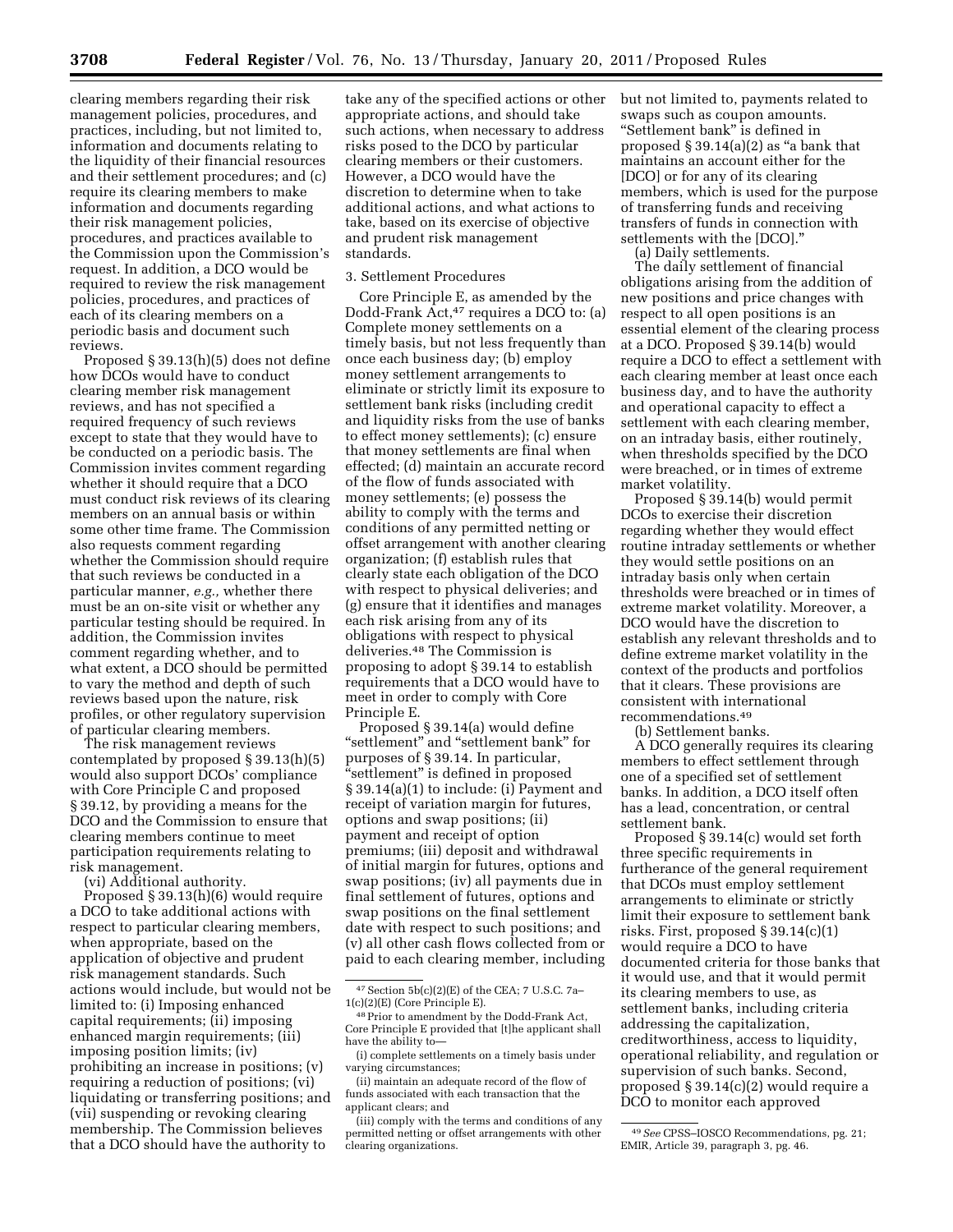settlement bank on an ongoing basis to ensure that it continues to meet the documented criteria. Finally, proposed § 39.14(c)(3) would require a DCO to monitor the full range and concentration of its exposures to its own and its clearing members' settlement banks 50 and assess its own and its clearing members' potential losses and liquidity pressures in the event that the settlement bank with the largest share of settlement activity were to fail. If action were reasonably necessary in order to eliminate or strictly limit exposures to settlement banks, a DCO would be required to: (i) Maintain settlement accounts at additional settlement banks; (ii) approve additional settlement banks for use by its clearing members; (iii) impose concentration limits with respect to its own or its clearing members' settlement banks; and/or (iv) take any other appropriate actions. The determination of whether any such actions were necessary would be left to the discretion of the DCO in the first instance, but such determination would have to be reasonable.

(c) Settlement finality.

Proposed § 39.14(d) would require that a DCO must ensure that settlement fund transfers are irrevocable and unconditional when the DCO's accounts are debited or credited. In addition, the proposed regulation would require that a DCO's legal agreements with its settlement banks would have to state clearly when settlement fund transfers would occur and a DCO would have to routinely confirm that its settlement banks were effecting fund transfers as and when required by those legal agreements.

(d) Recordkeeping.

Proposed § 39.14(e) would incorporate Core Principle E's requirement that a DCO must maintain an accurate record of the flow of funds associated with each settlement.51

(e) Netting arrangements.

Proposed § 39.14(f) would incorporate Core Principle E's requirement that a DCO must possess the ability to comply with each term and condition of any permitted netting or offset arrangement with any other clearing organization.<sup>52</sup>

(f) Physical delivery.

Proposed § 39.14(g) would set forth requirements with respect to contracts, agreements, and transactions that are settled by physical transfers of the

underlying instruments or commodities. In particular, the proposed regulation would require a DCO to establish rules clearly stating each obligation that the DCO has assumed with respect to physical deliveries, including whether it has an obligation to make or receive delivery of a physical instrument or commodity, or whether it indemnifies clearing members for losses incurred in the delivery process, and to ensure that the risks of each such obligation are identified and managed. Proposed § 39.14(g) would not require DCOs to assume any particular obligations in connection with physical deliveries, in recognition of the fact that DCOs would need to determine what, if any, obligations to assume on a productspecific basis, in the exercise of prudent risk management standards.

### 4. Treatment of Funds

Core Principle F, as amended by the Dodd-Frank Act,<sup>53</sup> requires a DCO to:(a) Establish standards and procedures that are designed to protect and ensure the safety of its clearing members' funds and assets; (b) hold such funds and assets in a manner by which to minimize the risk of loss or of delay in the DCO's access to the assets and funds; and (c) only invest such funds and assets in instruments with minimal credit, market, and liquidity risks.54 The Commission is proposing to adopt § 39.15 to establish requirements that a DCO would have to meet in order to comply with Core Principle F.

(a) Required standards and procedures.

Proposed § 39.15(a) would require a DCO to establish standards and procedures that are designed to protect and ensure the safety of funds and assets belonging to clearing members and their customers.55

(b) Segregation of funds and assets. Proposed § 39.15(b)(1) would require a DCO to comply with the segregation requirements of section 4d of the CEA and Commission regulations thereunder, or any other applicable Commission regulation or order requiring that customer funds and assets be segregated, set aside, or held in a

separate account. The Commission has included this language because it is an essential element of the standards and procedures described in proposed § 39.15(a). However, proposed § 39.15(b)(1) would not impose any new requirements on DCOs that are in addition to those required by section 4d of the CEA and those that are currently required, or may in the future be required, by applicable Commission regulations or orders.

Proposed  $\S 39.15(b)(2)(i)$  would permit a DCO to commingle, and a DCO to permit clearing member FCMs to commingle, customer positions in futures, options on futures, and swaps, and any money, securities, or property received to margin, guarantee, or secure such positions, in an account subject to the requirements of section 4d(f) of the CEA (cleared swap account), pursuant to DCO rules that have been approved by the Commission under § 40.5 of the Commission's regulations. The proposed regulation would establish minimum informational requirements for such rule submissions, consistent with the informational requirements the Commission has previously imposed upon petitioners requesting orders under section 4d of the CEA.

The rule filing would have to be submitted electronically to the Commission, in the form and manner required by the Commission, and would have to include, at a minimum, the following: (A) An identification of the futures, options on futures, and swaps that would be commingled, including contract specifications or the criteria that would be used to define eligible futures, options on futures, and swaps; (B) an analysis of the risk characteristics of the eligible products; (C) a description of whether the swaps would be executed bilaterally and/or executed on a DCM and/or a SEF; (D) an analysis of the liquidity of the respective markets for the futures, options on futures, and swaps that would be commingled, the ability of clearing members and the DCO to offset or mitigate the risks of such products in a timely manner, without compromising the financial integrity of the account, and, as appropriate, proposed means for addressing insufficient liquidity; (E) an analysis of the availability of reliable prices for each of the eligible products; (F) a description of the financial, operational, and managerial standards or requirements for clearing members that would be permitted to commingle the eligible products; (G) a description of the systems and procedures that would be used by the DCO to oversee such clearing members' risk management of the commingled positions; (H) a

<sup>50</sup>A DCO may have multiple exposures to a settlement bank, *e.g.,* if the bank is also a clearing member or extends a credit facility funding arrangement to the DCO.

 $51$  Section  $5b(c)(2)(E)(iv)$  of the CEA; 7 U.S.C. 7a- $1(c)(2)(E)(iv).$ 

 $52$  Section  $5b(c)(2)(E)(v)$  of the CEA; 7 U.S.C. 7a- $1(c)(2)(E)(v).$ 

 $53$  Section  $5b(c)(2)(F)$  of the CEA; 7 U.S.C. 7a-1(c)(2)(F) (Core Principle F).

<sup>54</sup>Prior to amendment by the Dodd-Frank Act, Core Principle F provided that ''[t]he applicant shall have standards and procedures designed to protect and ensure the safety of member and participant funds.''

<sup>55</sup>Such ''assets'' would include any securities or property that clearing members deposit with a DCO in order to satisfy initial margin obligations, which are also sometimes referred to as "collateral. Proposed § 39.15 uses the term "assets" rather than "securities or property" or "collateral" in order to be consistent with the statutory language.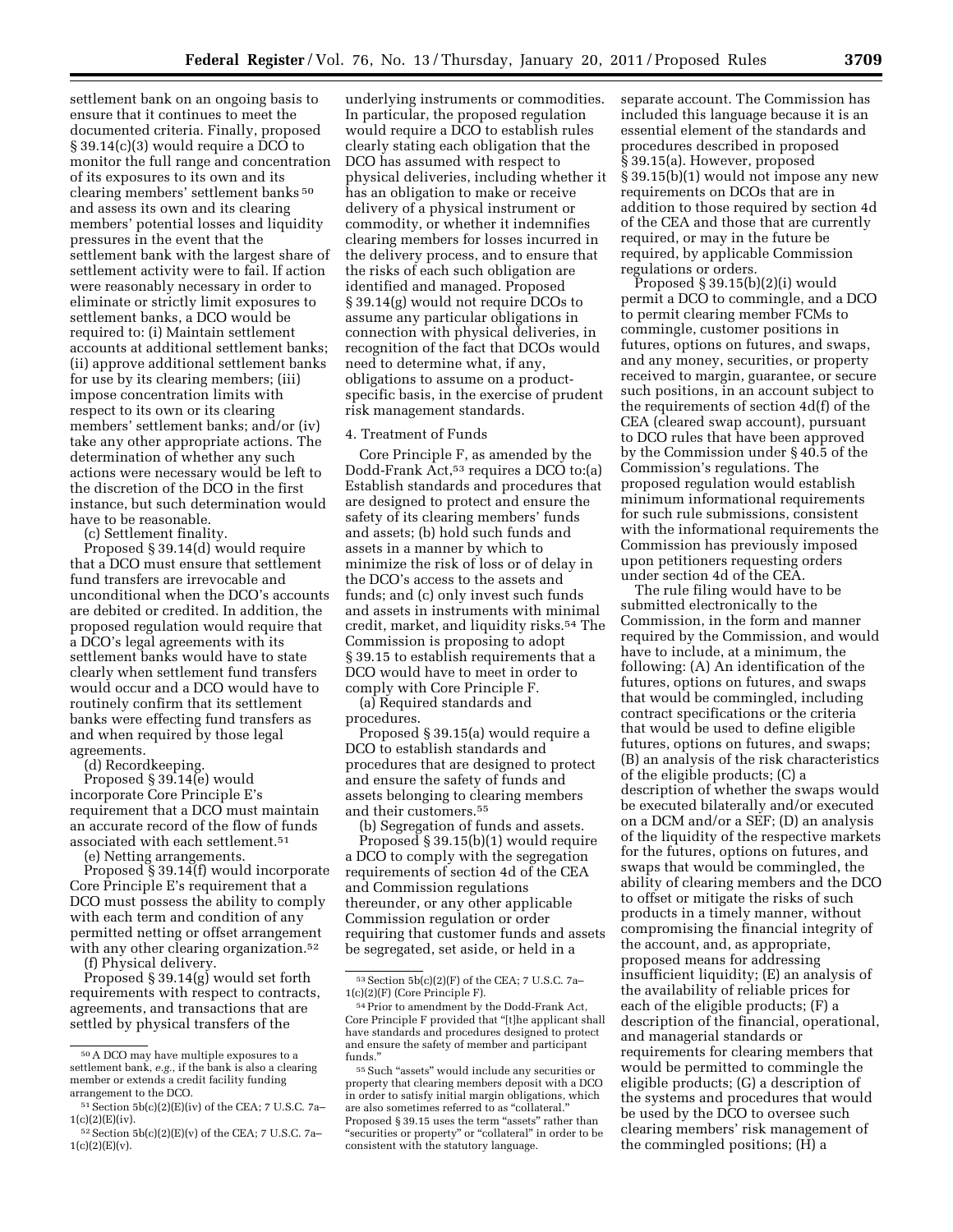description of the financial resources of the DCO, including the composition and availability of a guaranty fund with respect to the commingled products; (I) a description and analysis of the margin methodology that would be applied to the commingled products, including any margin reduction applied to correlated positions, and any applicable margin rules with respect to both clearing members and customers; 56 (J) an analysis of the ability of the DCO to manage a potential default with respect to any of the commingled products; (K) a discussion of the procedures that the DCO would follow if a clearing member defaulted, and the procedures that a clearing member would follow if a customer defaulted, with respect to any of the commingled products; and (L) a description of the arrangements for obtaining daily position data from each beneficial owner of the commingled products.

Proposed § 39.15(b)(2)(ii) addresses situations where customer positions in futures, options on futures, and cleared swaps could be carried in a futures account subject to section 4d(a) of the CEA. In recent years, the Commission, in its discretion, has issued orders permitting cleared swaps to be carried in a futures account, on a case-by-case basis.57 Proposed § 39.15(b)(2)(ii) would incorporate the informational requirements of proposed § 39.15(b)(2)(i), but would still require that the Commission issue an order granting permission to commingle customer positions in futures, options on futures, and swaps in a futures account.

Proposed  $§$  39.15(b)(2)(iii)(A) would provide that the Commission may request additional information in support of a rule submission and it may approve the rules in accordance with § 40.5.58 Proposed § 39.15(b)(2)(iii)(B) would provide that the Commission may request additional information in support of a petition and it may issue an order under section 4d of the CEA in its discretion.

In the case of a rule approval under § 39.15(b)(2)(i), as well as the issuance of an order under  $\S 39.15(b)(2)(ii)$ , the Commission would take action pursuant to section 4d of the CEA (permitting commingling) and section 4(c) of the

CEA (exempting the DCO and clearing members from the requirement to hold customer positions in a particular account, as applicable,  $4d(a)$  or  $4d(f)$ ).<sup>59</sup>

The Commission requests comment on whether it should take the same approach (rule submission or petition for an order) with respect to the futures account and the cleared swap account and, if so, what that approach should be. In addition, the Commission requests comment on whether the enumerated informational requirements fully capture the relevant considerations for making a determination on either rule approval or the granting of an order, and whether the Commission's analysis should take into consideration the type of account in which the positions would be carried, the particular type of products that would be involved, or the financial resources of the clearing members that would hold such accounts. The Commission further requests comment on what, if any, additional or heightened requirements should be imposed to manage the increased risks introduced to a futures account that also holds cleared swaps.

(c) Holding of funds and assets.

Proposed  $\S$  39.15(c) would require that a DCO must hold funds and assets belonging to clearing members and their customers in a manner that minimizes the risk of loss or of delay in the DCO's access to those funds and assets. In furtherance of this objective, the Commission has proposed certain requirements addressing types of assets that a DCO may accept, the valuation of such assets, applicable haircuts, concentration limits, and requirements that would apply if assets were pledged to a DCO but were held in the name of a clearing member, as described below.

i) Types of assets. Proposed § 39.15(c)(1) would require a DCO to limit the assets it accepts as initial margin to those that have minimal credit, market, and liquidity risks. The proposed regulation would also state that a DCO may not accept letters of credit as initial margin. The Commission has not specified the assets that a DCO may accept, and with the exception of letters of credit, it has not specified the assets that a DCO may not accept. In general, proposed § 39.15(c)(1) would set forth the criteria of minimal credit, market, and liquidity risks and would leave it to the discretion of each DCO to determine which assets the DCO would accept, subject to their meeting those criteria. The Commission has proposed to

prohibit the acceptance of letters of credit because they are unfunded financial resources with respect to which funds might be unavailable when most needed. The Commission expects that DCOs would continue their current practice of re-evaluating the types of assets that they would accept as initial margin as necessitated by changes in market conditions that could affect the credit, market, and liquidity risks of those assets.

(ii) Valuation.

Proposed § 39.15(c)(2) would require a DCO to use prudent valuation practices to value assets posted as initial margin on a daily basis. The Commission has not specified what such valuation practices should entail, as the nature of the valuations would depend on the nature of the particular assets. However, whatever method would be used to determine the value of margin assets, it is crucial that such assets be valued daily, because a DCO cannot evaluate the adequacy of margin coverage on a daily basis without knowing the value of the assets that are components of the margin on deposit. Such daily valuation of margin assets is currently the standard practice of DCOs. (iii) Haircuts.

Proposed § 39.15(c)(3) would require a DCO to apply appropriate reductions in value to reflect the market and credit risk of the assets that it accepts in satisfaction of initial margin obligations. Such reductions are known as haircuts, and DCOs currently apply haircuts to the margin assets that they accept as initial margin. Haircuts are designed to mitigate the potential future exposure that could result from potential changes in the value of particular assets.

Haircut levels would be dependent on the nature of the particular assets. DCOs would be required to calculate their haircuts taking into account stressed market conditions. Incorporating stressed market conditions into the calculation of haircuts can limit the effects of procyclicality, which refers to changes that are positively correlated with business or credit cycle fluctuations and that may cause or exacerbate financial instability.60 In

<sup>56</sup>*See supra* section II.B.2.f.ii of this notice, discussing the minimum liquidation time of five business days for margining cleared swaps that are not executed on a DCM.

<sup>57</sup>*See supra* n.38.

<sup>58</sup>Rules submitted for prior approval would be approved unless the rule is inconsistent with the CEA or the Commission's regulations. *See* section 5c(c)(5) of the CEA; 7 U.S.C. 7a–2(c)(5); and 75 FR at 67295.

<sup>59</sup> 7 U.S.C. 6(c). *See infra* section IV. (further discussing the 4(c) exemption and requesting comment).

<sup>60</sup>While changes in collateral values tend to be procyclical, collateral arrangements can increase procyclicality if haircut levels fall during periods of low-market stress and increase during periods of high-market stress. For example, in a stressed market, if a DCO required the posting of additional collateral due to both the decline of asset prices and an increase in haircut levels, it could exacerbate market stress and drive down asset prices further, resulting in additional collateral requirements. This cycle could exert further downward pressure on asset prices in already stressed markets. To limit the effects of this procyclicality, a DCO should establish stable and conservative haircuts that are calibrated to include periods of stressed market conditions.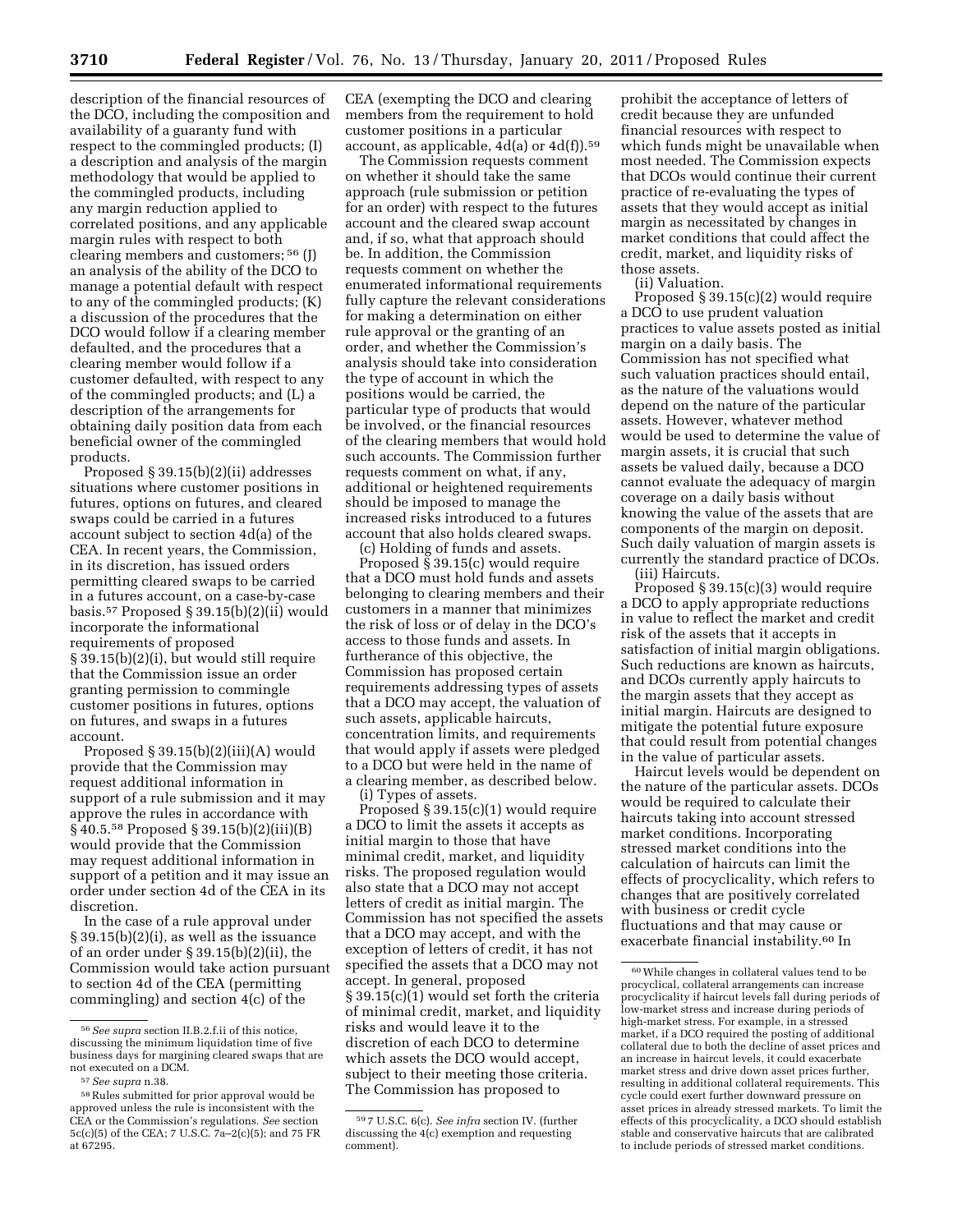addition, the proposed regulation would require a DCO to evaluate the appropriateness of its haircuts on at least a quarterly basis.

(iv) Concentration limits.

Proposed § 39.15(c)(4) would require a DCO to apply appropriate limitations on the concentration of assets posted as initial margin, as necessary, in order to ensure the DCO's ability to liquidate those assets quickly with minimal adverse price effects. Any concentration limits would be set by the DCO, in its discretion, depending on the nature of the assets. The proposed regulation would require a DCO to evaluate the appropriateness of its concentration limits, on at least a monthly basis.

(v) Pledged assets. Some DCOs permit their clearing members to pledge assets for initial margin while retaining those assets in accounts in the names of the pledging clearing members. Proposed § 39.15(c)(5) would require that if such pledged assets were held in an account in the name of a clearing member, the DCO would have to ensure that the assets were unencumbered and that the pledge had been validly created and validly perfected in the relevant jurisdiction, in order to ensure that the DCO had immediate access to those assets.

(d) Permissible investments.

Proposed § 39.15(d) would require that clearing members' funds and assets that are invested by a DCO must be held in instruments with minimal credit, market, and liquidity risks.61 The proposed regulation further adds that any investment of customer funds or assets by a DCO would have to comply with § 1.25 of the Commission's regulations, which itself is designed to ensure that such investments would be subject to minimal credit, market, and liquidity risks. Moreover, the proposed regulation would apply the limitations contained in § 1.25 to all customer funds and assets, whether they were the funds and assets of futures and options customers subject to the segregation requirements of section 4d(a) of the CEA, or the funds and assets of swaps customers subject to the segregation requirements of section 4d(f) of the CEA.

The proposed regulation does not enumerate the specific instruments in which DCOs may invest clearing members' own funds and assets, leaving it to the discretion of each DCO to determine which instruments have

minimal credit, market, and liquidity risks. As regards those assets that DCOs would accept as initial margin, the Commission expects that DCOs would continue their current practice of reevaluating the instruments in which they would invest clearing members' own funds and assets, as necessitated by changes in market conditions that could affect the credit, market, and liquidity risks of those instruments.

### 5. Default Rules and Procedures

Core Principle G, as amended by the Dodd-Frank Act,62 requires each DCO to have rules and procedures designed to allow for the efficient, fair, and safe management of events during which clearing members become insolvent or otherwise default on their obligations to the DCO. In addition, Core Principle G requires each DCO to clearly state its default procedures, make its default rules publicly available, and ensure that it may take timely action to contain losses and liquidity pressures and to continue meeting its obligations.63 The Commission is proposing to adopt § 39.16 to establish requirements that a DCO would have to meet in order to comply with Core Principle G.

(a) General.

It is essential that DCOs have clearly defined and effective default management rules and procedures in order to protect the defaulting clearing members' customers, non-defaulting clearing members, and the DCO, to the extent possible. Proposed § 39.16(a) would require DCOs to adopt rules and procedures designed to allow for the efficient, fair, and safe management of events during which clearing members become insolvent or default on the obligations of such clearing members to the DCO.64 Existing DCOs have rules and procedures to address possible defaults.

(b) Default management plan.

64Core Principle G specifically refers to events during which clearing members ''(I) become insolvent; or (II) otherwise default \* \* \*.'' However, it is possible that a clearing member could become insolvent and not default on its obligations to the DCO. For example, the insolvency could be a consequence of a clearing member's meeting all such obligations. Nevertheless, the Commission believes that a clearing member should be required to follow certain procedures, beginning with notifying the DCO, if it becomes subject to a bankruptcy petition, receivership proceeding, or the equivalent, and such proposed requirements are contained in proposed § 39.16(d), discussed *infra* in section II.B.5.d.

Proposed § 39.16(b) would require a DCO to maintain a current written default management plan that delineates the roles and responsibilities of its Board of Directors, its Risk Management Committee, any other committee that has responsibilities for default management, and the DCO's management, in addressing a default, including any necessary coordination with, or notification of, other entities and regulators. The proposed regulation would also require the default management plan to address any differences in procedures with respect to highly liquid contracts (such as certain futures) and less liquid contracts (such as certain swaps). In addition, proposed § 39.16(b) would require a DCO to conduct and document a test of its default management plan on at least an annual basis.

(c) Default procedures.

Proposed  $\S$ 39.16(c)(1) would require a DCO to adopt procedures that would permit the DCO to take timely action to contain losses and liquidity pressures and to continue meeting its obligations in the event of a default on the obligations of a clearing member to the DCO.<sup>65</sup>

Proposed § 39.16(c)(2) would require a DCO to include certain identified procedures in its default rules. In particular, proposed § 39.16(c)(2)(i) would require a DCO to set forth its definition of a default. Proposed § 39.16(c)(2)(ii) would require a DCO to set forth the actions that it is able to take upon a default, which must include the prompt transfer, liquidation, or hedging of the customer or proprietary positions of the defaulting clearing member, as applicable. Proposed § 39.16(c)(2)(ii) would further state that such procedures could also include, in the DCO's discretion, the auctioning or allocation of such positions to other clearing members. Proposed § 39.16(c)(2)(iii) would require a DCO to include in its default rules any obligations that the DCO imposed on its clearing members to participate in auctions, or to accept allocations, of a defaulting clearing member's positions, and specifically would provide that any allocation would have to be proportional to the size of the participating or accepting clearing member's positions at the DCO. For example, certain DCO rules currently address the DCO's authority to auction a defaulting clearing member's

<sup>61</sup> IOSCO Recommendation 7 (custody and investment risks) also states, in part, that ''[a]ssets invested by a CCP should be held in instruments with minimal credit, market, and liquidity risks.'' (CPSS–IOSCO Recommendations, pg. 31).

 $62$  Section 5b(c)(2)(G) of the CEA; 7 U.S.C. 7a-<br>1(c)(2)(G) (Core Principle G).

 $^{63}$  Prior to amendment by the Dodd-Frank Act, Core Principle G provided that ''[t]he applicant shall have rules and procedures designed to allow for efficient, fair, and safe management of events when members or participants become insolvent or otherwise default on their obligations to the derivatives clearing organization.''

<sup>65</sup>Similarly, IOSCO Recommendation 6 (Default procedures) states that ''[a] CCP's default procedures should be clearly stated, and they should ensure that the CCP can take timely action to contain losses and liquidity pressures and to continue meeting its obligations.'' (CPSS–IOSCO Recommendations, pg. 27).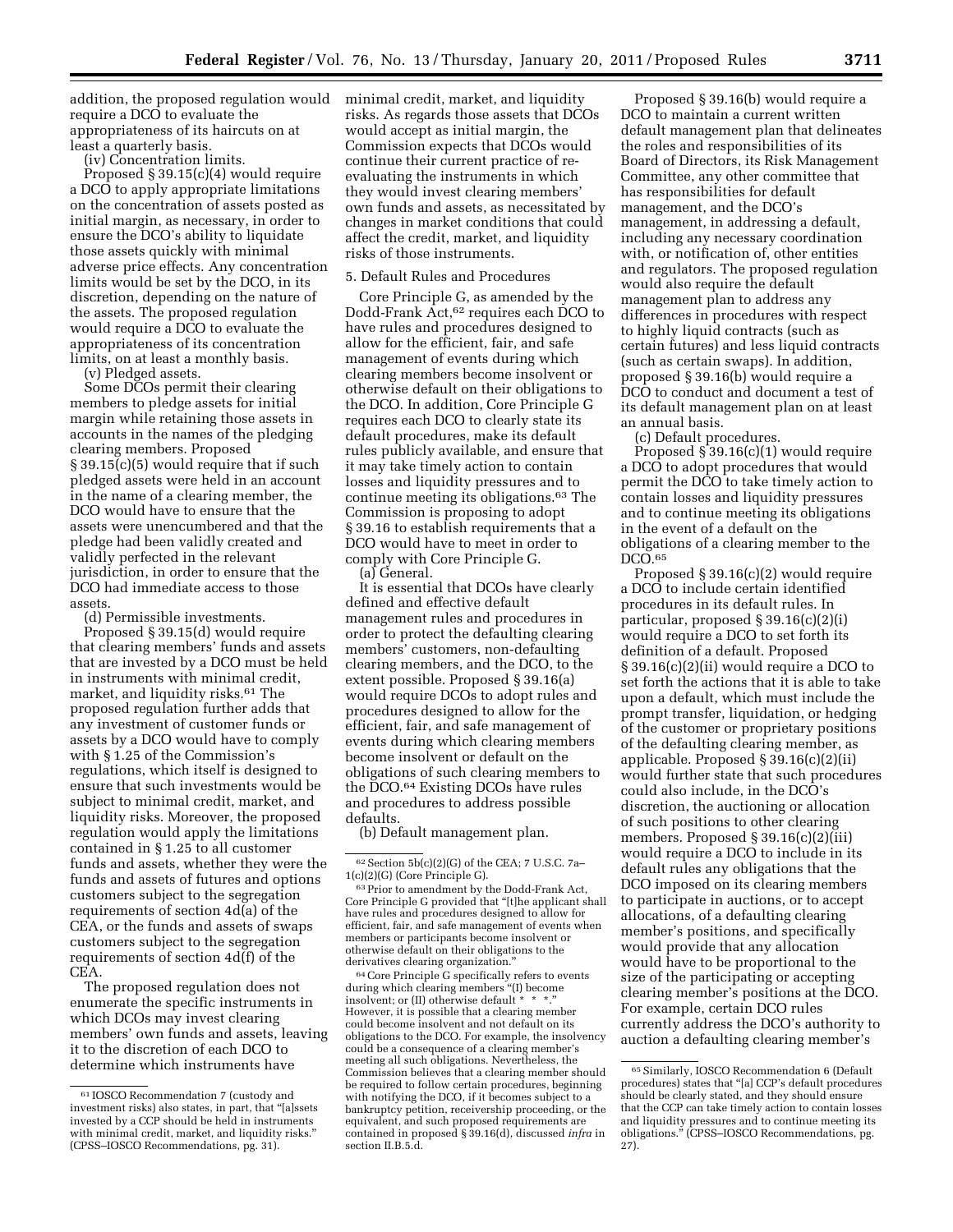swaps to other clearing members that participate in the market for that category of swaps.

Proposed § 39.16(c)(2)(iv) would require that a DCO's default rules address the sequence in which the funds and assets of the defaulting clearing member and the financial resources maintained by the DCO would be applied in the event of a default. The proposed regulation would not specify the sequence in which a DCO would be required to apply its own resources or those of the defaulting clearing member, but it would set forth two related requirements.

First, proposed  $\S 39.16(c)(2)(v)$  would require that a DCO's default rules contain a provision that customer margin posted by a defaulting clearing member could not be applied in the event of a proprietary default. This is consistent with the segregation requirements of section 4d of the CEA and § 1.20 of the Commission's regulations.

Second, proposed § 39.16(c)(2)(vi) would require that a DCO's default rules contain a provision that proprietary margins posted by a defaulting clearing member would have to be applied in the event of a customer default, if the relevant customer margin were insufficient to cover the shortfall. This is consistent with  $\S 190.08(a)(ii)(J)$ , which defines customer property to include the trading accounts of an FCM, to the extent that other enumerated customer property is insufficient to satisfy all claims of public customers in the bankruptcy of the FCM.

Proposed § 39.16(c)(3) would incorporate the Core Principle G requirement that a DCO must make its default rules publicly available,66 and it cross-references proposed § 39.21, which has been proposed in a separate rulemaking and which also addresses this requirement.67

(d) Insolvency of a clearing member. Proposed § 39.16(d) would set forth specific procedures that a DCO would have to require its clearing members to follow, and that a DCO itself would have to follow, if a clearing member became the subject of a bankruptcy petition (either voluntary or involuntary), a receivership proceeding, or an equivalent proceeding, *e.g.,* a foreign liquidation proceeding. The Commission believes that such procedures would be necessary in order to provide for ''the efficient, fair, and safe management of events'' when a

Proposed § 39.16(d)(1) would require a DCO to adopt rules that would require a clearing member to provide prompt notice to the DCO of such a petition or proceeding. Proposed § 39.13(d)(2) would require a DCO to review the clearing member's continuing eligibility for clearing membership upon receiving such notice. Proposed  $\S$  39.16(d)(3) would require a DCO to take any appropriate action, in its discretion, with respect to the clearing member or its positions, including but not limited to liquidation or transfer of positions, and suspension or revocation of clearing membership. Proposed § 39.16(d)(2) does not outline specific review procedures, and § 39.16(d)(3) would leave it to the discretion of the DCO to determine whether any particular action were appropriate with respect to the clearing member.

### 6. System Safeguards

Core Principle I, as amended by the Dodd-Frank Act,68 requires each DCO to establish and maintain a program of risk analysis and oversight to identify and minimize sources of operational risk through the development of appropriate controls and procedures, and automated systems that are reliable, secure, and have adequate scalable capacity. Core Principle I also requires each DCO to establish and maintain emergency procedures, backup facilities, and a plan for disaster recovery that allows for the timely recovery and resumption of operations of, and the fulfillment of each obligation and responsibility of, the DCO. Finally, Core Principle I requires each DCO to periodically conduct tests to verify that its backup resources are sufficient to ensure daily processing, clearing, and settlement.69 The Commission is proposing to adopt § 39.18 to establish requirements that a DCO would have to meet in order to comply with Core Principle I. (a) General.

Proposed § 39.18 would codify the requirements of Core Principle I and would establish additional standards for a DCO's business continuity and

disaster recovery procedures. On July 14, 2010,70 the Commission published proposed regulations regarding business continuity and disaster recovery applicable to DCOs and DCMs. After consideration of the provisions of the Dodd-Frank Act, the Commission has determined to re-propose the provisions concerning DCOs. The Commission appreciates the comments made with respect to those earlier proposed regulations, and has taken them into account in developing the proposed regulations described below.

(i) Definitions.

Proposed § 39.18(a) would set forth relevant definitions for the system safeguards provisions applicable to DCOs set forth in § 39.18 and the modified system safeguards provisions applicable to SIDCOs set forth in § 39.30, including "recovery time objective'' (the time period, after disruption, within which a DCO should be able to achieve recovery and resumption of clearing activities) (RTO), ''relevant area'' (the geographic area within which a DCO has necessary resources, as well as adjacent communities), and ''wide-scale disruption'' (an event that causes severe disruption of critical infrastructure, or an evacuation or unavailability of the population, in a relevant area).<sup>71</sup>

(ii) Program of risk analysis.

Because automated systems play a central and critical role in today's electronic financial market environment, oversight of core principle compliance by DCOs with respect to automated systems is an essential part of effective clearing oversight. Sophisticated computer systems are crucial to a DCO's ability to meet its obligations and responsibilities. Safeguarding the reliability, security, and capacity of such systems is also essential to mitigation of systemic risk for the nation's financial sector as a whole.

Proposed § 39.18(b) would require that a DCO maintain a program of risk analysis and oversight with respect to its operations and automated systems to identify and minimize sources of operational risk, establish and maintain resources that allow for the fulfillment of the DCO's obligations and responsibilities in light of those risks, and verify that those resources are

<sup>66</sup>*See* section 5b(c)(2)(G)(ii)(II) of the CEA; 7 U.S.C. 7a-1(c)(2)(G)(ii)(II). 67*See* 75 FR at 78197.

clearing member becomes insolvent, as required by Core Principle G.

 $68$  Section  $5b(c)(2)(I)$  of the CEA; 7 U.S.C. 7a-1(c)(2)(I) (Core Principle I).

<sup>69</sup>Prior to amendment by the Dodd-Frank Act, Core Principle I provided that

<sup>[</sup>t]he applicant shall demonstrate that the applicant (i) has established and will maintain a program of oversight and risk analysis to ensure that the automated systems of the applicant function properly and have adequate capacity and security; and (ii) has established and will maintain emergency procedures, and a plan for disaster recovery, and will periodically test backup facilities sufficient to ensure daily processing, clearing, and settlement of transactions.

<sup>70</sup>*See* 75 FR 42633 (July 22, 2010) (July Proposal). 71The Commission may consider, in a future

rulemaking, placing an expanded version of these definitions (to include, *e.g.,* recovery time objectives with respect to DCMs and other registered entities) in part 1, and, as appropriate, incorporating those definitions by reference in part 39 of its regulations.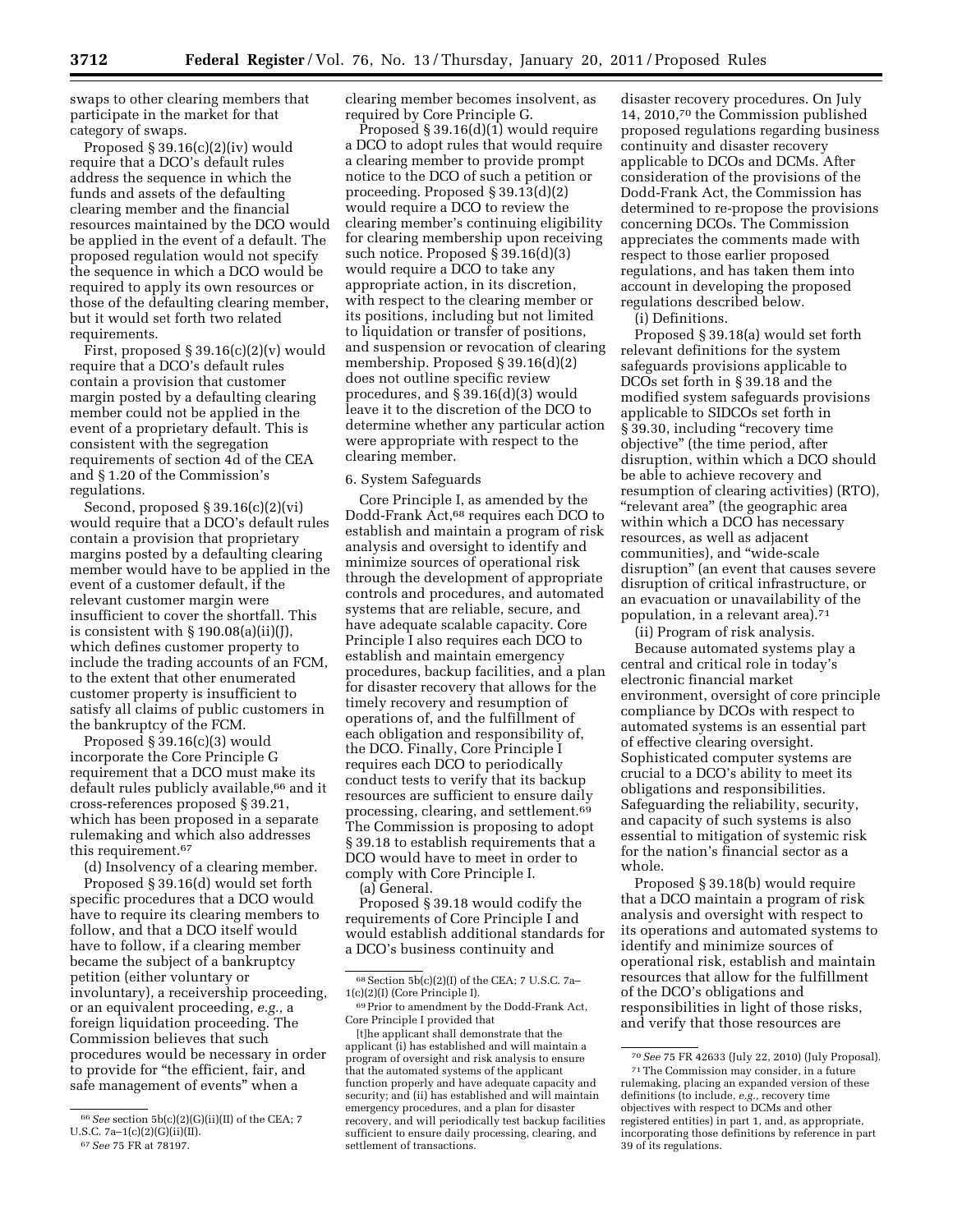adequate to ensure daily processing, clearing, and settlement.

(iii) Elements of program.

Proposed § 39.18(c) would require that the program of risk analysis and oversight address each of six categories: information security, business continuity and disaster recovery (BC– DR), capacity and performance planning, systems operations, systems development and quality assurance, and physical security and environmental controls.

(iv) Standards for program.

DCO compliance with generally accepted standards and best practices with respect to the development, operation, reliability, security, and capacity of automated systems can reduce the frequency and severity of automated system security breaches or functional failures, thereby augmenting efforts to mitigate systemic risk. Accordingly, proposed § 39.18(d) would require that a DCO follow generally accepted standards and industry best practices with respect to the development, operation, reliability, security, and capacity of automated systems.

(v) Business continuity and disaster recovery.

Proposed § 39.18 (e) would require that a DCO maintain a BC–DR plan, procedures, and physical (*e.g.,*  buildings, generators, and related physical infrastructure), technological (*e.g.,* computers, replacement parts, and software), and personnel resources (*e.g.,*  trained employees or other committed human resources) sufficient to enable timely recovery and resumption of operations, and fulfillment of responsibilities (*e.g.,* daily processing, clearing and settlement of transactions cleared) of the DCO following a disruption. The required recovery time objective would be no later than the next business day. As noted below, proposed § 39.30 would set a more stringent RTO for SIDCOs.

(vi) Location of resources; outsourcing.

Proposed § 39.18(f) would clarify that a DCO could maintain the resources required pursuant to § 39.18(e) on its own or through an outsourcing arrangement with another DCO or other service provider. Proposed § 39.18(f)(i) would provide that an outsourcing DCO would retain complete liability for any failure to meet the specified responsibilities, and must employ personnel with the expertise necessary to enable the DCO to supervise the service provider. Proposed § 39.18(f)(ii) would require that testing include all of the DCO's own and outsourced

resources, and verify that such resources will work effectively together.

In response to the July Proposal, a number of commenters expressed concern that it was impractical for DCOs to have all key job functions fully duplicated. The proposed regulation clarifies that a DCO may maintain such functions on its own (including, *e.g.,*  through cross-training) or through written outsourcing arrangements, including with another DCO.

The Commission seeks comment on whether these provisions governing outsourcing are appropriate, and whether the clarifications concerning the retention of responsibility and the necessity for integrated testing should be expanded to cover all functions of a DCO.

(vii) Notification of Commission staff; recordkeeping.

Proposed § 39.18(g) would require each DCO to notify Commission staff of various exceptional events, such as technology malfunctions, system security-related incidents, or targeted threats. The proposed regulation attempts to achieve a reasonable balance, requiring notification only of such events that materially impair, or create a significant likelihood of material impairment, of automated system operation, reliability, security, or capacity. The proposed regulation would also require notification of any activation of the DCO's BC–DR plan.

Proposed § 39.18(h) would require a DCO to give Commission staff timely advance notice of planned changes, either changes to automated systems that are likely to have a significant impact on such systems, or changes to the DCO's program of risk analysis and oversight.

Proposed § 39.18(i) would require a DCO to maintain current copies of its business continuity plan and other emergency procedures, its assessments of its operational risks, and records of testing protocols and results; to provide copies of such records to Commission staff pursuant to § 1.31; and to provide other documents requested by Commission staff for the purpose of maintaining a current profile of the DCO's automated systems.

(viii) Testing.

Proposed § 39.18(j) would require a DCO to conduct regular, periodic, objective testing and review of its automated systems to ensure that they are reliable, secure, and have adequate scalable capacity, and of its BC–DR capabilities, using testing protocols adequate to ensure that the DCO's backup resources are sufficient to meet the RTO specified in § 39.18(e). The testing would be required to be

conducted by qualified, independent professionals. While such professionals could include employees of the DCO, they could not be persons responsible for development or operation of the systems or capabilities being tested.

Reports setting forth the protocols for, and results of, such tests would be required to be communicated to, and reviewed by, senior management of the DCO. Because tests that result in few or no exceptions raise the possibility of an insufficiently rigorous protocol, such results would be required to be subject to more searching review.

(ix) Coordination of business continuity and disaster recovery plans.

Proposed § 39.18(k) would require each DCO, to the extent practicable, to coordinate its BC–DR plan with those of its clearing members, to initiate coordinated testing of such plans, and to take into account in its own BC–DR plan the BC–DR plans of its providers of essential services, including telecommunications, power, and water. (b) SIDCOs.

(i) Determining which DCOs will be subject to enhanced BC–DR obligations.

As DCOs, SIDCOs would remain subject to the requirements of Title VII and the regulations thereunder, except to the extent the Commission promulgates higher standards pursuant to Title VIII of the Dodd-Frank Act.

Unlike the July Proposal,72 these proposed regulations do not provide a means for the Commission to determine which DCOs are "core clearing and settlement organizations.'' In light of the provisions of section 804 of the Dodd-Frank Act for designation of systemically important clearing or settlement activities, the Commission proposes to avoid duplication by applying the enhanced BC–DR obligations described below to SIDCOs.

(ii) Recovery time objective. Proposed § 39.30(a) would set an RTO for SIDCOs of recovery no later than two hours following the disruption, for any disruption including a wide-scale disruption,73 in light of the important

''core clearing and settlement organizations are necessary to the completion of most transactions in critical markets; accordingly, they must recover and resume their critical functions in order for other market participants to process pending transactions and complete large-value payments. It also is reasonable to assume that there will be firms that play significant roles and other market participants in locations not affected by a particular disruption Continued

<sup>72</sup>*See id.* at 42639 (proposed appendix E to part 40—Guidance on Critical Financial Market and Core Clearing and Settlement Organization Determination).

<sup>73</sup>*See Interagency Paper on Sound Practices To Strengthen the Resilience of the U.S. Financial System,* 68 FR 17809, 17812 (Apr. 11, 2003) (White Paper) which states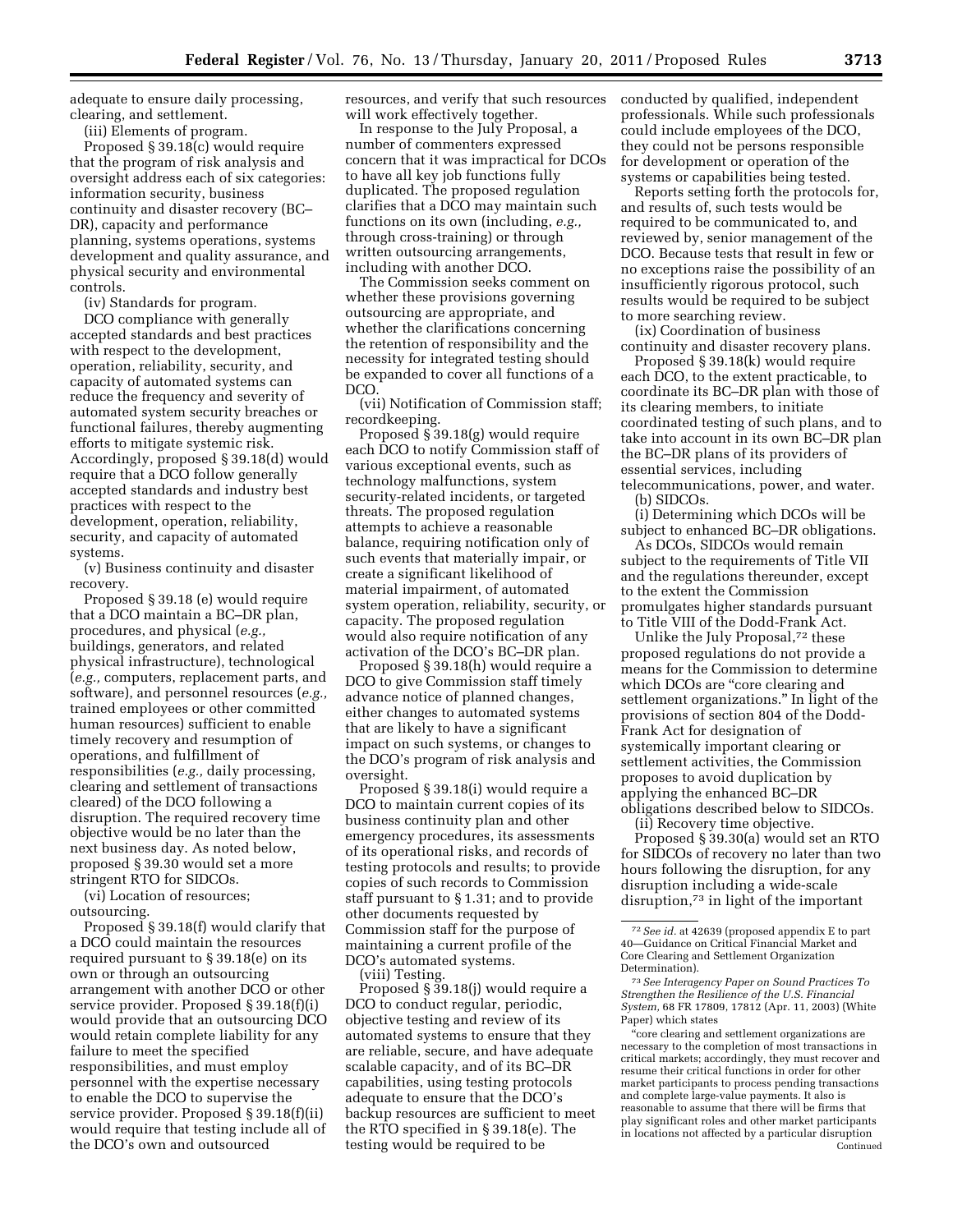role that SIDCOs play in the financial system. The term "wide-scale disruption'' is defined in proposed § 39.18(a).

(iii) Geographic diversity.

Because of the importance of SIDCOs to the financial system, and the fact that a wide-scale disruption may cause the physical or technological resources that are located within the relevant area, or personnel who live or work within the relevant area, to be temporarily or permanently unavailable, proposed § 39.30(b) would require each SIDCO to maintain geographic dispersal of physical and technological resources and personnel.

Physical and technological resources must, pursuant to proposed § 39.30(b)(1), be located outside the relevant area of the infrastructure the entity normally relies upon to conduct activities necessary to the clearance and settlement of existing and new contracts, and the SIDCO could not rely on the same critical transportation, telecommunications, power, water, or other critical infrastructure components the entity normally relies upon for such activities. Moreover, proposed § 39.30(b)(2) would require personnel, sufficient to enable the SIDCO to meet the recovery time objective after interruption of normal clearing by a wide-scale disruption affecting the relevant area, who live and work outside that relevant area.

While these proposed requirements would likely lead to a considerable expense, the Commission believes that the systemic importance of SIDCOs carries with it a responsibility to be reliably available on a near-continuous basis, to fulfill their obligations. Moreover, to provide an opportunity to meet this responsibility in a flexible manner, proposed § 39.30(b)(3) would make it explicit that the outsourcing provisions of proposed § 39.18(f) would apply to these resource requirements.

(iv) Testing.

Proposed  $\S$  39.30(c) would require each SIDCO to conduct regular, periodic tests of its business continuity and disaster recovery plans and resources and its capacity to achieve the required recovery time objective in the event of a wide-scale disruption, and would state that the provisions of proposed § 39.18(j), concerning testing by DCOs, would apply. Moreover, with respect to outsourcing, proposed § 39.18(f)(2)(ii) would provide that the testing referenced in proposed § 39.30(c) ''shall include all [of the DCO's] own and outsourced resources, and shall verify that all such resources will work effectively together.''

(v) Effective date.

A number of commenters on the July Proposal suggested that the establishment of geographically diverse capabilities would require an extended implementation period, such as 24 months. The Commission observes with approval, however, that a number of potential SIDCOs already have geographic dispersal of certain resources, and/or are already working to achieving such dispersal. Accordingly, the Commission proposes an effective date for the SIDCO requirements of the later of one year from the effective date of these regulations, or July 30, 2012. Moreover, § 39.30(d) provides that proposed § 39.30 will apply to a DCO no earlier than one year after such DCO is designated as systemically important.

7. Special Enforcement Authority Over SIDCOs

Under section 807(c) of the Dodd-Frank Act, for purposes of enforcing the provisions of Title VIII, a SIDCO is subject to, and the Commission has authority under the provisions of subsections (b) through (n) of section 8 of, the Federal Deposit Insurance Act 74 in the same manner and to the same extent as if the SIDCO were an insured depository institution and the Commission were the appropriate Federal banking agency for such insured depository institution. This special authority is codified in proposed § 39.31.

### *C. Additional Amendments*

1. Technical Amendments To Reorganize Part 39

The Commission is proposing to reorganize part 39 into three subparts. Subpart A would contain general provisions applicable to all DCOs including definitions, procedures for DCO registration, and procedures for implementation of DCO rules and clearing new products. Subpart B would contain the regulations that codify and

implement the DCO core principles. The regulations in subpart B would apply to all DCOs except to the extent that a DCO is a SIDCO and there are superseding provisions in subpart C. Subpart C would contain regulations that apply only to SIDCOs. As proposed, for purposes of clarity, each subpart would have an introductory section stating the scope of the subpart.<sup>75</sup>

The Commission is proposing to amend § 39.1 to update the citation to the definition of the term ''derivatives clearing organization'' and to restate the scope of part 39 to reflect the reorganization of part 39 into subparts A, B, and C.

The Commission is additionally proposing to remove § 39.2, which exempts DCOs from all Commission regulations except those explicitly enumerated in the exemption.76 The Commission believes that this exemption is inconsistent with the regulatory approach established by the Dodd-Frank Act. Moreover, a preliminary review indicates that by eliminating the exemption, DCOs would be subject to only one additional regulation of significance, § 1.49 (denomination of customer funds and location of depositories).<sup>77</sup> Section 1.49 was promulgated after § 39.2 was adopted. It is noteworthy that, notwithstanding § 39.2, the Commission and the industry have proceeded as if the requirements of § 1.49 applied to DCOs. The absence of a reference in § 39.2 to § 1.49 in the exemption was an oversight. This situation points out the unintended consequences of attempting to carve out "reverse" exemptions in this manner, and the Commission believes it is a better regulatory policy to amend the terms of inapplicable regulations or rescind them, as appropriate, rather than attempt to maintain an up-to-date list of applicable regulations.

77The other provisions relate to governance and conflicts of interest issues, and may be superseded by pending rules. *See* § 1.59 (activities of selfregulatory organization employees, governing board members, committee members, and consultants); § 1.63 (service on self-regulatory organization governing boards or committees by persons with disciplinary histories); and § 1.69 (voting by interested members of self-regulatory organization governing boards and various committees).

that will need to clear and settle pending transactions in critical markets. Therefore, core clearing and settlement organizations should plan both to recover and resume their processing and other activities that support critical markets. In light of the large volume and value of transactions/ payments that are cleared and settled on a daily basis, failure to complete the clearing and settlement of pending transactions within the business day could create systemic liquidity dislocations, as well as exacerbate credit and market risk for critical markets. Therefore, core clearing and settlement organizations should develop the capacity to recover and resume clearing and settlement activities within the business day on which the disruption occurs with the overall goal of achieving recovery and resumption within two

<sup>&</sup>lt;sup>74</sup> 12 U.S.C. 1818.

<sup>75</sup>*See* proposed subpart A, § 39.1; proposed subpart  $\overline{B}$ ,  $\S$  39.9; and proposed subpart  $\overline{C}$ ,  $\S$  39.28. 76Section 39.2 provides, in relevant part, as follows:

A derivatives clearing organization and the clearing of agreements, contracts and transactions on a derivatives clearing organization are exempt from all Commission regulations except for the requirements of this part 39, §§ 1.3, 1.12(f)(1), 1.20, 1.24, 1.25, 1.26, 1.27, 1.29, 1.31, 1.36, 1.38(b), part 40 and part 190 of this chapter, and as applicable to the agreement, contract, or transaction cleared, parts 15 through 18 of this chapter.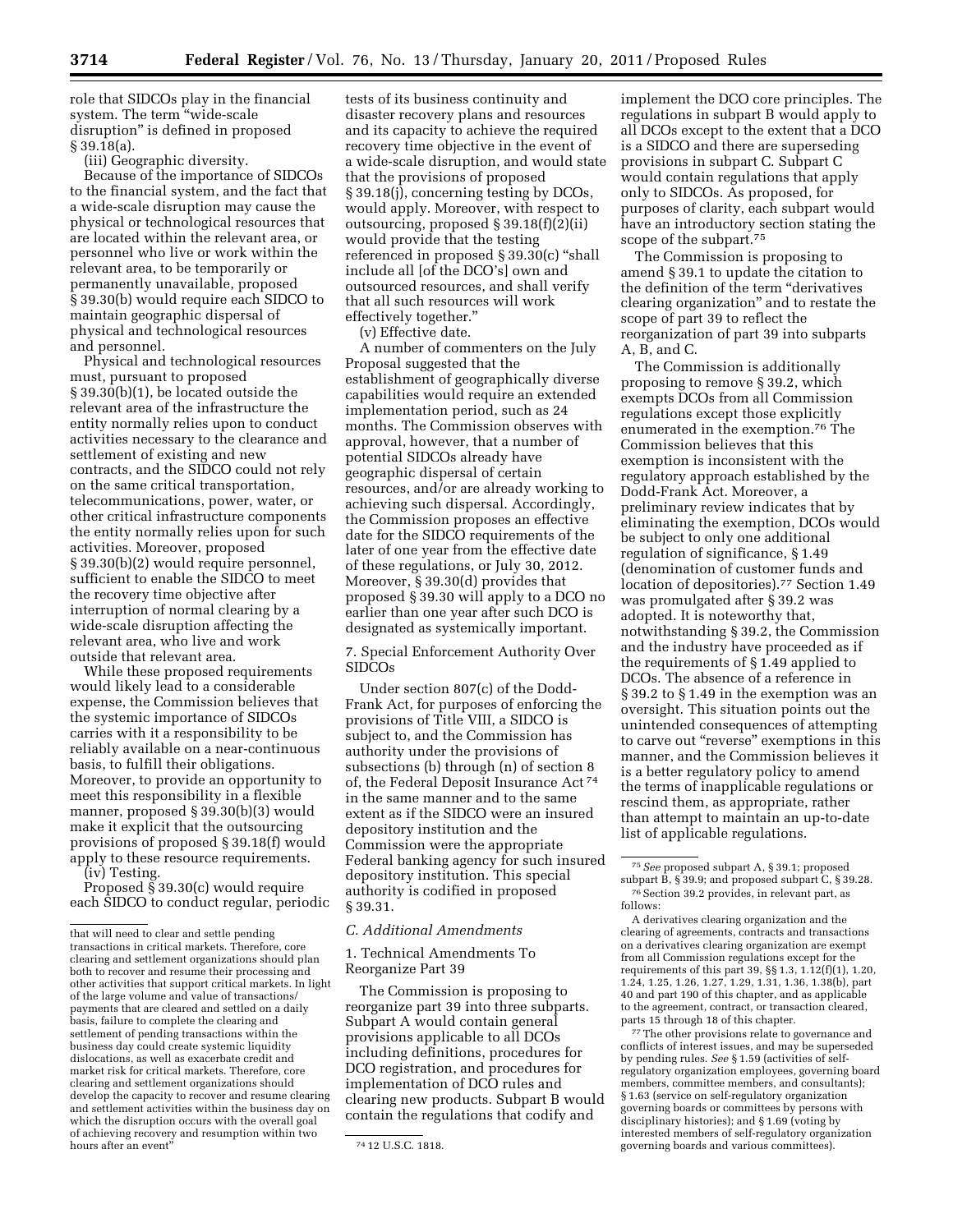In place of the exemption, the Commission proposes to insert the definitions proposed as § 39.1(b) in an earlier proposed rulemaking.78 Section 39.1(a), as proposed in the earlier rulemaking, would be redesignated as § 39.1.79

### 2. Supplemental Provisions for Proposed § 39.19

The Commission recently proposed a new § 39.19(c) which would require certain reports to be made by a DCO to the Commission.80 Where the primary reporting requirement would be specified elsewhere in the Commission's regulations, the Commission intends to cross-reference these requirements in § 39.19. The following are recently proposed reporting requirements for which the Commission proposes to add a crossreference in proposed § 39.19:

(1) The Commission recently proposed a new § 39.24(b)(4) which would require each DCO to collect and verify certain information related to governance fitness standards and provide that information to the Commission on an annual basis.81 By this notice, the Commission is proposing a new  $\S 39.19(c)(3)(iii)^{82}$ under which a DCO would be required to satisfy the annual reporting requirements of § 39.24(b)(4). The Commission also is proposing to amend proposed § 39.24(b)(4) to require the report to be submitted in accordance with the requirements of proposed § 39.19(c)(3)(iv) (which would require the report to be filed not more than 90 days after the end of the DCO's fiscal year).

(2) The Commission recently proposed a new § 39.25(b) under which a DCO would be required to submit a report to the Commission in the event that the Board of Directors of a DCO rejects a recommendation or supersedes an action of the Risk Management Committee, or the Risk Management

82The Commission is proposing to redesignate what is currently proposed as § 39.19(c)(3)(iii) as § 39.19(c)(3)(iv). This proposed regulation currently states:

The reports required by this paragraph (c)(3) shall be submitted concurrently to the Commission not more than 90 days after the end of the derivatives clearing organization's fiscal year; *provided that,* a derivatives clearing organization may request from the Commission an extension of time to submit either report, provided the derivatives clearing organization's failure to submit the report in a timely manner could not be avoided without unreasonable effort or expense. Extensions of the deadline will be granted at the discretion of the Commission.

Committee rejects a recommendation or supersedes an action of its subcommittee.83 The report would have to include the following details: (i) The recommendation or action of the Risk Management Committee (or subcommittee thereof); (ii) the rationale for such recommendation or action; (iii) the rationale of the Board of Directors (or the Risk Management Committee, if applicable) for rejecting such recommendation or superseding such action; and (iv) the course of action that the Board of Directors (or the Risk Management Committee, if applicable) decided to take contrary to such recommendation or action. By this notice, the Commission is proposing a new § 39.19(c)(4)(xvi) under which a DCO would be required to report to the Commission as required by § 39.25(b). The Commission also is proposing to amend proposed § 39.25(b) to require the report to be submitted to the Commission within 30 days of such a rejection or supersession.

(3) The Commission also recently proposed a new § 40.9(b)(1)(iii) under which a DCO (as well as other registered entities) would have to submit to the Commission, within 30 days after the election of its Board of Directors, certain information regarding the Board of Directors.84 By this notice, the Commission is proposing a new § 39.19(c)(4)(xvii) under which a DCO would have to submit to the Commission a report in accordance with the requirements of proposed § 40.9(b)(1)(iii).

(4) In this notice, the Commission is proposing that a DCO notify staff of the Division of Clearing and Intermediary Oversight of certain exceptional events and certain planned changes related to system safeguards (Core Principle I).85 The Commission is proposing a new § 39.19(c)(4)(xviii) under which a DCO would be required to notify staff of the Division of Clearing and Intermediary Oversight of exceptional events related to system safeguards in accordance with proposed § 39.18(g) and of planned changes related to system safeguards in accordance with proposed § 39.18(h).

3. Technical Amendments to Proposed § 39.21

The Commission recently proposed a new § 39.24(a)(2) which would require each DCO to make available to the public and to the relevant authorities, including the Commission, a description of the manner in which its governance arrangements permit the

consideration of the views of its owners, whether voting or non-voting, and its participants, including, without limitation, clearing members and customers.86 The Commission also recently proposed § 40.9(d) which would require a DCO (as well as other registered entities) to, at a minimum, make certain information available to the public and relevant authorities, including the Commission.87

The Commission also recently proposed a new § 39.21(c) which lists certain information a DCO would be required to disclose publicly and to the Commission.88 By this notice, the Commission is proposing to amend proposed § 39.21(c) to cross-reference the transparency requirements of proposed §§ 39.24(a)(2) and 40.9(d).

# **III. Effective Date**

The Commission is proposing that the requirements proposed in this notice become effective 180 days from the date the final rules are published in the **Federal Register**, with the exception of (1) the system safeguard requirements that would be applicable to SIDCOs, set forth in proposed § 39.30, for which the proposed effective date is discussed in section II.B.6(b)(v) above, and (2) the provisions of § 39.15(b)(2) relating to the commingling of customer futures, options on futures, and swaps positions, which would become effective 30 days after the date of publication of the final rules. The provisions relating to commingling of customer funds do not require additional time for planning and implementation because they relate to a voluntary action on the part of a DCO.

The Commission believes that a period of 180 days would give DCOs adequate time to implement any additional technology and enhanced procedures that may be necessary to fulfill the proposed requirements related to participant and product eligibility, risk management, settlement procedures, treatment of funds, default rules and procedures, and system safeguards (insofar as they would apply to all DCOs). The Commission requests comment on whether 180 days is an appropriate time frame for compliance with these proposed rules. The Commission further requests comment on possible alternative effective dates and the basis for any such alternative dates.

# **IV. Section 4(c)**

Section 4(c) of the CEA provides that, in order to promote responsible

<sup>78</sup>*See* 75 FR at 77585–86.

<sup>79</sup> *Id.* 

<sup>80</sup>*See* 75 FR at 78194.

<sup>81</sup>*See* 76 FR 722, 736 (Jan. 6, 2011).

<sup>83</sup>*See supra* n.81.

<sup>84</sup> *Id.* 

<sup>85</sup>*See supra,* section II.B.6.a.vii.

<sup>86</sup>*See* 76 FR at 735.

<sup>87</sup> *Id.* at 736.

<sup>88</sup>*See* 75 FR at 78197.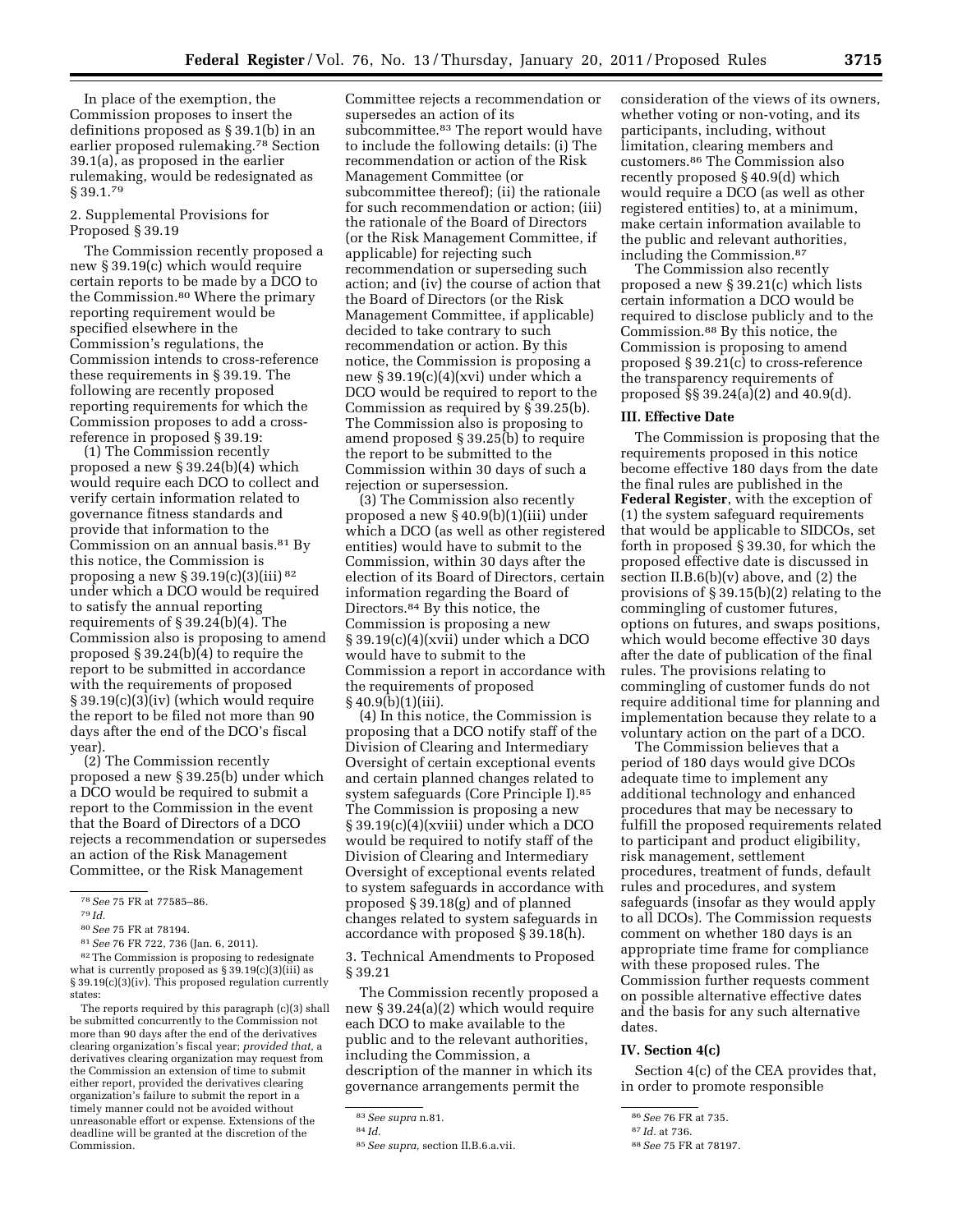economic or financial innovation and fair competition, the Commission, by rule, regulation or order, after notice and opportunity for hearing, may exempt any agreement, contract, or transaction, or class thereof, including any person or class of persons offering, entering into, rendering advice or rendering other services with respect to, the agreement, contract, or transaction, from the contract market designation requirement of section 4(a) of the CEA, or any other provision of the CEA other than certain enumerated provisions, if the Commission determines that the exemption would be consistent with the public interest.89

Proposed §§ 39.15(b)(2)(i) and 39.15(b)(2)(ii) would be promulgated under Core Principle F, which sets forth requirements for treatment of funds by a DCO.90 Proper treatment of customer funds requires, among other things, segregation of customer money, securities and property received to margin, guarantee, or secure positions in futures or options on futures, in an account subject to section 4d(a) of the CEA (*i.e.,* a futures account), and segregation of customer money, securities and property received to margin, guarantee, or secure positions in cleared swaps, in an account subject to section 4d(f) of the CEA (*i.e.,* a cleared swap account). Customer funds required to be held in a futures account cannot be commingled with non-customer funds and cannot be held in an account other than an account subject to section 4d(a), absent Commission approval in the form of a rule, regulation or order. Section 4d(f) of the CEA mirrors these limitations as applied to customer positions in cleared swaps.

In proposing a regulation that would permit futures and options on futures to be carried in a cleared swap account if the Commission approves DCO rules providing for such treatment of funds, and in proposing a regulation that would permit cleared swap positions to be carried in a futures account if the Commission issues an order permitting such treatment of funds, the Commission is exercising its authority to grant an exemption under section 4(c) of the CEA. In this regard, the DCO and its clearing members would be exempt from complying with the segregation requirements of section 4d(a) when holding customer segregated funds in a cleared swap account subject to section 4d(f) of the CEA, instead of a futures account; and similarly, the DCO and its clearing members would be exempt

from complying with the segregation requirements of section 4d(f) when holding customer funds related to cleared swap positions in a futures account subject to section 4d(a) of the CEA, instead of a cleared swap account.

While this rule-based exemption would streamline the approval process for commingling customer positions in futures, options on futures, and cleared swaps, the Commission would still conduct a case-by case analysis when permitting cleared swaps to be carried in a futures account, in keeping with its past practice in issuing orders under section 4d. The Commission believes that there can be benefits to commingling customer positions in futures, options on futures, and cleared swaps, primarily in the area of greater capital efficiency due to margin reductions for correlated positions. The Commission views this form of portfolio margining as a positive step toward financial innovation within a framework of responsible oversight, and it believes that the public can benefit from such innovation.

In light of the foregoing, the Commission believes that the adoption of proposed §§ 39.15(b)(2)(i) and 39.15(b)(2)(ii) would promote responsible economic and financial innovation and fair competition, and would be consistent with the ''public interest,'' as that term is used in section 4(c) of the CEA.

The Commission solicits public comment on whether the proposed regulation satisfies the requirements for exemption under section 4(c) of the CEA.

### **V. Related Matters**

#### *A. Regulatory Flexibility Act*

The Regulatory Flexibility Act (RFA) requires that agencies consider whether the rules they propose will have a significant economic impact on a substantial number of small entities and, if so, provide a regulatory flexibility analysis respecting the impact.<sup>91</sup> The rules proposed by the Commission will affect only DCOs (some of which will be designated as SIDCOs). The Commission has previously established certain definitions of ''small entities'' to be used by the Commission in evaluating the impact of its regulations on small entities in accordance with the RFA.92 The Commission has previously determined that DCOs are not small entities for the purpose of the RFA.93 Accordingly, the Chairman, on behalf of

the Commission, hereby certifies pursuant to 5 U.S.C. 605(b) that the proposed rules will not have a significant economic impact on a substantial number of small entities.

### *B. Paperwork Reduction Act*

The Paperwork Reduction Act  $("PRA")<sup>94</sup>$  imposes certain requirements on Federal agencies in connection with their conducting or sponsoring any collection of information as defined by the PRA. An agency may not conduct or sponsor, and a person is not required to respond to, a collection of information unless it displays a currently valid control number. OMB has not yet assigned a control number to the new collection.

This proposed rulemaking would result in new collection of information requirements within the meaning of the PRA. The Commission therefore is submitting this proposal to the Office of Management and Budget (''OMB'') for review. If adopted, responses to this collection of information would be mandatory.

The Commission will protect proprietary information according to FOIA and 17 CFR part 145, ''Commission Records and Information.'' In addition, section 8(a)(1) of the CEA strictly prohibits the Commission, unless specifically authorized by the CEA, from making public "data and information that would separately disclose the business transactions or market positions of any person and trade secrets or names of customers.'' The Commission also is required to protect certain information contained in a government system of records according to the Privacy Act of 1974, 5 U.S.C. 552a.

1. Information Provided by Reporting Entities/Persons

The proposed regulations would require each respondent to maintain records of all activities related to its business as a DCO, including all information required to be created, generated, or reported under part 39, including but not limited to the results of and methodology used for all tests, reviews, and calculations.

The Commission staff estimates this would result in a total of one response per respondent on an annual basis and that respondents could expend up to \$500 annually, based on an hourly rate of \$10, to comply with the proposed regulations. This would result in an aggregated cost of \$6,000 per annum (12 respondents  $\times$  \$500).

<sup>89</sup> 7 U.S.C. 6(c).

<sup>90</sup>Section 5b(c)(2)(F) of the CEA; 7 U.S.C. 7a- $1(c)(2)(F)$ .

<sup>91</sup> 5 U.S.C. 601 *et seq.* 

<sup>92</sup> 47 FR 18618 (Apr. 30, 1982).

<sup>93</sup>*See* 66 FR 45605, 45609 (Aug. 29, 2001). 94 44 U.S.C. 3501 *et seq.*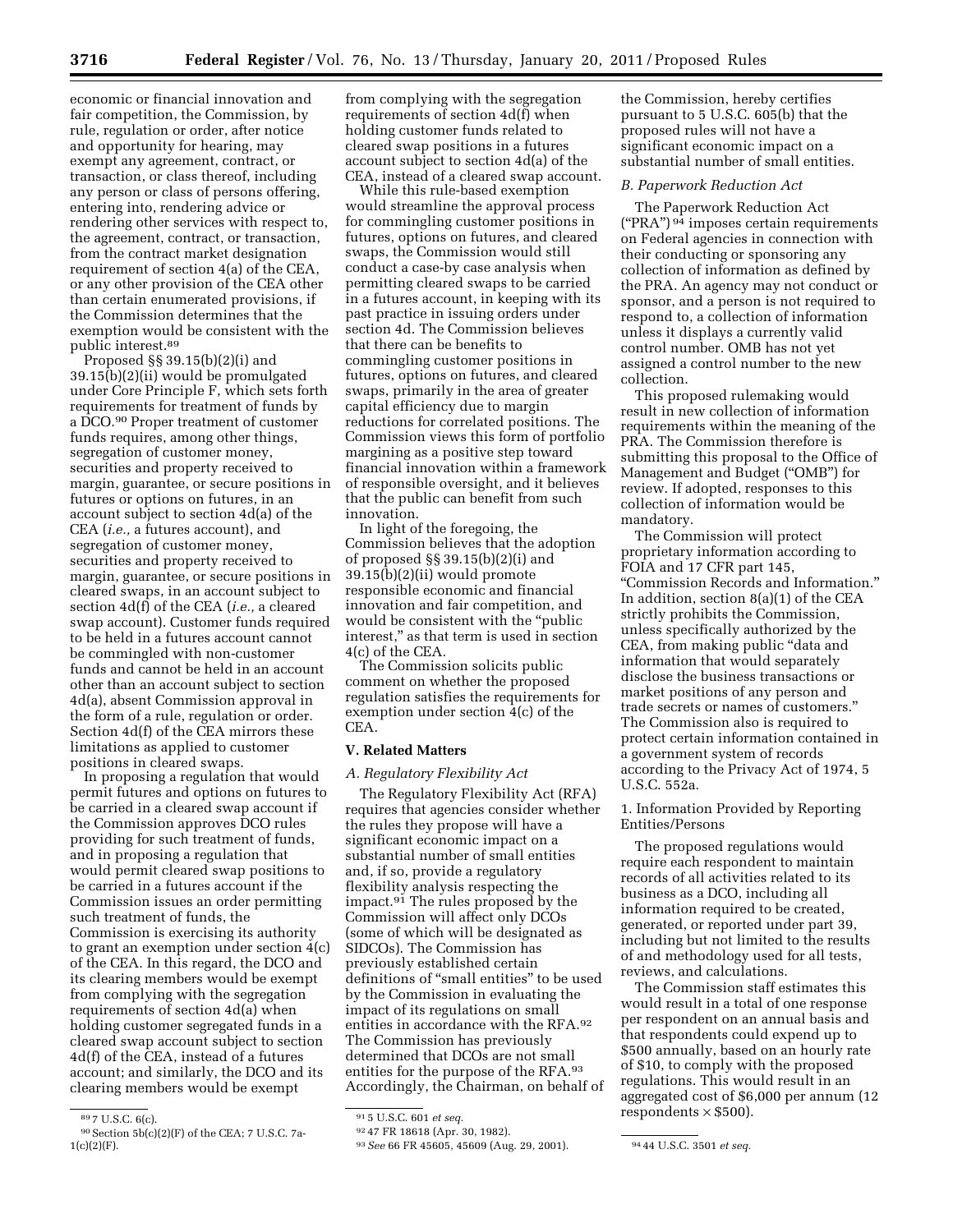The proposed regulations also would require the submission of an application form by entities seeking to register as DCOs. The applicant burden is estimated to take, on average, approximately 400 hours, with an hourly rate ranging from \$75–\$400, for a total estimated cost of \$100,000 per application. These estimates include the time needed to review instructions and to develop, acquire, install, and utilize technology and systems for the purposes of collecting, validating, and verifying information. Staff estimates that three entities will seek to register as a DCO on an annual basis.

#### 2. Information Collection Comments

The Commission invites the public and other Federal agencies to comment on any aspect of the reporting and recordkeeping burdens discussed above. Pursuant to  $44$  U.S.C. 3506(c)(2)(B), the Commission solicits comment in order to: (i) Evaluate whether the proposed collection of information is necessary for the proper performance of the functions of the Commission, including whether the information will have practical utility; (ii) evaluate the accuracy of the Commission's estimate of the burden of the proposed collection of information; (iii) determine whether there are ways to enhance the quality, utility, and clarity of the information to be collected; and (iv) minimize the burden of the collection of information on those who are to respond, including through the use of automated collection techniques or other forms of information technology.

Comments may be submitted directly to the Office of Information and Regulatory Affairs, by fax at (202) 395– 6566 or by e-mail at *[OIRAsubmissions@omb.eop.gov.](mailto:OIRAsubmissions@omb.eop.gov)* Please provide the Commission with a copy of submitted comments so that all comments can be summarized and addressed in the final rule preamble. Refer to the **ADDRESSES** section of this notice of proposed rulemaking for comment submission instructions to the Commission. A copy of the supporting statements for the collections of information discussed above may be obtained by visiting RegInfo.gov. OMB is required to make a decision concerning the collection of information between 30 and 60 days after publication of this document in the **Federal Register**. Therefore, a comment is best assured of having its full effect if OMB receives it within 30 days of publication.

#### *C. Cost-Benefit Analysis*

Section 15(a) of the CEA requires the Commission to consider the costs and

benefits of its actions before issuing a rulemaking under the CEA. By its terms, section 15(a) does not require the Commission to quantify the costs and benefits of a rule or to determine whether the benefits of the rulemaking outweigh its costs; rather, it requires that the Commission ''consider'' the costs and benefits of its action.

Section 15(a) further specifies that the costs and benefits shall be evaluated in light of five broad areas of market and public concern: (1) Protection of market participants and the public; (2) efficiency, competitiveness, and financial integrity of futures markets; (3) price discovery; (4) sound risk management practices; and (5) other public interest considerations. The Commission may in its discretion give greater weight to any one of the five enumerated areas and could in its discretion determine that, notwithstanding its costs, a particular regulation is necessary or appropriate to protect the public interest or to effectuate any of the provisions or to accomplish any of the purposes of the CEA.

*Summary of proposed requirements.*  The proposed regulations would implement the participant and product eligibility, risk management, settlement procedures, treatment of funds, default procedures and system safeguards core principles for DCOs and would adopt an application form for DCO registration under the CEA, as amended by the Dodd-Frank Act.

*Costs.* With respect to costs, the Commission has determined that the costs to market participants and the public if these regulations are not adopted are substantial. Significantly, without these regulations to ensure that DCOs fully comply with the core principles of participant and product eligibility, risk management, settlement procedures, treatment of funds, default procedures and system safeguards, sound risk management and the financial integrity of the futures and swap markets would not be enhanced, to the detriment of market participants and the public.

The Commission has also determined that the costs of the new reporting requirements imposed on DCOs will consist primarily of recordkeeping requirements, which the Commission estimates will cost DCOs \$500 annually. For purposes of this rulemaking, the estimated reporting and recordkeeping costs do not include other costs addressed by other rulemakings. However, the costs do take into account the costs of implementing certain reporting requirements which many DCOs already have in place, and thus,

the actual costs to many DCOs may be far less than the Commission's estimates.

*Benefits.* With respect to benefits, the Commission has determined that the benefits of the proposed rules are many and substantial. DCO registration applications will be processed transparently and efficiently, making clearing services available to the futures and swap markets in order to protect the integrity of these markets through the sound risk management practices associated with clearing and the efficiency that competition between clearinghouses will foster. The protection of market participants, financial integrity of the markets, and sound risk management will further be promoted by the compliance of each DCO with the rules and standards that are being adopted to implement the core principles, notably those associated with participant and product eligibility, risk management, settlement procedures, treatment of funds, default procedures and system safeguards.

The Commission has also determined that the recordkeeping requirements allow for making certain records available for Commission inspection, which helps further the goals of the reporting requirements and is necessary for the Commission to effectively monitor a DCO's financial integrity and compliance with the CEA and Commission regulations.

*Public Comment.* The Commission invites public comment on its costbenefit considerations. Commenters are also invited to submit any data or other information that they may have quantifying or qualifying the costs and benefits of the proposal with their comment letters.

#### **List of Subjects in 17 CFR Part 39**

Commodity futures, Participant and product eligibility, Risk management, Settlement procedures, Treatment of funds, Default rules and procedures, System safeguards, Enforcement authority application form.

In light of the foregoing, the Commission hereby proposes to amend part 39 of Title 17 of the Code of Federal Regulations as follows:

### **PART 39—DERIVATIVES CLEARING ORGANIZATIONS**

1. Revise the authority citation for part 39 to read as follows:

**Authority:** 7 USC 2, 5, 6, 6d, 7a–1, 7a–2, and 7b as amended by the Dodd-Frank Wall Street Reform and Consumer Protection Act, Pub. L. 111–203, 124 Stat. 1376.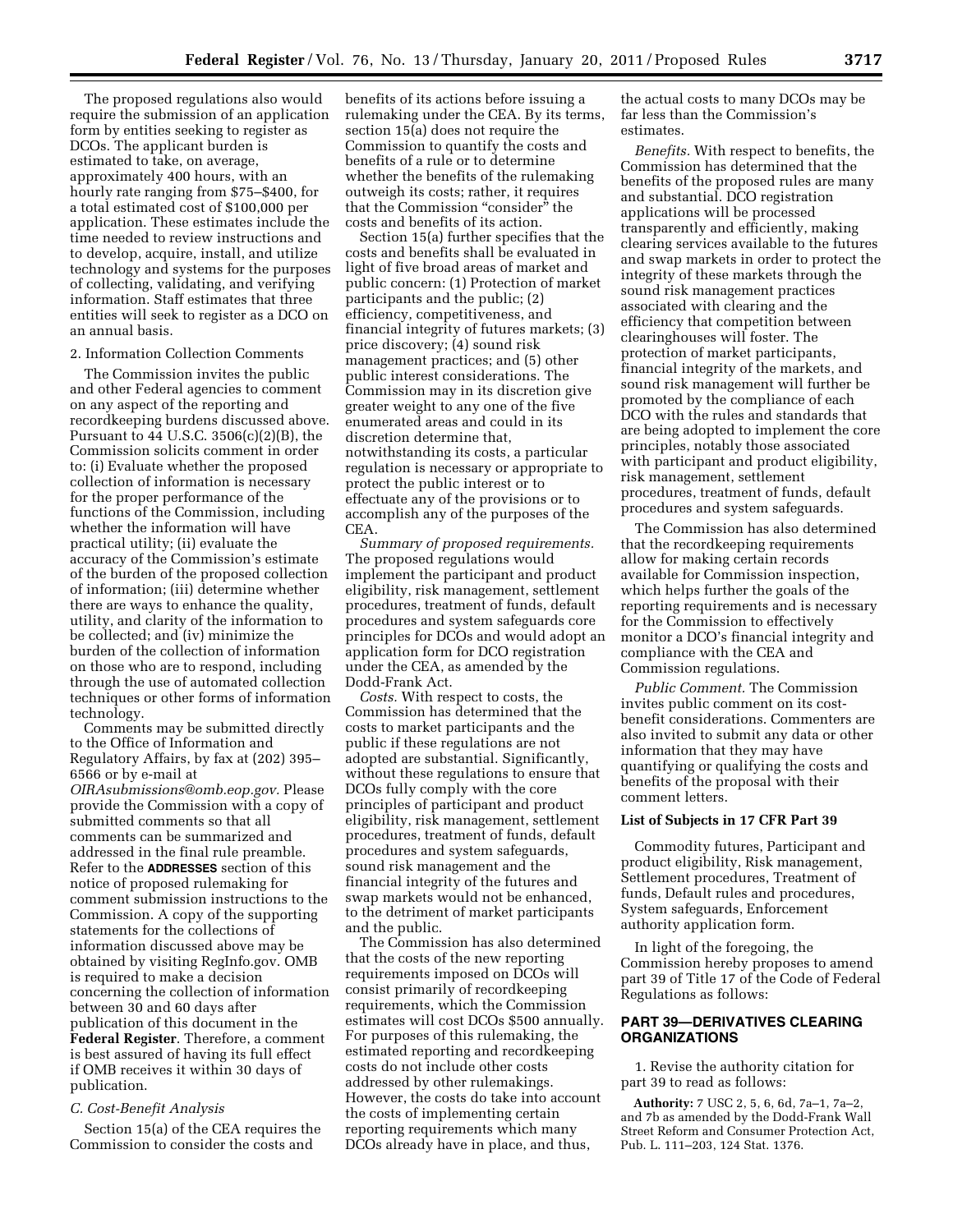### **Subpart A—General Provisions Applicable to Derivatives Clearing Organizations**

2. Designate existing §§ 39.1 through 39.7 as subpart A and add a subpart heading to read as set forth above. 3. Revise § 39.1 to read as follows:

### **§ 39.1 Scope.**

The provisions of this subpart A apply to any derivatives clearing organization, as defined under section 1a(15) of the Act and  $\S 1.3(d)$  of this chapter, which is registered or deemed to be registered with the Commission as a derivatives clearing organization, is required to register as such with the Commission pursuant to section 5b(a) of the Act, or which voluntarily registers as such with the Commission pursuant to section 5b(b) or otherwise.

4. Revise § 39.2 to read as follows:

### **§ 39.2 Definitions.**

For the purposes of this part, *Back test* means a test that compares a derivatives clearing organization's initial margin requirements with historical price changes to determine the extent of actual margin coverage.

*Compliance policies and procedures*  means all policies, procedures, codes, including a code of ethics, safeguards, rules, programs, and internal controls that are required to be adopted or established by a derivatives clearing organization pursuant to the Act, Commission regulations, or orders, or that otherwise facilitate compliance with the Act and Commission regulations.

*Customer account or customer origin*  means a clearing member's account held on behalf of customers, as defined in § 1.3(k) of this chapter. A customer account is also a futures account, as that term is defined by § 1.3(vv) of this chapter.

*House account or house origin* means a clearing member's combined proprietary accounts, as defined in  $§ 1.3(y)$  of this chapter.

*Key personnel* means derivatives clearing organization personnel who play a significant role in the operations of the derivatives clearing organization, the provision of clearing and settlement services, risk management, or oversight of compliance with the Act and Commission regulations and orders. Key personnel include, but are not limited to, those persons who are or perform the functions of any of the following: chief executive officer; president; Chief compliance officer; chief operating officer; Chief risk officer; chief financial officer; chief technology officer; and emergency contacts or persons who are

responsible for business continuity or disaster recovery planning or program execution.

*Stress test* means a test that compares the impact of a potential price move, change in option volatility, or change in other inputs that affect the value of a position, to the financial resources of a derivatives clearing organization, clearing member, or large trader, to determine the adequacy of such financial resources.

Systemically *important derivatives clearing organization* means a financial market utility that is a derivatives clearing organization registered under section  $\overline{5}$ b of the Act (7 U.S.C. 7a–1), which has been designated by the Financial Stability Oversight Council to be systemically important.

5. Amend § 39.3 by revising paragraphs (a)(2), (a)(3), (b), (c), (d) and (e) and by adding paragraphs (a)(4) and (a)(5) to read as follows:

## **§ 39.3 Procedures for registration.**

 $(a) * * * *$ 

(2) Application. Any person seeking to register as a derivatives clearing organization, any applicant amending its pending application, or any registered derivatives clearing organization seeking to amend its order of registration (applicant), shall submit to the Commission a completed Form DCO, which shall include a cover sheet, all applicable exhibits, and any supplemental materials, including amendments thereto, as provided in appendix A to this part 39 (application). The Commission will not commence processing an application unless the applicant has filed the application as required by this section. Failure to file a completed application will preclude the Commission from determining that an application is materially complete, as provided in section 6(a) of the Act. Upon its own initiative, an applicant may file with its completed application additional information that may be necessary or helpful to the Commission in processing the application.

(3) *Submission of supplemental information.* The filing of a completed application is a minimum requirement and does not create a presumption that the application is materially complete or that supplemental information will not be required. At any time during the application review process, the Commission may request that the applicant submit supplemental information in order for the Commission to process the application. The applicant shall file electronically such supplemental information with the Secretary of the Commission in the form

and manner provided by the Commission.

(4) *Application amendments.* An applicant shall promptly amend its application if it discovers a material omission or error, or if there is a material change in the information provided to the Commission in the application or other information provided in connection with the application.

(5) *Public information.* The following sections of all applications to become a registered derivatives clearing organization will be public: first page of the Form DCO cover sheet, proposed rules, regulatory compliance chart, narrative summary of proposed clearing activities, documents establishing the applicant's legal status, documents setting forth the applicant's corporate and governance structure, and any other part of the application not covered by a request for confidential treatment, subject to § 145.9 of this chapter.

(b) *Stay of application review.* (1) The Commission may stay the running of the 180-day review period if an application is materially incomplete, in accordance with section 6(a) of the Act.

(2) *Delegation of authority.* (i) The Commission hereby delegates, until it orders otherwise, to the Director of the Division of Clearing and Intermediary Oversight or the Director's designee, with the concurrence of the General Counsel or the General Counsel's designee, the authority to notify an applicant seeking registration under section 6(a) of the Act that the application is materially incomplete and the running of the 180-day period is stayed.

(ii) The Director of the Division of Clearing and Intermediary Oversight may submit to the Commission for its consideration any matter which has been delegated in this paragraph.

(iii) Nothing in this paragraph prohibits the Commission, at its election, from exercising the authority delegated in paragraph (b)(2)(i) of this section.

(c) *Withdrawal of application for registration.* An applicant for registration may withdraw its application submitted pursuant to paragraph (a) of this section by filing electronically such a request with the Secretary of the Commission in the form and manner provided by the Commission. Withdrawal of an application for registration shall not affect any action taken or to be taken by the Commission based upon actions, activities, or events occurring during the time that the application for registration was pending with the Commission.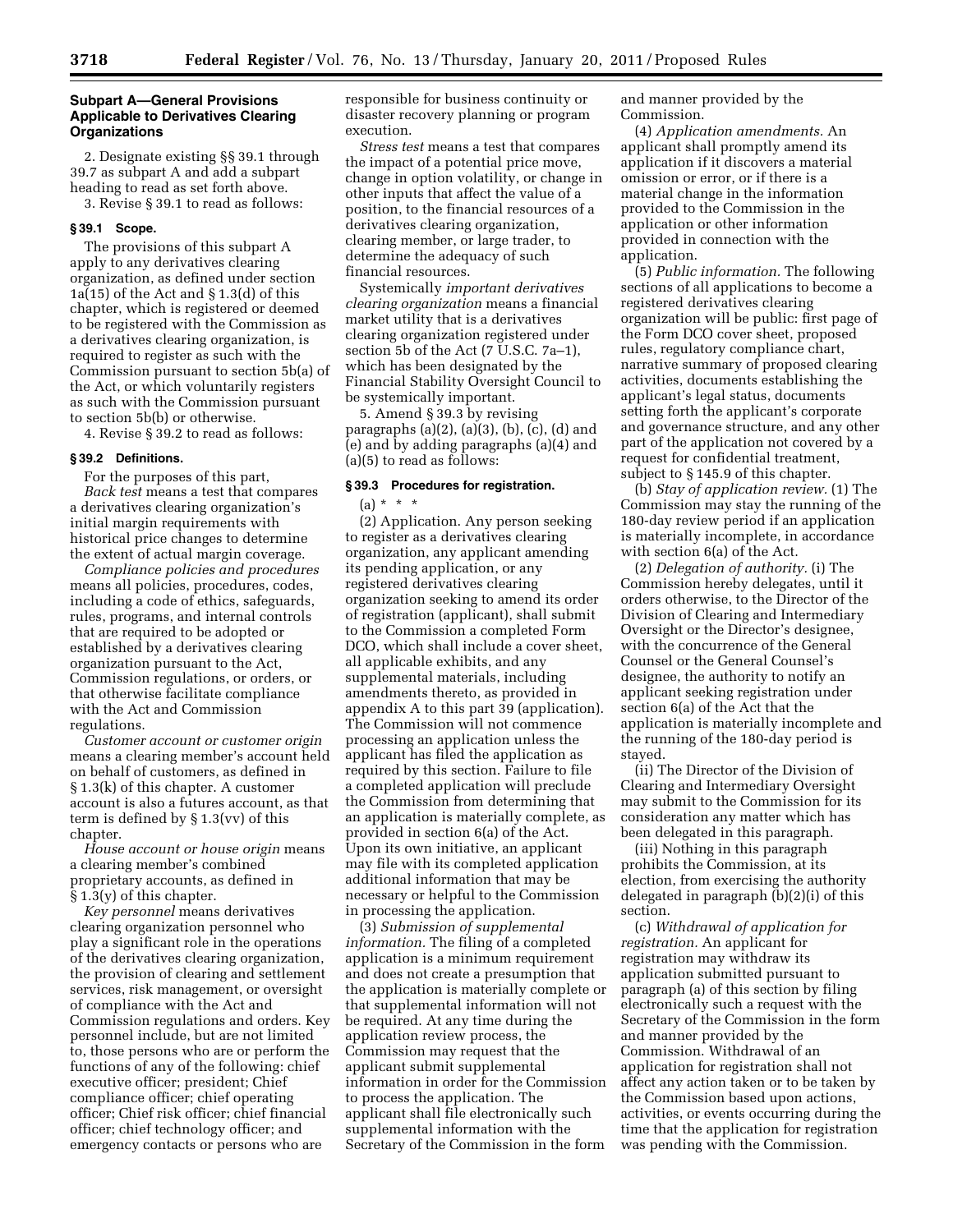(d) *Reinstatement of dormant registration.* Before listing or relisting products for clearing, a dormant registered derivatives clearing organization as defined in § 40.1 of this chapter must reinstate its registration under the procedures of paragraph (a) of this section; *provided, however,* that an application for reinstatement may rely upon previously submitted materials that still pertain to, and accurately describe, current conditions.

(e) *Request for vacation of registration.* A registered derivatives clearing organization may vacate its registration under section 7 of the Act by filing electronically such a request with the Secretary of the Commission in the form and manner provided by the Commission. Vacation of registration shall not affect any action taken or to be taken by the Commission based upon actions, activities or events occurring during the time that the entity was registered by the Commission.

\* \* \* \* \*

# **§ 39.7 [Redesignated as § 39.8]**

6. Redesignate § 39.7 as § 39.8.

#### **§ 39.6 [Redesignated as § 39.7]**

- 7. Redesignate § 39.6 as § 39.7.
- 8. Add subpart B to read as follows:

### **Subpart B—Compliance with Core Principles**

Sec.

- 39.9 Scope.
- 39.10 [Reserved]<br>39.11 [Reserved] [Reserved]
- 
- 39.12 Participant and product eligibility.
- 39.13 Risk management.
- Settlement procedures.
- 39.15 Treatment of funds.
- 39.16 Default rules and procedures.<br>39.17 [Reserved]
- 39.17 [Reserved]<br>39.18 System saf
- System safeguards.
- 39.19 Reporting.
- 39.20 [Reserved]
- 39.21 Public information.
- 39.22 [Reserved]<br>39.23 [Reserved] [Reserved]
- 
- 39.24 Governance fitness standards.
- 39.25 Conflicts of interest.

# **Subpart B—Compliance with Core Principles**

### **§ 39.9 Scope.**

Except as otherwise provided with respect to systemically important derivatives clearing organizations subject to subpart C of this part, the provisions of this subpart B apply to any derivatives clearing organization, as defined under section 1a(15) of the Act and § 1.3(d) of this chapter, which is registered or deemed to be registered with the Commission as a derivatives clearing organization, is required to register as such with the Commission

pursuant to section 5b(a) of the Act, or which voluntarily registers as such with the Commission pursuant to section 5b(b) or otherwise.

#### **§ 39.10 [Reserved]**

#### **§ 39.11 [Reserved]**

#### **§ 39.12 Participant and product eligibility.**

(a) *Participant eligibility.* A derivatives clearing organization shall establish appropriate admission and continuing participation requirements for clearing members of the derivatives clearing organization that are objective, publicly disclosed, and risk-based.

(1) *Fair and open access for participation.* The participation requirements shall permit fair and open access;

(i) A derivatives clearing organization shall not adopt restrictive clearing member standards if less restrictive requirements that would not materially increase risk to the derivatives clearing organization or clearing members could be adopted;

(ii) A derivatives clearing organization shall allow all market participants who satisfy participation requirements to become clearing members;

(iii) A derivatives clearing organization shall not exclude or limit clearing membership of certain types of market participants unless the derivatives clearing organization can demonstrate that the restriction is necessary to address credit risk or deficiencies in the participants' operational capabilities that would prevent them from fulfilling their obligations as clearing members.

(iv) A derivatives clearing organization shall not require that clearing members must be swap dealers.

(v) A derivatives clearing organization shall not require that clearing members maintain a swap portfolio of any particular size, or that clearing members meet a swap transaction volume threshold.

(2) *Financial resources.* (i) The participation requirements shall require clearing members to have access to sufficient financial resources to meet obligations arising from participation in the derivatives clearing organization in extreme but plausible market conditions. The financial resources may include, but are not limited to, a clearing member's capital, a guarantee from the clearing member's parent, or a credit facility funding arrangement. For purposes of this paragraph, "capital" means adjusted net capital as defined in § 1.17 of this chapter, for futures commission merchants, and net capital as defined in § 15c3–1 of this title, for broker-dealers, or any similar risk

adjusted capital calculation for all other prospective clearing members.

(ii) The participation requirements shall set forth capital requirements that are based on objective, transparent, and commonly accepted standards that appropriately match capital to risk. Capital requirements shall be scalable so that they are proportional to the risks posed by clearing members.

(iii) A derivatives clearing organization shall not set a minimum capital requirement of more than \$50 million for any person that seeks to become a clearing member in order to clear swaps.

(3) *Operational requirements.* The participation requirements shall require clearing members to have adequate operational capacity to meet obligations arising from participation in the derivatives clearing organization. The requirements shall include, but are not limited to: the ability to process expected volumes and values of transactions cleared by a clearing member within required time frames, including at peak times and on peak days; the ability to fulfill collateral, payment, and delivery obligations imposed by the derivatives clearing organization; and the ability to participate in default management activities under the rules of the derivatives clearing organization and in accordance with § 39.16 of this part.

(4) *Monitoring.* A derivatives clearing organization shall establish and implement procedures to verify, on an ongoing basis, the compliance of each clearing member with each participation requirement of the derivatives clearing organization.

(5) *Reporting.* (i) A derivatives clearing organization shall require all clearing members, including those that are not futures commission merchants, to file periodic financial reports with the derivatives clearing organization which contain any financial information that the derivatives clearing organization determines is necessary to assess whether participation requirements are met on an ongoing basis. A derivatives clearing organization shall require clearing members that are futures commission merchants to file the financial reports that are specified in § 1.10 of this chapter with the derivatives clearing organization. The derivatives clearing organization shall review all such financial reports for risk management purposes. A derivatives clearing organization shall also require clearing members that are not futures commission merchants to make such periodic financial reports available to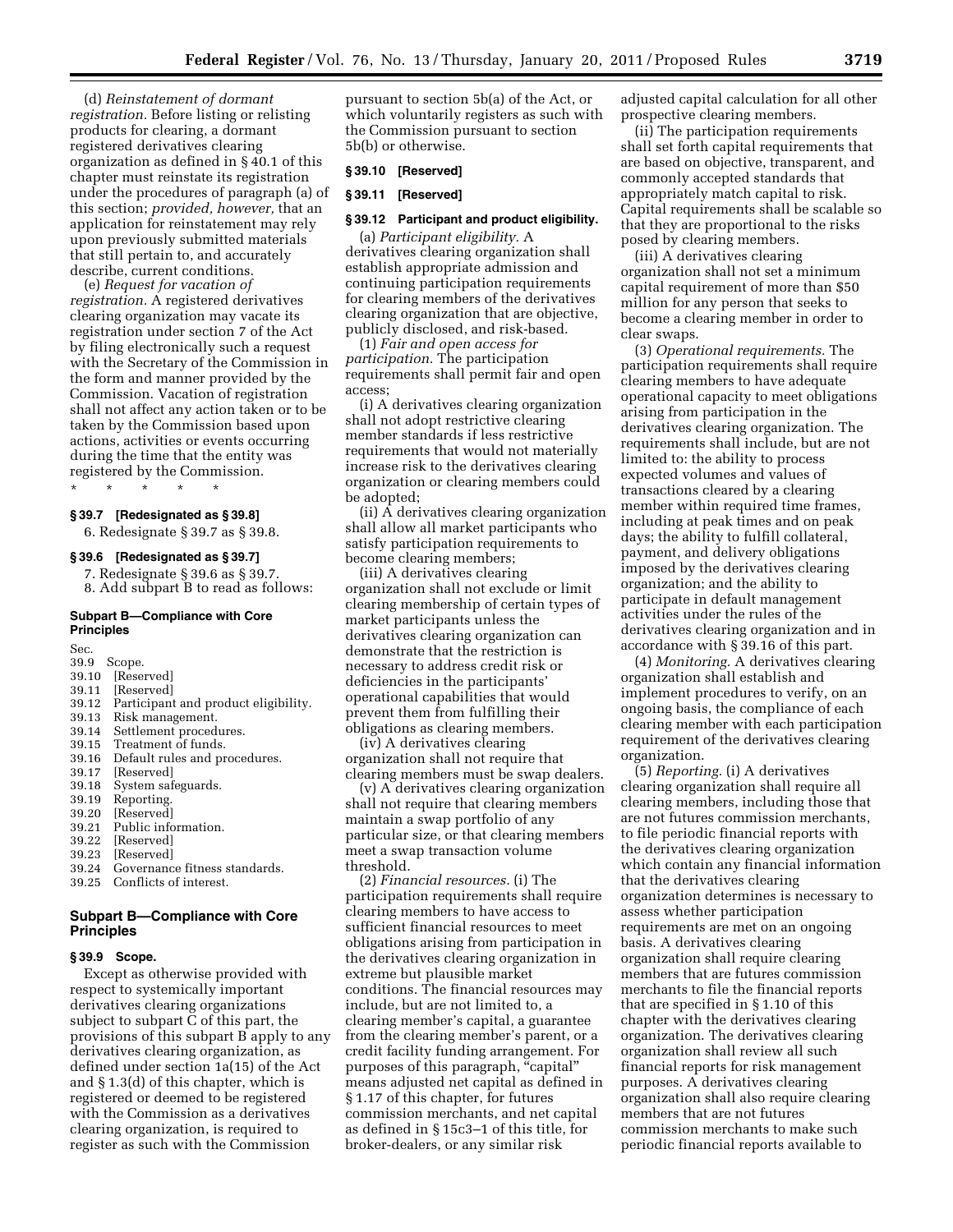the Commission upon the Commission's request.

(ii) A derivatives clearing organization shall adopt rules that require clearing members to provide to the derivatives clearing organization, in a timely manner, information that concerns any financial or business developments that may materially affect the clearing members' ability to continue to comply with participation requirements.

(6) *Enforcement.* A derivatives clearing organization shall have the ability to enforce compliance with its participation requirements and shall establish procedures for the suspension and orderly removal of clearing members that no longer meet the requirements.

(b) *Product eligibility.* (1) A derivatives clearing organization shall establish appropriate requirements for determining the eligibility of agreements, contracts, or transactions submitted to the derivatives clearing organization for clearing, taking into account the derivatives clearing organization's ability to manage the risks associated with such agreements, contracts, or transactions. Factors to be considered in determining product eligibility include, but are not limited to:

- (i) Trading volume;
- (ii) Liquidity;

(iii) Availability of reliable prices; (iv) Ability of market participants to use portfolio compression with respect to a particular swap product;

(v) Ability of the derivatives clearing organization and clearing members to gain access to the relevant market for purposes of creating and liquidating positions;

(vi) Ability of the derivatives clearing organization to measure risk for purposes of setting margin requirements; and

(vii) Operational capacity of the derivatives clearing organization and clearing members to address any unique risk characteristics of a product.

(2) A derivatives clearing organization shall adopt rules providing that all swaps with the same terms and conditions submitted to the derivatives clearing organization for clearing are economically equivalent within the derivatives clearing organization and may be offset with each other within the derivatives clearing organization. A derivatives clearing organization shall also provide for non-discriminatory clearing of a swap executed bilaterally or on or subject to the rules of an unaffiliated designated contract market or swap execution facility.

(3) A derivatives clearing organization shall select contract unit sizes that

maximize liquidity, open access, and risk management. To the extent appropriate to further these objectives, a derivatives clearing organization shall select contract units for clearing purposes that are smaller than the contract units in which trades submitted for clearing were executed.

(4) A derivatives clearing organization that clears swaps shall have rules providing that, upon acceptance of a swap by the derivatives clearing organization for clearing:

(i) The original swap is extinguished; (ii) The original swap is replaced by equal and opposite swaps between clearing members and the derivatives clearing organization;

(iii) All terms of the cleared swaps must conform to templates established under derivatives clearing organization rules; and

(iv) If a swap is cleared by a clearing member on behalf of a customer, all terms of the swap, as carried in the customer account on the books of the clearing member, must conform to the terms of the cleared swap established under the derivatives clearing organization's rules.

### **§ 39.13 Risk management.**

(a) *In general.* A derivatives clearing organization shall ensure that it possesses the ability to manage the risks associated with discharging the responsibilities of the derivatives clearing organization through the use of appropriate tools and procedures.

(b) *Documentation requirement.* A derivatives clearing organization shall establish and maintain written policies, procedures, and controls, approved by its Board of Directors, which establish an appropriate risk management framework that, at a minimum, clearly identifies and documents the range of risks to which the derivatives clearing organization is exposed, addresses the monitoring and management of the entirety of those risks, and provides a mechanism for internal audit. The risk management framework shall be regularly reviewed and updated as necessary.

(c) *Chief risk officer.* A derivatives clearing organization shall have a chief risk officer who shall be responsible for implementing the risk management framework, including the procedures, policies and controls described in paragraph (b) of this section, and for making appropriate recommendations to the derivatives clearing organization's Risk Management Committee or Board of Directors, as applicable, regarding the derivatives clearing organization's risk management functions.

(d) [Reserved]

(e) *Measurement of credit exposure.* A derivatives clearing organization shall:

(1) Measure its credit exposure to each clearing member and mark to market such clearing member's open positions at least once each business day; and

(2) Monitor its credit exposure to each clearing member periodically during each business day.

(f) *Limitation of exposure to potential losses from defaults.* A derivatives clearing organization, through margin requirements and other risk control mechanisms, shall limit its exposure to potential losses from defaults by its clearing members to ensure that:

(1) The operations of the derivatives clearing organization would not be disrupted; and

(2) Non-defaulting clearing members would not be exposed to losses that nondefaulting clearing members cannot anticipate or control.

(g) *Margin requirements*—(1) *In general.* The initial margin that a derivatives clearing organization requires from each clearing member shall be sufficient to cover potential exposures in normal market conditions. Each model and parameter used in setting initial margin requirements shall be risk-based and reviewed on a regular basis.

(2) *Methodology and coverage.* (i) A derivatives clearing organization shall establish initial margin requirements that are commensurate with the risks of each product and portfolio, including any unique characteristics of, or risks associated with, particular products or portfolios. A derivatives clearing organization that clears credit default swaps shall appropriately address jumpto-default risk in setting initial margins.

(ii) A derivatives clearing organization shall use models that generate initial margin requirements sufficient to cover the derivatives clearing organization's potential future exposures to clearing members based on price movements in the interval between the last collection of variation margin and the time within which the derivatives clearing organization estimates that it would be able to liquidate a defaulting clearing member's positions (liquidation time); *provided, however,* that a derivatives clearing organization shall use a liquidation time that is a minimum of five business days for cleared swaps that are not executed on a designated contract market, whether the swaps are carried in a customer account subject to section 4d(a) or 4d(f) of the Act, or carried in a house account, and a liquidation time that is a minimum of one business day for all other products that it clears, and shall use longer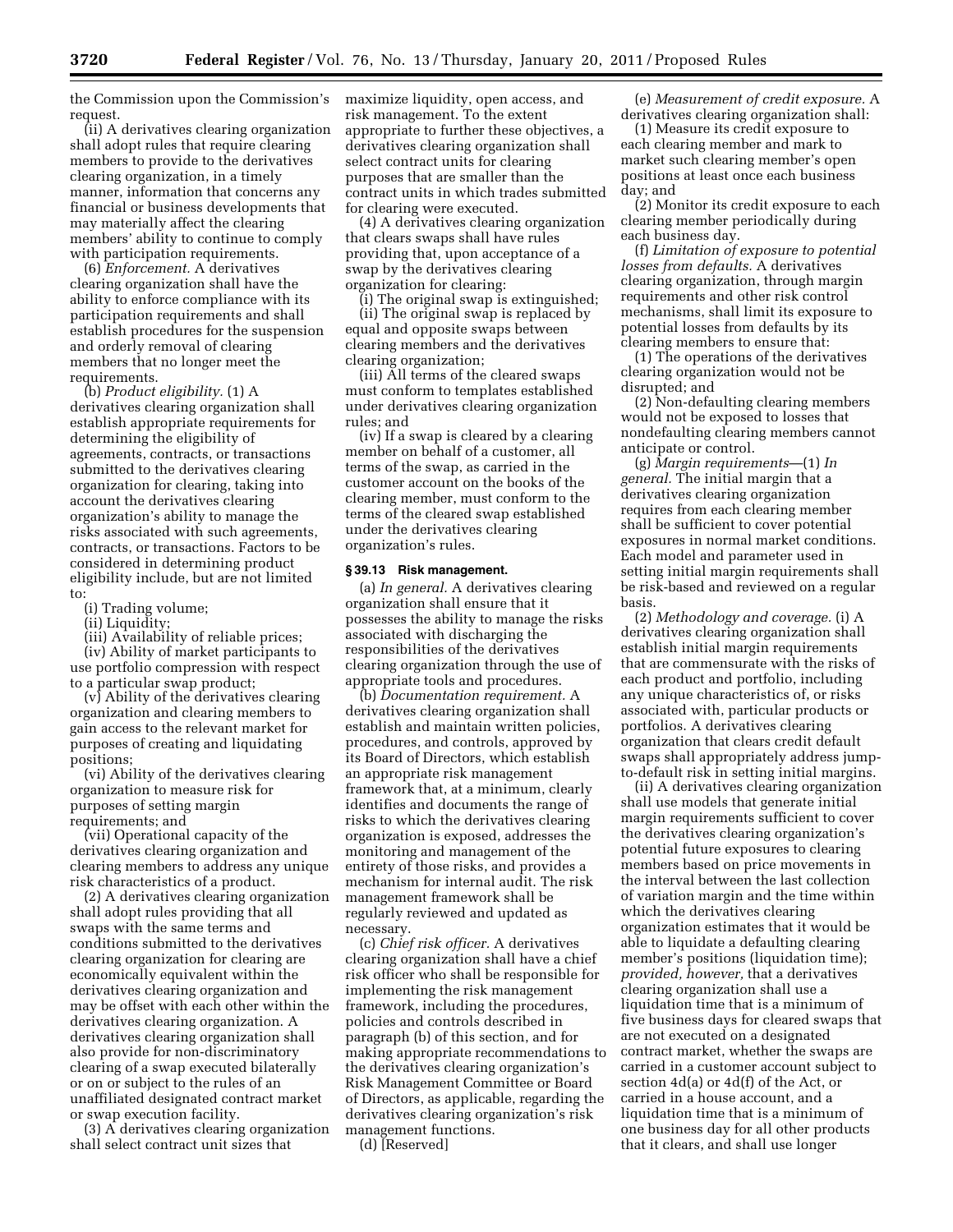liquidation times, if appropriate, based on the unique characteristics of particular products or portfolios.

(iii) The actual coverage of the initial margin requirements produced by such models, along with projected measures of the models' performance, shall meet an established confidence level of at least 99%, based on data from an appropriate historic time period, for:

(A) Each product (that is margined on a product basis);

(B) Each spread within or between products for which there is a defined spread margin rate, as described in paragraph (g)(4) of this section;

(C) Each account held by a clearing member at the DCO, by customer origin and house origin; and

(D) Each swap portfolio, by beneficial owner.

(iv) A derivatives clearing organization shall determine the appropriate historic time period based on the characteristics, including volatility patterns, as applicable, of each product, spread, account, or portfolio.

(3) *Independent validation.* A derivatives clearing organization's systems for generating initial margin requirements, including its theoretical models, must be reviewed and validated by a qualified and independent party, on a regular basis.

(4) *Spread margins.* (i) A derivatives clearing organization may allow reductions in initial margin requirements for related positions (spread margins) if the price risks with respect to such positions are significantly and reliably correlated. The price risks of different positions will only be considered to be reliably correlated if there is a theoretical basis for the correlation in addition to an exhibited statistical correlation. That theoretical basis may include, but is not limited to, the following:

(A) The products on which the positions are based are complements of, or substitutes for, each other;

(B) One product is a significant input into the other product(s);

(C) The products share a significant common input; or

(D) The prices of the products are influenced by common external factors.

(ii) A derivatives clearing organization shall regularly review its spread margins and the correlations on which they are based.

(5) *Price data.* A derivatives clearing organization shall have a reliable source of timely price data in order to measure the derivatives clearing organization's credit exposure accurately. A derivatives clearing organization shall also have written procedures and sound valuation models for addressing

circumstances where pricing data is not readily available or reliable.

(6) *Daily review.* On a daily basis, a derivatives clearing organization shall determine the adequacy of its initial margin requirements for each product (that is margined on a product basis).

(7) *Back tests.* A derivatives clearing organization shall conduct back tests, as defined in § 39.2 of this part, using historical price changes based on a time period that is equivalent in length to the historic time period used by the applicable margin model for establishing the confidence level described in paragraph (g)(2) of this section or a longer time period, unless another time period is specified by this paragraph.

(i) On a daily basis, a derivatives clearing organization shall conduct back tests with respect to products that are experiencing significant market volatility, to test the adequacy of its initial margin requirements and spread margin requirements for such products that are margined on a product basis.

(ii) On at least a monthly basis, a derivatives clearing organization shall conduct back tests to test the adequacy of its initial margin requirements and spread margin requirements for each product that is margined on a product basis.

(iii) On at least a monthly basis, a derivatives clearing organization shall conduct back tests to test the adequacy of its initial margin requirements for each account held by a clearing member at the DCO, by origin, house and customer, and each swap portfolio, by beneficial owner, over at least the previous 30 days.

(8) *Customer margin*—(i) *Gross margin.* A derivatives clearing organization shall collect initial margin on a gross basis for each clearing member's customer account equal to the sum of the initial margin amounts that would be required by the derivatives clearing organization for each individual customer within that account if each individual customer were a clearing member. A derivatives clearing organization may not net positions of different customers against one another. A derivatives clearing organization may collect initial margin for its clearing members' house accounts on a net basis.

(ii) *Customer initial margin requirements.* A derivatives clearing organization shall require its clearing members to collect customer initial margin, as defined in § 1.3 of this chapter, from their customers, for nonhedge positions, at a level that is greater than 100% of the derivatives clearing organization's initial margin requirements with respect to each

product and swap portfolio. The derivatives clearing organization shall have reasonable discretion in determining the percentage by which customer initial margins must exceed the derivatives clearing organization's initial margin requirements with respect to particular products or swap portfolios. The Commission may review such percentage levels and require different percentage levels if the Commission deems the levels insufficient to protect the financial integrity of the clearing members or the derivatives clearing organization.

(iii) *Withdrawal of customer initial margin.* A derivatives clearing organization shall require its clearing members to ensure that their customers do not withdraw funds from their accounts with such clearing members unless the net liquidating value plus the margin deposits remaining in a customer's account after such withdrawal are sufficient to meet the customer initial margin requirements with respect to all products and swap portfolios held in such customer's account which are cleared by the derivatives clearing organization.

(9) *Time deadlines.* A derivatives clearing organization shall establish and enforce time deadlines for initial and variation margin payments to the derivatives clearing organization.

(h) *Other risk control mechanisms*— (1) *Risk limits.* (i) A derivatives clearing organization shall impose risk limits on each clearing member, by customer origin and house origin, in order to prevent a clearing member from carrying positions for which the risk exposure exceeds a specified threshold relative to the clearing member's and/or the derivatives clearing organization's financial resources. The derivatives clearing organization shall have reasonable discretion in determining:

(A) The method of computing risk exposure;

(B) The applicable threshold(s); and (C) The applicable financial resources under this provision; *provided however,*  that the ratio of exposure to capital must remain the same across all capital levels. The Commission may review such methods, thresholds, and financial resources and require the application of different methods, thresholds, or financial resources, as appropriate.

(ii) A derivatives clearing organization may permit a clearing member to exceed the threshold(s) applied pursuant to paragraph (h)(1)(i) of this section provided that the derivatives clearing organization requires the clearing member to post additional initial margin that the derivatives clearing organization deems sufficient to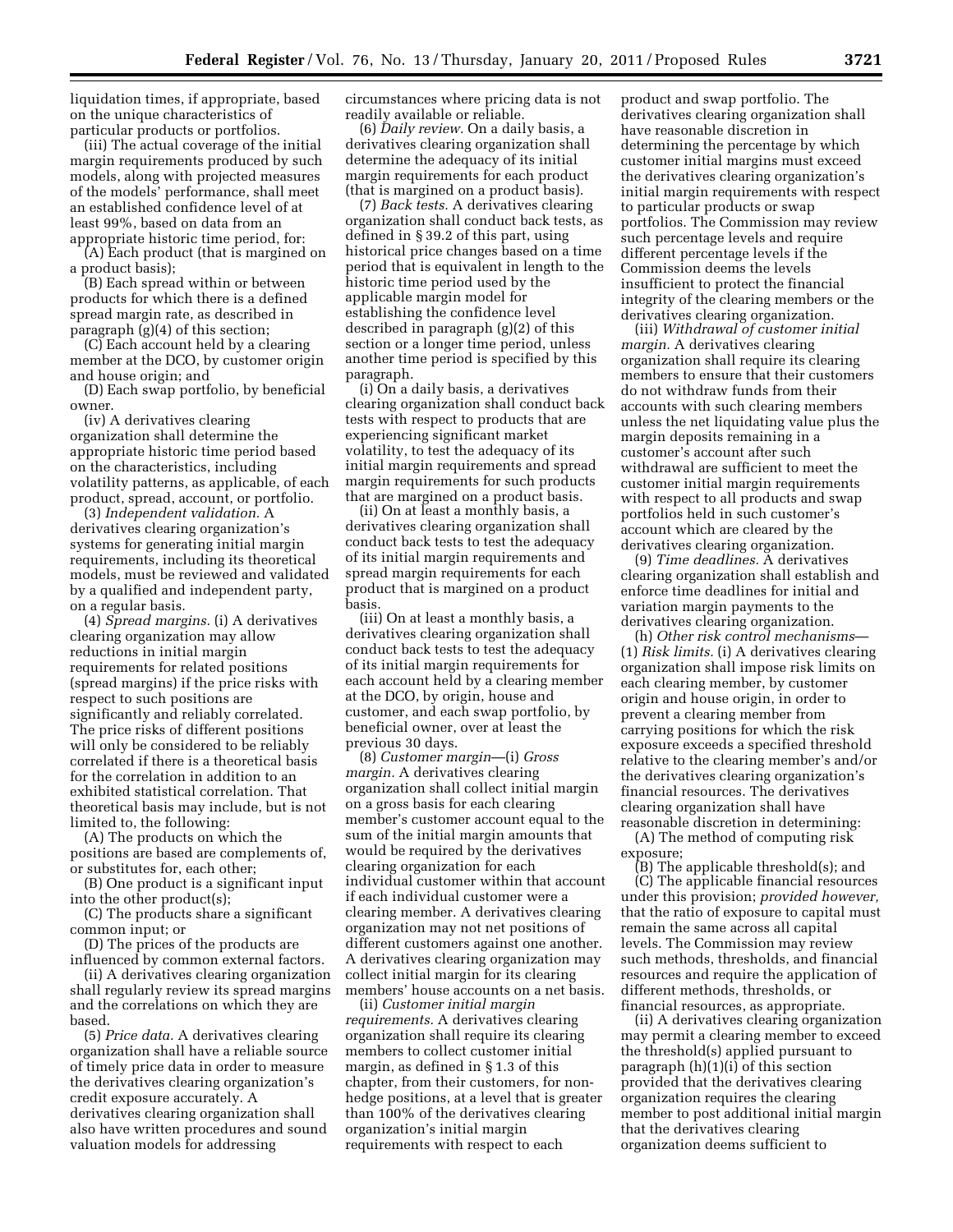appropriately eliminate excessive risk exposure at the clearing member. The Commission may review the amount of additional initial margin and require a different amount of additional initial margin, as appropriate.

(2) *Large trader reports.* A derivatives clearing organization shall obtain from its clearing members, copies of all reports that are required to be filed with the Commission by such clearing members pursuant to part 17 of this chapter. With respect to exclusively self-cleared contracts, a derivatives clearing organization shall obtain from the relevant reporting market, copies of all reports that are required to be filed with the Commission on behalf of such clearing members by the relevant reporting market, pursuant to § 17.00(i) of this chapter. A derivatives clearing organization shall review such reports on a daily basis to ascertain the risk of the overall portfolio of each large trader, including positions at all clearing members carrying accounts for each such large trader, and shall take additional actions with respect to such clearing members, when appropriate, as specified in paragraph (h)(6) of this section, in order to address any risks posed by any such large trader.

(3) *Stress tests.* A derivatives clearing organization shall conduct stress tests, as defined in § 39.2 of this part, as follows:

(i) On a daily basis, a derivatives clearing organization shall conduct stress tests with respect to each large trader who poses significant risk to a clearing member or the derivatives clearing organization, including positions at all clearing members carrying accounts for each such large trader. The derivatives clearing organization shall have reasonable discretion in determining which traders to test and the methodology used to conduct such stress tests. The Commission may review the selection of accounts and the methodology and require changes, as appropriate.

(ii) On at least a weekly basis, a derivatives clearing organization shall conduct stress tests with respect to each clearing member account, by customer origin and house origin, and each swap portfolio, by beneficial owner, under extreme but plausible market conditions. The derivatives clearing organization shall have reasonable discretion in determining the methodology used to conduct such stress tests. The Commission may review the methodology and require changes, as appropriate.

(4) *Portfolio compression.* (i) A derivatives clearing organization shall offer multilateral portfolio compression

exercises, on a regular basis, for its clearing members that clear swaps, to the extent that such exercises are appropriate for those swaps that it clears.

(ii) A derivatives clearing organization shall require its clearing members to participate in all such exercises, to the extent that any swap in the applicable portfolio is eligible for inclusion in the exercise, unless including the swap would be reasonably likely to significantly increase the risk exposure of the clearing member.

(iii) A derivatives clearing organization may permit clearing members participating in compression exercises to set risk tolerance limits for their portfolios, provided that the clearing members do not set such risk tolerances at an unreasonable level or use such risk tolerances to evade the requirements of this paragraph.

(5) *Clearing members' risk management policies and procedures.*  (i) A derivatives clearing organization shall adopt rules that:

(A) Require its clearing members to maintain current written risk management policies and procedures;

(B) Ensure that it has the authority to request and obtain information and documents from its clearing members regarding their risk management policies, procedures, and practices, including, but not limited to, information and documents relating to the liquidity of their financial resources and their settlement procedures; and

(C) Require its clearing members to make information and documents regarding their risk management policies, procedures, and practices available to the Commission upon the Commission's request.

(ii) A derivatives clearing organization shall review the risk management policies, procedures, and practices of each of its clearing members on a periodic basis and document such reviews.

(6) *Additional authority.* A derivatives clearing organization shall take additional actions with respect to particular clearing members, when appropriate, based on the application of objective and prudent risk management standards including, but not limited to:

(i) Imposing enhanced capital requirements;

(ii) Imposing enhanced margin requirements;

(iii) Imposing position limits; (iv) Prohibiting an increase in positions;

(v) Requiring a reduction of positions; (vi) Liquidating or transferring positions; and

(vii) Suspending or revoking clearing membership.

### **§ 39.14 Settlement procedures.**

(a) *Definitions*—(1) *Settlement.* For purposes of this section, "settlement" means:

(i) Payment and receipt of variation margin for futures, options, and swap positions;

(ii) Payment and receipt of option premiums;

(iii) Deposit and withdrawal of initial margin for futures, options, and swap positions;

(iv) All payments due in final settlement of futures, options, and swap positions on the final settlement date with respect to such positions; and

(v) All other cash flows collected from or paid to each clearing member, including but not limited to, payments related to swaps such as coupon amounts.

(2) *Settlement bank.* For purposes of this section, "settlement bank" means a bank that maintains an account either for the derivatives clearing organization or for any of its clearing members, which is used for the purpose of transferring funds and receiving transfers of funds in connection with settlements with the derivatives clearing organization.

(b) *Daily settlements.* A derivatives clearing organization shall effect a settlement with each clearing member at least once each business day, and shall have the authority and operational capacity to effect a settlement with each clearing member, on an intraday basis, either routinely, when thresholds specified by the derivatives clearing organization are breached, or in times of extreme market volatility.

(c) *Settlement banks.* A derivatives clearing organization shall employ settlement arrangements that eliminate or strictly limit its exposure to settlement bank risks, including the credit and liquidity risks arising from the use of such banks to effect settlements with its clearing members.

(1) A derivatives clearing organization shall have documented criteria with respect to those banks that are acceptable settlement banks for the derivatives clearing organization and its clearing members, including criteria addressing the capitalization, creditworthiness, access to liquidity, operational reliability, and regulation or supervision of such banks.

(2) A derivatives clearing organization shall monitor each approved settlement bank on an ongoing basis to ensure that such bank continues to meet the criteria established pursuant to paragraph (c)(1) of this section.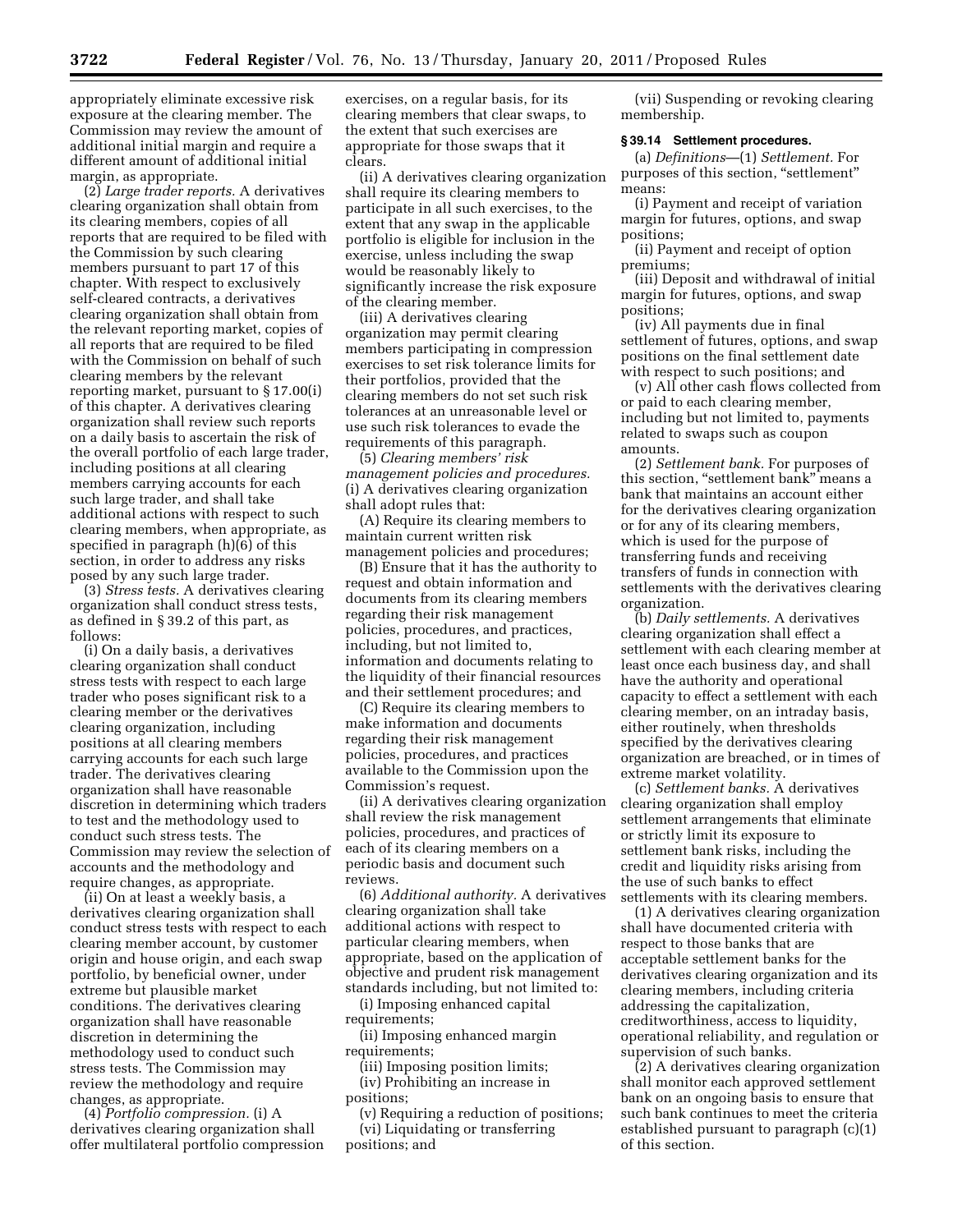(3) A derivatives clearing organization shall monitor the full range and concentration of its exposures to its own and its clearing members' settlement banks and assess its own and its clearing members' potential losses and liquidity pressures in the event that the settlement bank with the largest share of settlement activity were to fail. A derivatives clearing organization shall:

(i) Maintain settlement accounts at additional settlement banks;

(ii) Approve additional settlement banks for use by its clearing members;

(iii) Impose concentration limits with respect to its own or its clearing members' settlement banks; and/or

(iv) Take any other appropriate actions, if any such actions are reasonably necessary in order to eliminate or strictly limit such exposures.

(d) *Settlement finality.* A derivatives clearing organization shall ensure that settlements are final when effected by ensuring that settlement fund transfers are irrevocable and unconditional when the derivatives clearing organization's accounts are debited or credited. A derivatives clearing organization's legal agreements with its settlement banks shall state clearly when settlement fund transfers will occur and a derivatives clearing organization shall routinely confirm that its settlement banks are effecting fund transfers as and when required by such legal agreements.

(e) *Recordkeeping.* A derivatives clearing organization shall maintain an accurate record of the flow of funds associated with each settlement.

(f) *Netting arrangements.* A derivatives clearing organization shall possess the ability to comply with each term and condition of any permitted netting or offset arrangement with any other clearing organization.

(g) *Physical delivery.* With respect to contracts, agreements, and transactions that are settled by physical transfers of the underlying instruments or commodities, a derivatives clearing organization shall:

(1) Establish rules that clearly state each obligation that the derivatives clearing organization has assumed with respect to physical deliveries, including whether it has an obligation to make or receive delivery of a physical instrument or commodity, or whether it indemnifies clearing members for losses incurred in the delivery process; and

(2) Ensure that the risks of each such obligation are identified and managed.

# **§ 39.15 Treatment of funds.**

(a) *Required standards and procedures.* A derivatives clearing organization shall establish standards and procedures that are designed to protect and ensure the safety of funds and assets belonging to clearing members and their customers.

(b) *Segregation of funds and assets*— (1) *Segregation.* A derivatives clearing organization shall comply with the segregation requirements of section 4d of the Act and Commission regulations thereunder, or any other applicable Commission regulation or order requiring that customer funds and assets be segregated, set aside, or held in a separate account.

(2) *Commingling of futures, options on futures, and swaps positions*—(i) *Cleared swap account.* In order for a derivatives clearing organization and its clearing members to commingle customer positions in futures, options on futures, and swaps, and any money, securities, or property received to margin, guarantee or secure such positions, in an account subject to the requirements of section 4d(f) of the Act, the derivatives clearing organization shall file rules for Commission approval pursuant to § 40.5 of this chapter. Such rule submission shall include, at a minimum, the following:

(A) An identification of the futures, options on futures, and swaps that would be commingled, including contract specifications or the criteria that would be used to define eligible futures, options on futures, and swaps;

(B) An analysis of the risk characteristics of the eligible products;

(C) A description of whether the swaps would be executed bilaterally and/or executed on a designated contract market and/or a swap execution facility;

(D) An analysis of the liquidity of the respective markets for the futures, options on futures, and swaps that would be commingled, the ability of clearing members and the derivatives clearing organization to offset or mitigate the risk of such futures, options on futures, and swaps in a timely manner, without compromising the financial integrity of the account, and, as appropriate, proposed means for addressing insufficient liquidity;

(E) An analysis of the availability of reliable prices for each of the eligible products;

(F) A description of the financial, operational, and managerial standards or requirements for clearing members that would be permitted to commingle such futures, options on futures, and swaps;

(G) A description of the systems and procedures that would be used by the derivatives clearing organization to oversee such clearing members' risk

management of any such commingled positions;

(H) A description of the financial resources of the derivatives clearing organization, including the composition and availability of a guaranty fund with respect to the futures, options on futures, and swaps that would be commingled;

(I) A description and analysis of the margin methodology that would be applied to the commingled futures, options on futures, and swaps, including any margin reduction applied to correlated positions, and any applicable margin rules with respect to both clearing members and customers;

(J) An analysis of the ability of the derivatives clearing organization to manage a potential default with respect to any of the futures, options on futures, or swaps that would be commingled;

(K) A discussion of the procedures that the derivatives clearing organization would follow if a clearing member defaulted, and the procedures that a clearing member would follow if a customer defaulted, with respect to any of the commingled futures, options on futures, or swaps in the account; and

(L) A description of the arrangements for obtaining daily position data from each beneficial owner of futures, options on futures, and swaps in the account.

(ii) *Futures account.* In order for a derivatives clearing organization and its clearing members to commingle customer positions in futures, options on futures, and swaps, and any money, securities, or property received to margin, guarantee or secure such positions, in an account subject to the requirements of section 4d(a) of the Act, the derivatives clearing organization shall file with the Commission a petition for an order pursuant to section 4d(a) of the Act. Such petition shall include, at a minimum, the information required under paragraph (b)(2)(i) of this section.

(iii) *Commission action.* (A) The Commission may request additional information in support of a rule submission filed under paragraph (b)(i) of this section, and may grant approval of such rules in accordance with § 40.5 of this chapter.

(B) The Commission may request additional information in support of a petition filed under paragraph (b)(ii) of this section, and may issue an order under section 4d of the Act in its discretion.

(c) *Holding of funds and assets.* A derivatives clearing organization shall hold funds and assets belonging to clearing members and their customers in a manner which minimizes the risk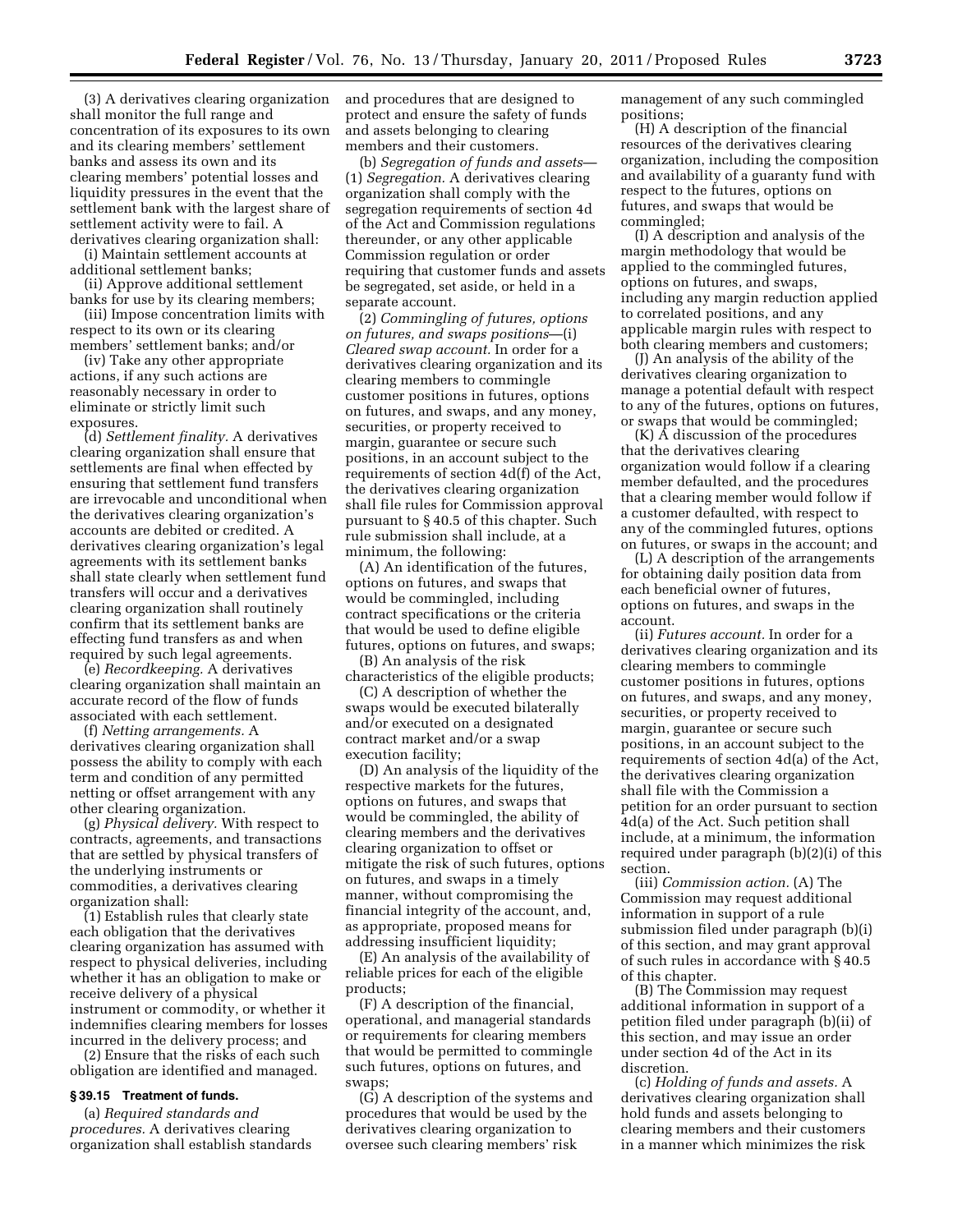of loss or of delay in the access by the derivatives clearing organization to such funds and assets.

(1) *Types of assets.* A derivatives clearing organization shall limit the assets it accepts as initial margin to those that are have minimal credit, market, and liquidity risks. A derivatives clearing organization may not accept letters of credit as initial margin.

(2) *Valuation.* A derivatives clearing organization shall use prudent valuation practices to value assets posted as initial margin on a daily basis.

(3) *Haircuts.* A derivatives clearing organization shall apply appropriate reductions in value to reflect market and credit risk (haircuts), including in stressed market conditions, to the assets that it accepts in satisfaction of initial margin obligations, and shall evaluate the appropriateness of such haircuts on at least a quarterly basis.

(4) *Concentration limits.* A derivatives clearing organization shall apply appropriate limitations on the concentration of assets posted as initial margin, as necessary, in order to ensure its ability to liquidate such assets quickly, with minimal adverse price effects, and shall evaluate the appropriateness of any such concentration limits, on at least a monthly basis.

(5) *Pledged assets.* If a derivatives clearing organization permits its clearing members to pledge assets for initial margin while retaining such assets in accounts in the names of such clearing members, the derivatives clearing organization shall ensure that such assets are unencumbered and that such a pledge has been validly created and validly perfected in the relevant jurisdiction.

(d) *Permitted investments.* Funds and assets belonging to clearing members and their customers that are invested by a derivatives clearing organization shall be held in instruments with minimal credit, market, and liquidity risks. Any investment of customer funds or assets by a derivatives clearing organization shall comply with § 1.25 of this part, as if all such funds and assets comprise customer funds subject to segregation pursuant to section 4d(a) of the Act and Commission regulations thereunder.

# **§ 39.16 Default rules and procedures.**

(a) *In general.* A derivatives clearing organization shall adopt rules and procedures designed to allow for the efficient, fair, and safe management of events during which clearing members become insolvent or default on the obligations of such clearing members to the derivatives clearing organization.

(b) *Default management plan.* A derivatives clearing organization shall maintain a current written default management plan that delineates the roles and responsibilities of its Board of Directors, its Risk Management Committee, any other committee that has responsibilities for default management, and the derivatives clearing organization's management, in addressing a default, including any necessary coordination with, or notification of, other entities and regulators. Such plan shall address any differences in procedures with respect to highly liquid contracts (such as certain futures) and less liquid contracts (such as certain swaps). A derivatives clearing organization shall conduct and document a test of its default management plan on at least an annual basis.

(c) *Default procedures.* (1) A derivatives clearing organization shall adopt procedures that would permit the derivatives clearing organization to take timely action to contain losses and liquidity pressures and to continue meeting its obligations in the event of a default on the obligations of a clearing member to the derivatives clearing organization.

(2) A derivatives clearing organization shall adopt rules that set forth its default procedures, including:

(i) The derivatives clearing organization's definition of a default;

(ii) The actions that the derivatives clearing organization may take upon a default, which shall include the prompt transfer, liquidation, or hedging of the customer or proprietary positions of the defaulting clearing member, as applicable, and which may include, in the discretion of the derivatives clearing organization, the auctioning or allocation of such positions to other clearing members;

(iii) Any obligations that the derivatives clearing organization imposes on its clearing members to participate in auctions, or to accept allocations, of a defaulting clearing member's positions, provided that any allocation shall be proportional to the size of the participating or accepting clearing member's positions at the derivatives clearing organization;

(iv) The sequence in which the funds and assets of the defaulting clearing member and the financial resources maintained by the derivatives clearing organization would be applied in the event of a default;

(v) A provision that customer margin posted by a defaulting clearing member shall not be applied in the event of a proprietary default;

(vi) A provision that proprietary margins posted by a defaulting clearing member shall be applied in the event of a customer default, if the relevant customer margin is insufficient to cover the shortfall; and

(3) A derivatives clearing organization shall make its default rules publicly available as provided in § 39.21 of this part.

(d) *Insolvency of a clearing member.*  (1) A derivatives clearing organization shall adopt rules that require a clearing member to provide prompt notice to the derivatives clearing organization if it becomes the subject of a bankruptcy petition, receivership proceeding, or the equivalent;

(2) Upon receipt of such notice, a derivatives clearing organization shall review the continuing eligibility of the clearing member for clearing membership; and

(3) Upon receipt of such notice, a derivatives clearing organization shall take any appropriate action, in its discretion, with respect to such clearing member or its positions, including but not limited to liquidation or transfer of positions, and suspension or revocation of clearing membership.

#### **§ 39.17 [Reserved]**

### **§ 39.18 System safeguards.**

(a) *Definitions.* For purposes of this section and of § 39.30 of this part:

*Relevant area* means the metropolitan or other geographic area within which a derivatives clearing organization has physical infrastructure or personnel necessary for it to conduct activities necessary to the clearance and settlement of existing and new contracts. The term "relevant area" also includes communities economically integrated with, adjacent to, or within normal commuting distance of that metropolitan or other geographic area.

*Recovery time objective* means the time period within which an entity should be able to achieve recovery and resumption of clearing and settlement of existing and new contracts, after those capabilities become temporarily inoperable for any reason up to or including a wide-scale disruption.

*Wide-scale disruption* means an event that causes a severe disruption or destruction of transportation, telecommunications, power, water, or other critical infrastructure components in a relevant area, or an event that results in an evacuation or unavailability of the population in a relevant area.

(b) *In general—*(1) *Program of risk analysis.* Each derivatives clearing organization shall establish and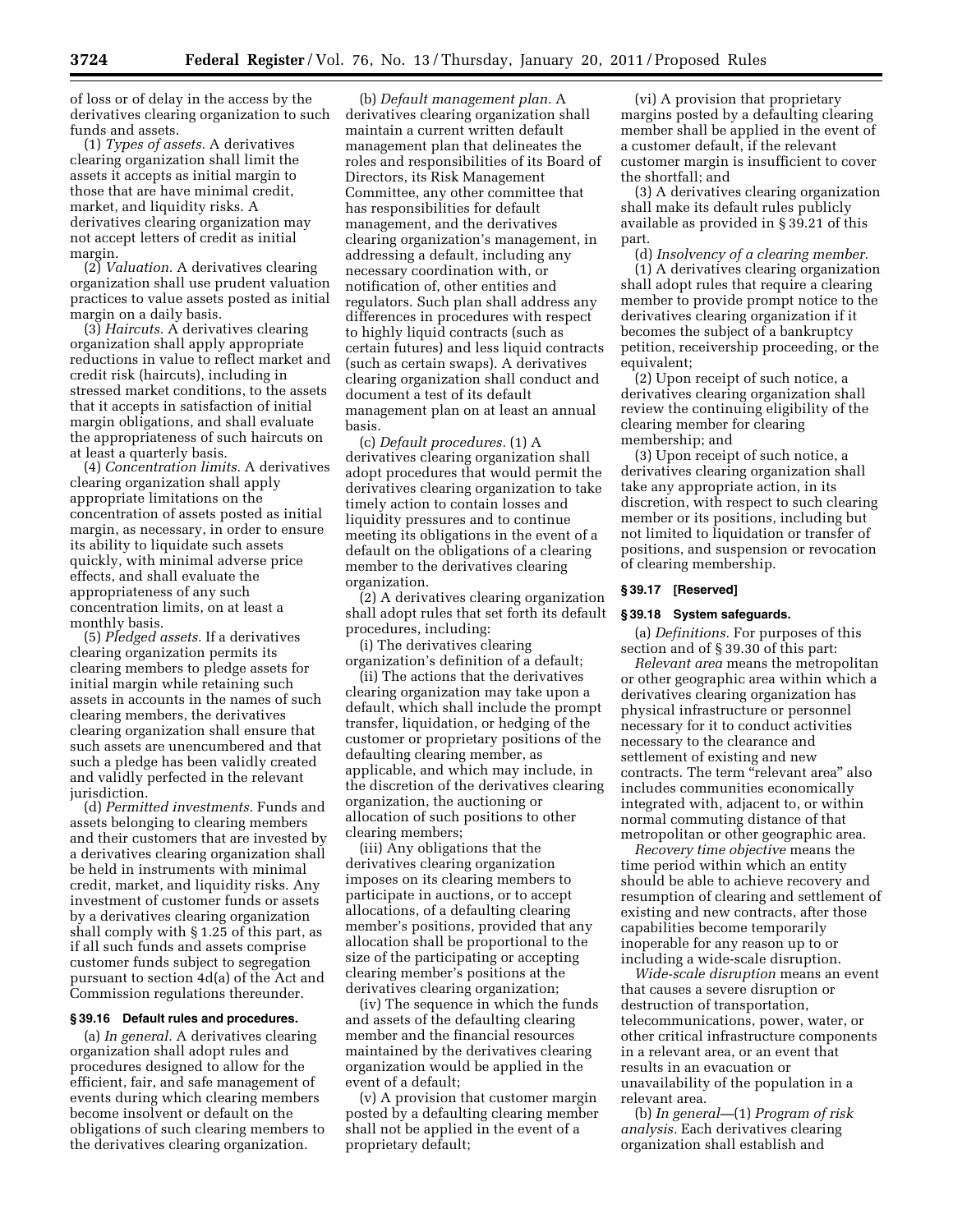maintain a program of risk analysis and oversight with respect to its operations and automated systems to identify and minimize sources of operational risk through:

(i) The development of appropriate controls and procedures; and

(ii) The development of automated systems that are reliable, secure, and have adequate scalable capacity.

(2) *Resources.* Each derivatives clearing organization shall establish and maintain resources that allow for the fulfillment of each obligation and responsibility of the derivatives clearing organization in light of the risks identified pursuant to paragraph (b)(1) of this section.

(3) *Verification of adequacy.* Each derivatives clearing organization shall periodically verify that resources described in paragraph (b)(2) are adequate to ensure daily processing, clearing, and settlement.

(c) *Elements of program.* A derivatives clearing organization's program of risk analysis and oversight with respect to its operations and automated systems, as described in paragraph (b) of this section, shall address each of the following categories of risk analysis and oversight:

(1) Information security;

(2) Business continuity and disaster recovery planning and resources;

(3) Capacity and performance planning;

(4) Systems operations;

(5) Systems development and quality assurance; and

(6) Physical security and

environmental controls.

(d) *Standards for program.* In addressing the categories of risk analysis and oversight required under paragraph (c) of this section, a derivatives clearing organization shall follow generally accepted standards and industry best practices with respect to the development, operation, reliability, security, and capacity of automated systems.

(e) *Business continuity and disaster recovery*—(1) *Plan and resources.* A derivatives clearing organization shall maintain a business continuity and disaster recovery plan, emergency procedures, and physical, technological, and personnel resources sufficient to enable the timely recovery and resumption of operations and the fulfillment of each obligation and responsibility of the derivatives clearing organization following any disruption of its operations.

(2) *Responsibilities and obligations.*  The responsibilities and obligations described in paragraph (e)(1) shall include, without limitation, daily

processing, clearing, and settlement of transactions cleared.

(3) *Recovery time objective.* The derivatives clearing organization's business continuity and disaster recovery plan described in paragraph (e)(1) of this section shall have the objective of, and the physical, technological, and personnel resources described therein shall be sufficient to, enable the derivatives clearing organization to resume daily processing, clearing, and settlement no later than the next business day following the disruption.

(f) *Location of resources; outsourcing.*  A derivatives clearing organization may maintain the resources required under paragraph (e)(1) of this section either:

(1) Using its own employees as personnel, and property that it owns, licenses, or leases (own resources); or

(2) Through written contractual arrangements with another derivatives clearing organization or other service provider (outsourcing).

(i) *Retention of responsibility.* A derivatives clearing organization that enters into such a contractual arrangement shall retain complete liability for any failure to meet the responsibilities specified in paragraph (e) of this section, although it is free to seek indemnification from the service provider. The outsourcing derivatives clearing organization must employ personnel with the expertise necessary to enable it to supervise the service provider's delivery of the services.

(ii) *Testing.* The testing referred to in paragraph (j) of this § 39.18 and § 39.30(c) of this part shall include all own and outsourced resources, and shall verify that all such resources will work effectively together.

(g) *Notice of exceptional events.* A derivatives clearing organization shall notify staff of the Division of Clearing and Intermediary Oversight promptly of:

(1) Any hardware or software malfunction, cyber security incident, or targeted threat that materially impairs, or creates a significant likelihood of material impairment, of automated system operation, reliability, security, or capacity; or

(2) Any activation of the derivatives clearing organization's business continuity and disaster recovery plan.

(h) *Notice of planned changes.* A derivatives clearing organization shall give staff of the Division of Clearing and Intermediary Oversight timely advance notice of all:

(1) Planned changes to automated systems that are likely to have a significant impact on the reliability, security, or adequate scalable capacity of such systems; and

(2) Planned changes to the derivatives clearing organization's program of risk analysis and oversight.

(i) *Recordkeeping.* A derivatives clearing organization shall maintain, and provide to Commission staff promptly upon request, pursuant to § 1.31 of this chapter, current copies of its business continuity plan and other emergency procedures, its assessments of its operational risks, and records of testing protocols and results, and shall provide any other documents requested by Commission staff for the purpose of maintaining a current profile of the derivatives clearing organization's automated systems.

(j) *Testing—*(1) *Purpose of testing.* A derivatives clearing organization shall conduct regular, periodic, and objective testing and review of:

(i) Its automated systems to ensure that they are reliable, secure, and have adequate scalable capacity; and

(ii) Its business continuity and disaster recovery capabilities, using testing protocols adequate to ensure that the derivatives clearing organization's backup resources are sufficient to meet the requirements of paragraph (e) of this section.

(2) *Conduct of testing.* Testing shall be conducted by qualified, independent professionals. Such qualified independent professionals may be independent contractors or employees of the derivatives clearing organization, but shall not be persons responsible for development or operation of the systems or capabilities being tested.

(3) *Reporting and review.* Reports setting forth the protocols for, and results of, such tests shall be communicated to, and reviewed by, senior management of the derivatives clearing organization. Protocols of tests which result in few or no exceptions shall be subject to more searching review.

(k) *Coordination of business continuity and disaster recovery plans.*  A derivatives clearing organization shall, to the extent practicable:

(1) Coordinate its business continuity and disaster recovery plan with those of its clearing members, in a manner adequate to enable effective resumption of daily processing, clearing, and settlement following a disruption;

(2) Initiate and coordinate periodic, synchronized testing of its business continuity and disaster recovery plan and the plans of its clearing members; and

(3) Ensure that its business continuity and disaster recovery plan takes into account the plans of its providers of essential services, including telecommunications, power, and water.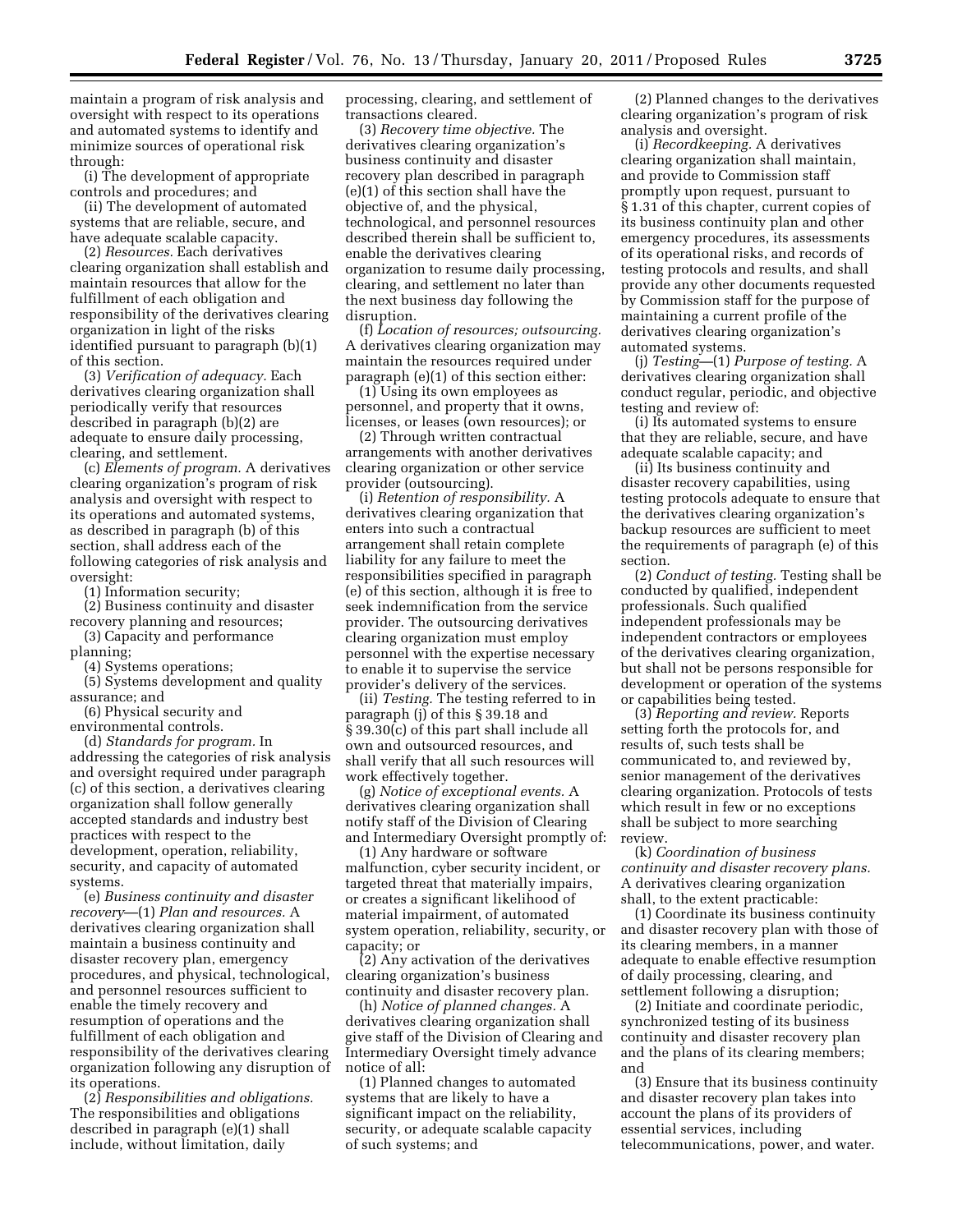# **§ 39.19 Reporting.**

- (a) [Reserved]
- (b) [Reserved]
- (c) (1) [Reserved]
- (i) [Reserved]
- (ii) [Reserved]
- (iii) [Reserved]

(iv) End-of-day positions for each clearing member, by customer origin and house origin.

- (2) [Reserved]
- (3)(i) [Reserved]
- (ii) [Reserved]

(iii) The annual verification required by § 39.24(b)(4) of this part.

(iv) *Time of report.* The reports required by this paragraph (c)(3) shall be submitted concurrently to the Commission not more than 90 days after the end of the derivatives clearing organization's fiscal year; *provided that,*  a derivatives clearing organization may request from the Commission an extension of time to submit either report, provided the derivatives clearing organization's failure to submit the report in a timely manner could not be avoided without unreasonable effort or expense. Extensions of the deadline will be granted at the discretion of the Commission.

 $(4)$  (i)–(xv) [Reserved]

(xvi) *Action of Board of Directors or Risk Management Committee.* A report when (A) the Board of Directors of a derivatives clearing organization rejects a recommendation or supersedes an action of the Risk Management Committee; or

(B) The Risk Management Committee rejects a recommendation or supersedes an action of its subcommittee, as required by § 39.25(b) of this part.

(xvii) *Election of Board of Directors.* A report after each election of its Board of Directors in accordance with § 40.9(b)(1)(iii) of this chapter.

(xviii) *System safeguards.* A report of (A) exceptional events as required by § 39.18(g) of this part; or

(B) Planned changes as required by § 39.18(h) of this part.

### **§ 39.20 [Reserved]**

### **§ 39.21 Public information.**

- (a) [Reserved]
- (b) [Reserved]
- $(c)(1)$ – $(5)$  [Reserved]

(6) The derivatives clearing organization's rules and procedures for defaults in accordance with § 39.16 of this part;

(7) Governance and conflicts of interest in accordance with § 39.24(a)(2) of this part and § 40.9(d) of this chapter; and

(8) Any other matter that is relevant to participation in the clearing and

settlement activities of the derivatives clearing organization.

# **§ 39.22 [Reserved]**

### **§ 39.23 [Reserved]**

### **§ 39.24 Governance fitness standards.**

(a) [Reserved]

(b)(1)–(3) [Reserved]

(4) *Verification.* Each derivatives clearing organization must collect and verify information that supports compliance with the standards in paragraphs (b)(2) and (3) of this section, and provide that information to the Commission on an annual basis in accordance with the requirements of  $\S 39.19(c)(3)(iv)$  of this part. Such information may take the form of a certification based on verifiable information, an affidavit from the general counsel of the derivatives clearing organization, registration information, or other substantiating information.

### **§ 39.25 Conflicts of interest.**

(a) [Reserved]

(b) *Reporting to the Commission.* In the event that:

(1) The Board of Directors of a derivatives clearing organization rejects a recommendation or supersedes an action of the Risk Management Committee, or

(2) The Risk Management Committee rejects a recommendation or supersedes an action of its subcommittee (as described in § 39.13(d)(5) of this part), the derivatives clearing organization shall submit a written report to the Commission within 30 days of such a rejection or supersession detailing:

(i) The recommendation or action of the Risk Management Committee (or subcommittee thereof);

(ii) The rationale for such recommendation or action;

(iii) The rationale of the Board of Directors (or the Risk Management Committee, if applicable) for rejecting such recommendation or superseding such action; and

(iv) The course of action that the Board of Directors (or the Risk Management Committee, if applicable) decided to take contrary to such recommendation or action.

9. Add subpart C to read as follows:

### **Subpart C—Provisions applicable to systemically important derivatives clearing organizations.**

Sec.<br>39.28

- 39.28 Scope.<br>39.29 [Reserv
- [Reserved]
- 39.30 System safeguards.<br>30.31 Special enforcemer
	- Special enforcement authority.

### **Subpart C—Provisions applicable to systemically important derivatives clearing organizations.**

#### **§ 39.28 Scope.**

(a) The provisions of this subpart C apply to any derivatives clearing organization, as defined in section 1a(15) of the Act and  $\S 1.3(d)$  of this chapter,

(1) Which is registered or deemed to be registered with the Commission as a derivatives clearing organization, is required to register as such with the Commission pursuant to section 5b(a) of the Act, or which voluntarily registers as such with the Commission pursuant to section 5b(b) or otherwise; and

(2) Which is a systemically important derivatives clearing organization as defined in § 39.2 of this part.

(b) A systemically important derivatives clearing organization is subject to the provisions of subparts A and B of this part 39 except to the extent different requirements are imposed by provisions of this subpart C.

(c) A systemically important derivatives clearing organization shall provide notice to the Commission in advance of any proposed change to its rules, procedures, or operations that could materially affect the nature or level of risks presented by the systemically important derivatives clearing organization, in accordance with the requirements of § 40.10 of this chapter.

### **§ 39.29 [Reserved]**

### **§ 39.30 System safeguards.**

(a) Notwithstanding  $\S 39.18(e)(3)$  of this part, the business continuity and disaster recovery plan described in § 39.18(e)(1) for each systemically important derivatives clearing organization shall have the objective of enabling, and the physical, technological, and personnel resources described in § 39.18(e)(1) shall be sufficient to enable, the derivatives clearing organization to recover its operations and resume daily processing, clearing, and settlement no later than two hours following the disruption, for any disruption including a wide-scale disruption.

(b) To ensure its ability to achieve the recovery time objective specified in paragraph (a) of this section in the event of a wide-scale disruption, each systemically important derivatives clearing organization must maintain a degree of geographic dispersal of physical, technological and personnel resources consistent with the following:

(1) Physical and technological resources, sufficient to enable the entity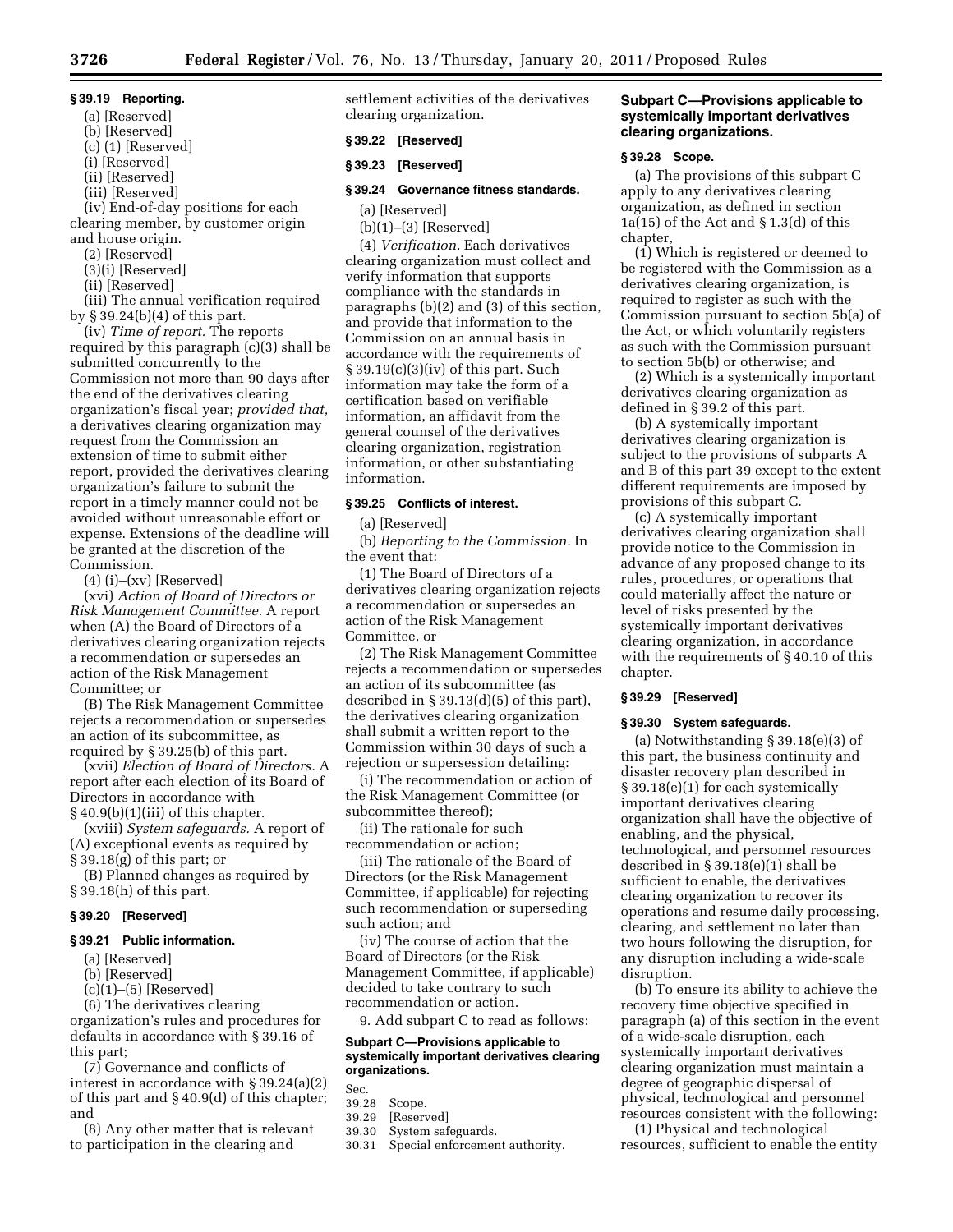to meet the recovery time objective after interruption of normal clearing by a wide-scale disruption, must be located outside the relevant area of the infrastructure the entity normally relies upon to conduct activities necessary to the clearance and settlement of existing and new contracts, and must not rely on the same critical transportation, telecommunications, power, water, or other critical infrastructure components the entity normally relies upon for such activities;

(2) Personnel, sufficient to enable the entity to meet the recovery time objective after interruption of normal clearing by a wide-scale disruption affecting the relevant area in which the personnel the entity normally relies upon to engage in such activities are located, must live and work outside that relevant area;

(3) The provisions of § 39.18(f) of this part shall apply to these resource requirements.

(c) Each systemically important derivatives clearing organization must conduct regular, periodic tests of its business continuity and disaster recovery plans and resources and its capacity to achieve the required recovery time objective in the event of a wide-scale disruption. The provisions of § 39.18(j) of this part apply to such testing.

(d) The requirements of this section shall apply to a derivatives clearing organization not earlier than one year after such derivatives clearing organization is designated as systemically important.

### **§ 39.31 Special enforcement authority.**

For purposes of enforcing the provisions of Title VIII of the DoddFrank Act, a systemically important derivatives clearing organization shall be subject to, and the Commission has authority under the provisions of subsections (b) through (n) of section 8 of, the Federal Deposit Insurance Act (12 U.S.C. 1818) in the same manner and to the same extent as if the systemically important derivatives clearing organization were an insured depository institution and the Commission were the appropriate Federal banking agency for such insured depository institution.

10. Revise appendix A to read as follows:

# **Appendix A to Part 39—Form DCO Derivatives Clearing Organization Application for Registration**

**BILLING CODE 6351–01–P**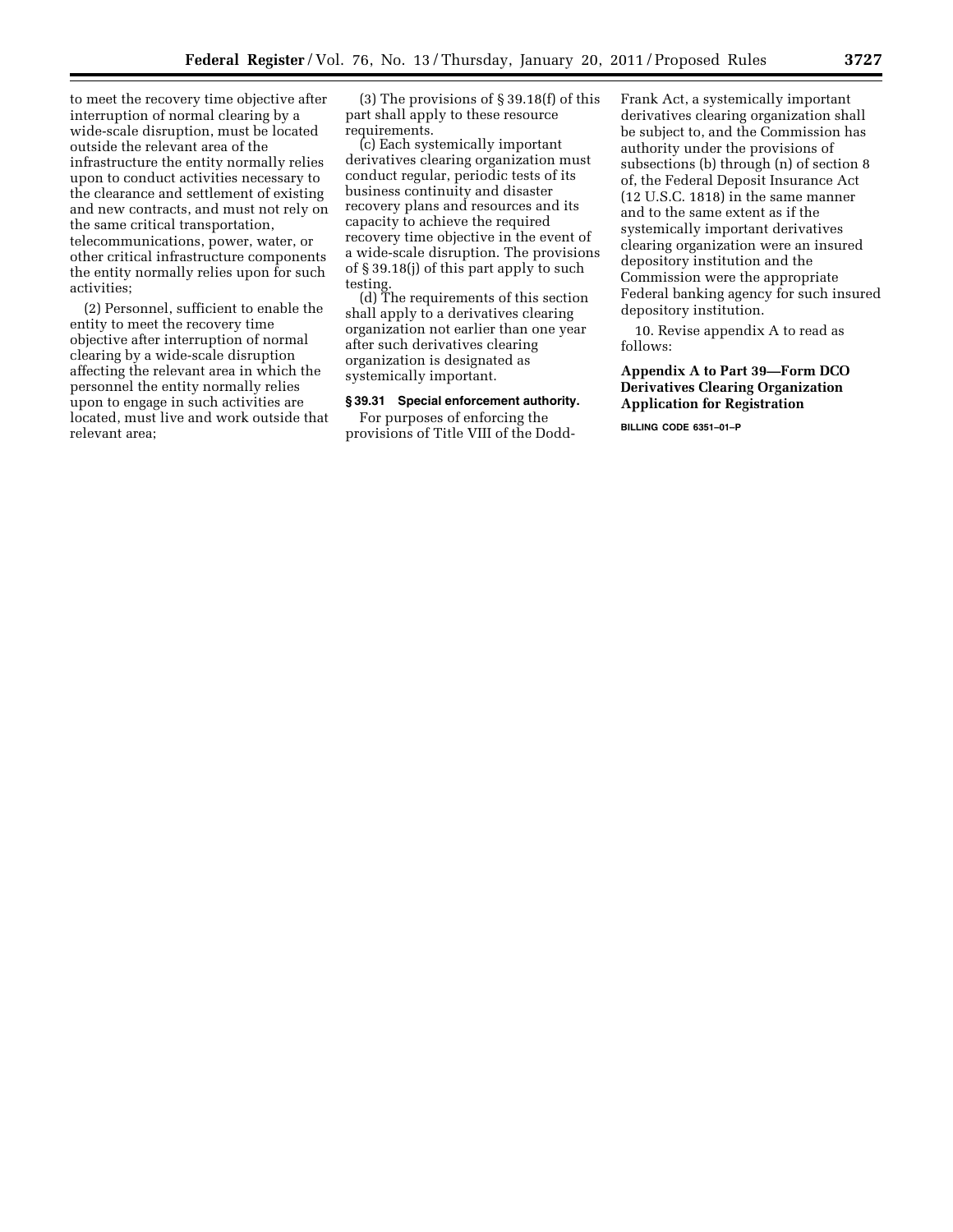# UNITED STATES COMMODITY FUTURES TRADING COMMISSION

# **FORM DCO** DERIVATIVES CLEARING ORGANIZATION **APPLICATION FOR REGISTRATION**

# **GENERAL INSTRUCTIONS**

# Intentional misstatements or omissions of fact may constitute federal criminal violations (7 U.S.C. § 13 and 18 U.S.C. § 1001) or grounds for disqualification from registration.

# **DEFINITIONS**

Unless the context requires otherwise, all terms used in this Form DCO have the same meaning as in the Commodity Exchange Act ("Act"), and in the General Rules and Regulations of the Commodity Futures Trading Commission ("Commission") thereunder. All references to Commission regulations are found at 17 CFR Ch. 1.

# **GENERAL INSTRUCTIONS**

- This Form DCO, which includes a Cover Sheet and required Exhibits (together, "Form DCO" or "application"). 1. is to be filed with the Commission by all applicants for registration as a derivatives clearing organization, including applicants when amending a pending application, and by any registered derivatives clearing organization applying for an amendment to its registration, pursuant to Section 5b of the Act and the Commission's regulations thereunder. Upon the filing of an application for registration or registration amendment, the Commission will publish notice of the filing and afford interested persons an opportunity to submit written data, views and comments concerning such application. No application for registration or registration amendment will be effective unless the Commission, by order, grants such registration or amended registration.
- 2. For the purposes of this Form DCO, the term "Applicant" shall include any applicant for registration as a derivatives clearing organization or any registered derivatives clearing organization that is applying for an amendment to its derivatives clearing organization registration.
- $3<sub>1</sub>$ Individuals' names, except the executing signature, shall be given in full (Last Name, First Name, Middle Name).
- $4.$ With respect to the executing signature, it must be manually signed by a duly authorized representative of the Applicant as follows: If the Form DCO is filed by a limited liability company, it must be signed in the name of the limited liability company by a manager or member duly authorized to sign on the limited liability company's behalf; if filed by a corporation, it must be signed in the name of the corporation by a principal officer duly authorized; if filed by a partnership, it must be signed in the name of the partnership by a general partner duly authorized; if filed by an unincorporated organization or association which is not a partnership, it must be signed in the name of such organization or association by the managing agent, i.e., a duly authorized person who directs or manages or who participates in the directing or managing of its affairs.
- 5. If this Form DCO is being filed as an application for registration, all applicable items must be answered in full. If any item or Exhibit is inapplicable, this response must be affirmatively indicated by the designation "none." "not applicable," or "N/A," as appropriate.
- Under Section 5b of the Act and the Commission's regulations thereunder, the Commission is authorized to 6. solicit the information required to be supplied by this Form DCO from any Applicant seeking registration as a derivatives clearing organization and from any registered derivatives clearing organization. Disclosure by the Applicant of the information specified in this Form DCO is mandatory prior to the start of the processing of an application for, or amendment to, registration as a derivatives clearing organization. The information provided in this Form DCO will be used for the principal purpose of determining whether the Commission should grant or deny registration to an Applicant.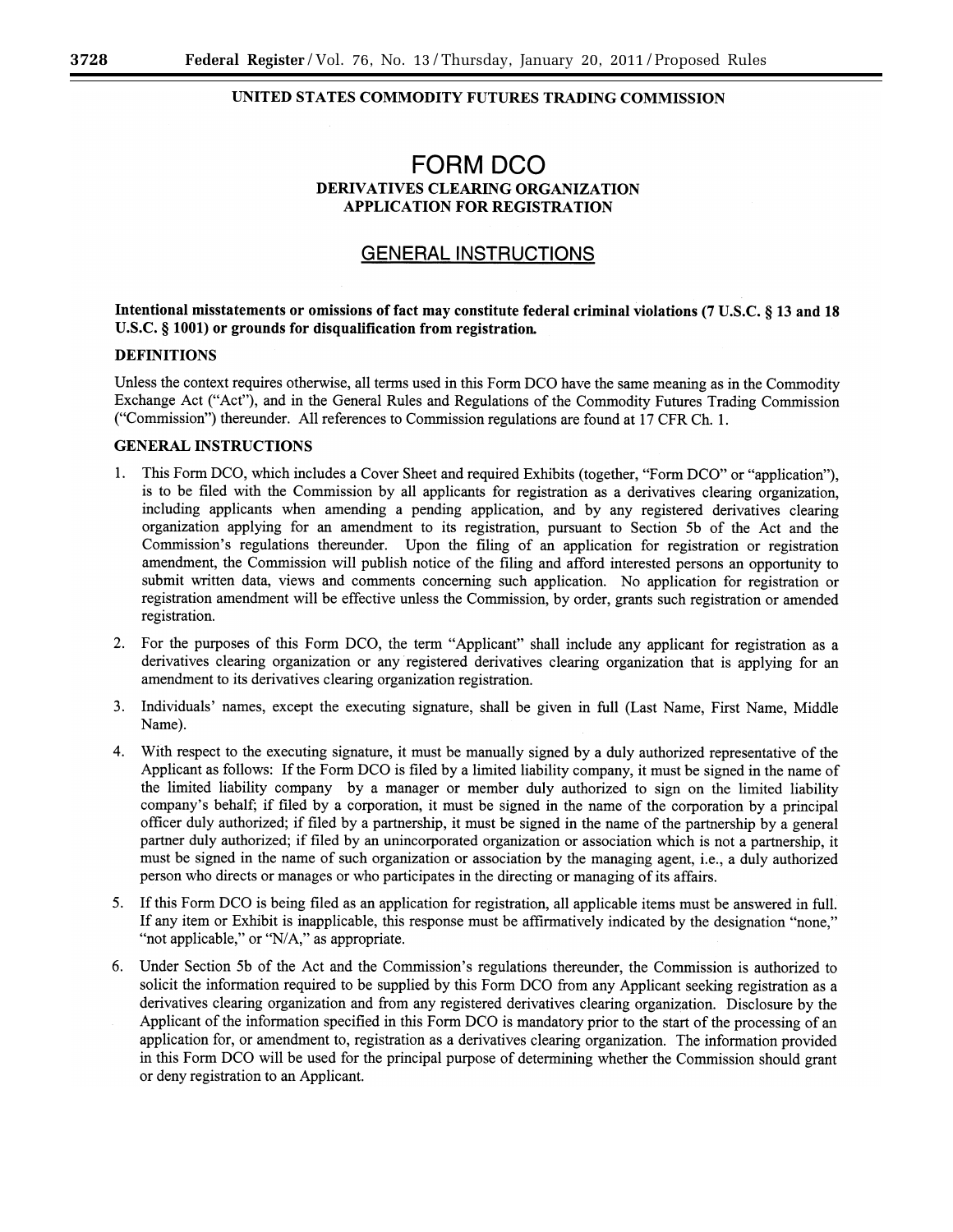The Commission may determine that additional information is required from the Applicant in order to process its application. An Applicant is therefore encouraged to supplement this Form DCO with any additional information that may be significant to its operation as a derivatives clearing organization and to the Commission's review of its application. A Form DCO which is not prepared and executed in compliance with applicable requirements and instructions may be returned as not acceptable for filing. Acceptance of this Form DCO, however, shall not constitute a finding that the Form DCO has been filed as required or that the information submitted is true, current or complete.

7. Except as provided in 17 CFR 39.3(a)(5), in cases where the Applicant submits a request for confidential treatment with the Secretary of the Commission pursuant to the Freedom of Information Act and 17 CFR 145.9, information supplied in this application will be included routinely in the public files of the Commission and will be available for inspection by any interested person.

# **APPLICATION AMENDMENTS**

- 1. 17 CFR 39.3(a)(4) requires an Applicant to promptly amend its application if it discovers a material omission or error in the application, or if there is a material change in the information contained in the application, including any supplement or amendment thereto.
- 2. Applicants, when filing this Form DCO for purposes of amending an application, must re-file a cover sheet, amended if necessary and including an executing signature, and attach thereto revised Exhibits or other materials marked to show changes, as applicable. The submission of an amendment represents that the remaining items and Exhibits that are not amended continue to be true, current and complete as previously filed.

# **WHERE TO FILE**

This Form DCO must be filed electronically with the Secretary of the Commission in the form and manner provided by the Commission.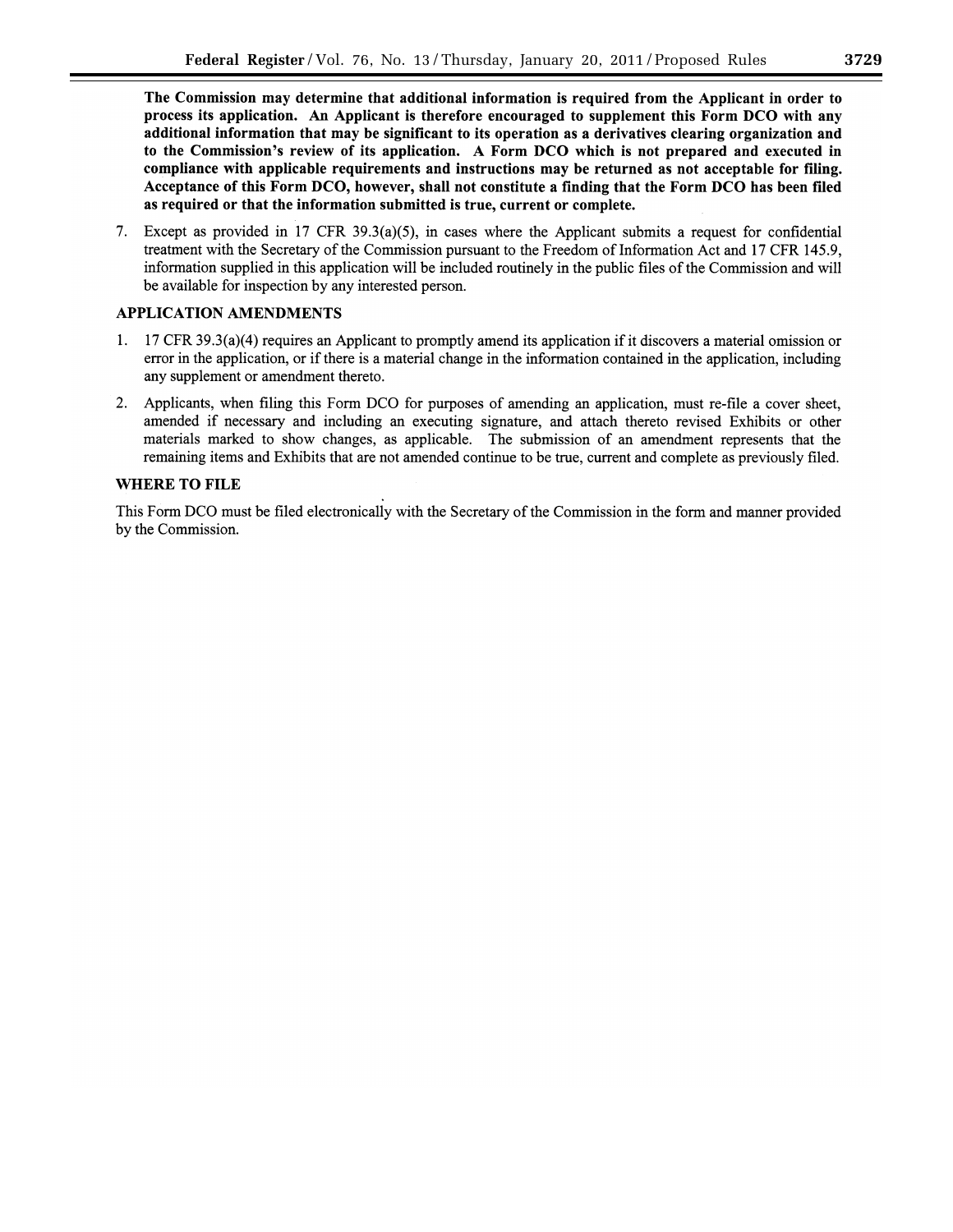# UNITED STATES COMMODITY FUTURES TRADING COMMISSION

# **FORM DCO** DERIVATIVES CLEARING ORGANIZATION **APPLICATION FOR REGISTRATION**

# **COVER SHEET**

# Exact name of Applicant as specified in charter

# Address of principal executive offices

- $\Box$  If this is an APPLICATION for registration, complete in full and check here.
- $\Box$  If this is an AMENDMENT to an application, list below all items that are being amended and check here.
- $\Box$  If this is an APPLICATION FOR AN AMENDMENT to an existing registration, list below all items to be amended and check here.

# **GENERAL INFORMATION**

- Name under which business is conducted, if different than name specified above (include acronyms, if any):
- If name of derivatives clearing organization is being amended, state previous derivatives clearing organization name:
- Mailing address, if different than address specified above:

| Number and Street                                  |              |         |          |
|----------------------------------------------------|--------------|---------|----------|
| $\cdot$<br>the control of the<br><b>Contractor</b> |              |         |          |
| City                                               | <b>State</b> | Country | Zip Code |
| Additional contact information:<br>$\bullet$       |              |         |          |

Website URL

Main Phone Number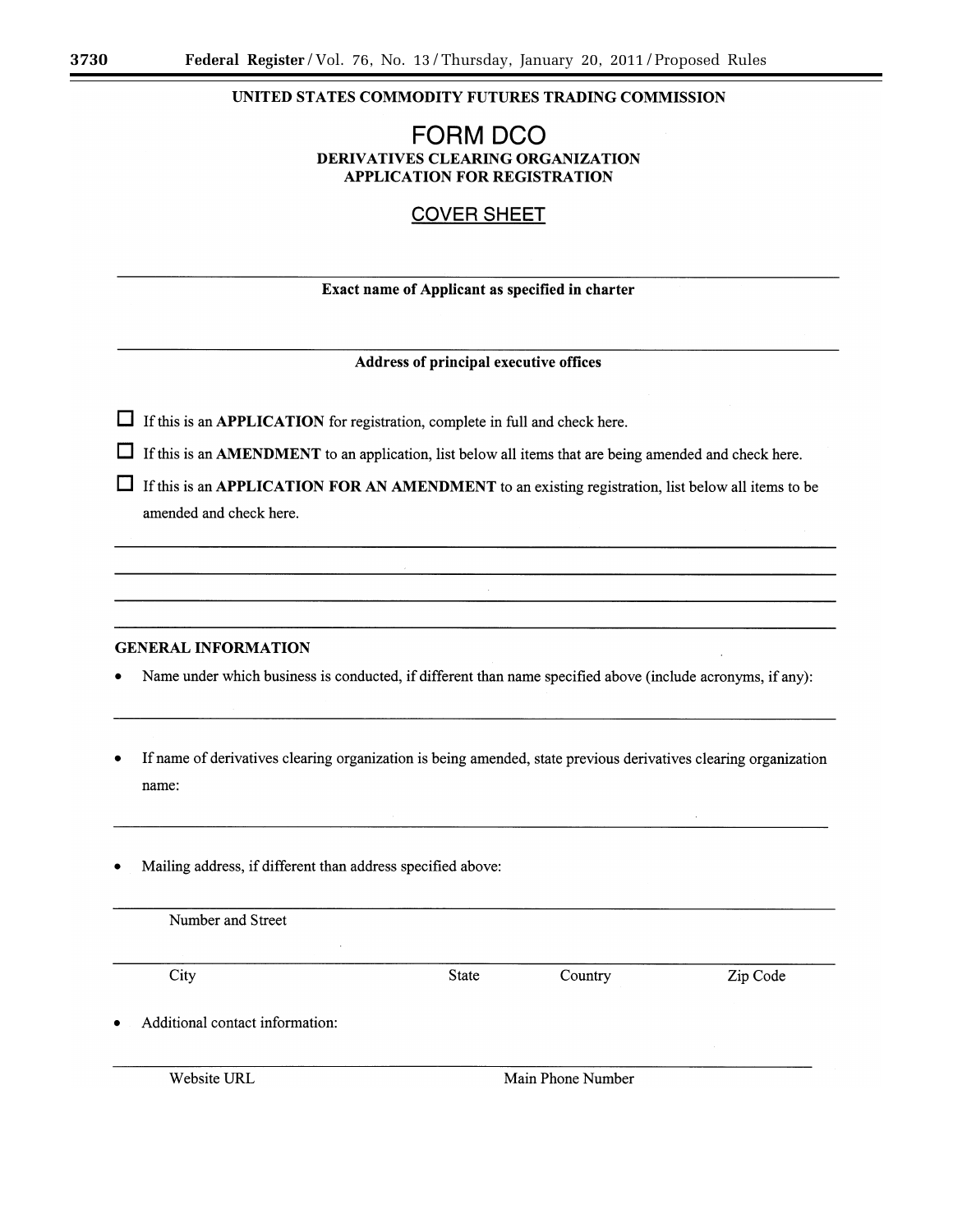$\equiv$ 

| conducted:                                                                                                                               | List of principal office(s) and address(es) where derivatives clearing organization activities are/will be      |
|------------------------------------------------------------------------------------------------------------------------------------------|-----------------------------------------------------------------------------------------------------------------|
| Office                                                                                                                                   | Address                                                                                                         |
|                                                                                                                                          |                                                                                                                 |
|                                                                                                                                          |                                                                                                                 |
|                                                                                                                                          |                                                                                                                 |
|                                                                                                                                          |                                                                                                                 |
|                                                                                                                                          |                                                                                                                 |
| <b>BUSINESS ORGANIZATION</b>                                                                                                             |                                                                                                                 |
| Applicant is a:                                                                                                                          |                                                                                                                 |
| Corporation                                                                                                                              |                                                                                                                 |
| Partnership (specify whether general or limited)                                                                                         |                                                                                                                 |
| Limited Liability Company<br>ட                                                                                                           |                                                                                                                 |
| $\mathbf{I}$                                                                                                                             |                                                                                                                 |
| Date of formation                                                                                                                        |                                                                                                                 |
|                                                                                                                                          |                                                                                                                 |
|                                                                                                                                          | List all other jurisdictions in which Applicant is qualified to do business (including non-US jurisdictions):   |
|                                                                                                                                          |                                                                                                                 |
| $\bullet$<br>including with non-US regulators:                                                                                           | List all other regulatory licenses or registrations of Applicant (or exemptions from any licensing requirement) |
|                                                                                                                                          |                                                                                                                 |
| FEIN or other Tax ID#                                                                                                                    |                                                                                                                 |
| <u> a shekara ta 1999 a shekara ta 1999 a shekara ta 1999 a shekara ta 1999 a shekara ta 1999 a shekara ta 1999 a</u><br>Fiscal Year End |                                                                                                                 |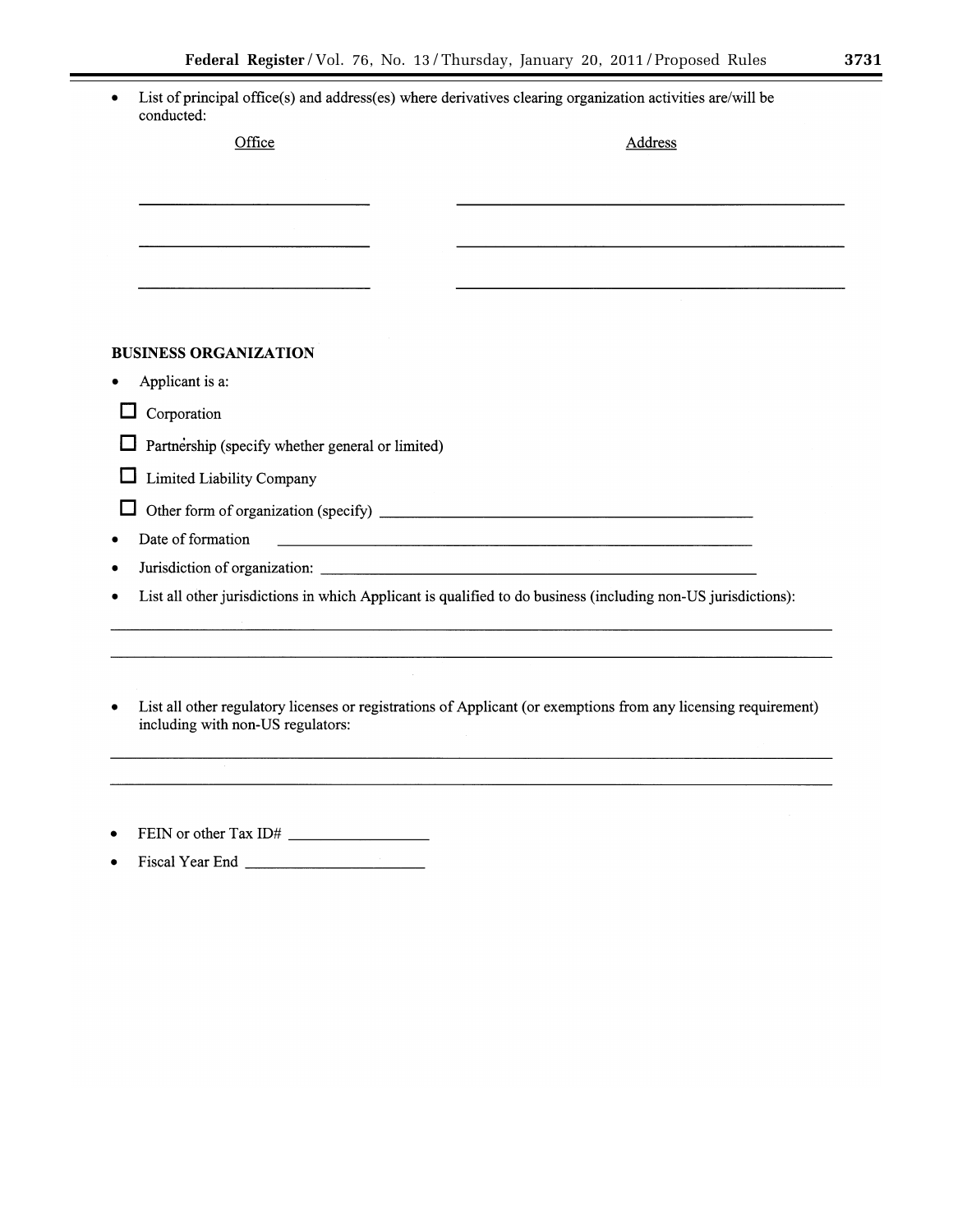# **CONTACT INFORMATION**

- Provide contact information specifying name, title, phone numbers, mailing address and e-mail address for the  $\bullet$ following individuals:
	- The primary contact for questions and correspondence regarding the application a.

| Office Phone Number                                  | Mobile Phone Number                                                                                         |
|------------------------------------------------------|-------------------------------------------------------------------------------------------------------------|
| Mailing address                                      | E-mail Address                                                                                              |
| b.                                                   | The individual responsible for handling questions regarding the Applicant's financial statements            |
| Name and Title                                       |                                                                                                             |
| Office Phone Number                                  | Mobile Phone Number                                                                                         |
| Mailing address                                      | E-mail Address                                                                                              |
|                                                      |                                                                                                             |
| c.<br>the Commission's regulations<br>Name and Title | The individual responsible for serving as the Chief Risk Officer of the Applicant pursuant to $\S$ 39.13 of |
| Office Phone Number                                  | Mobile Phone Number                                                                                         |
| Mailing address                                      | E-mail Address                                                                                              |
| d.<br>§ 39.10 of the Commission's regulations        | The individual responsible for serving as the Chief Compliance Officer of the Applicant pursuant to         |
| Name and Title                                       |                                                                                                             |

Mailing address

E-mail Address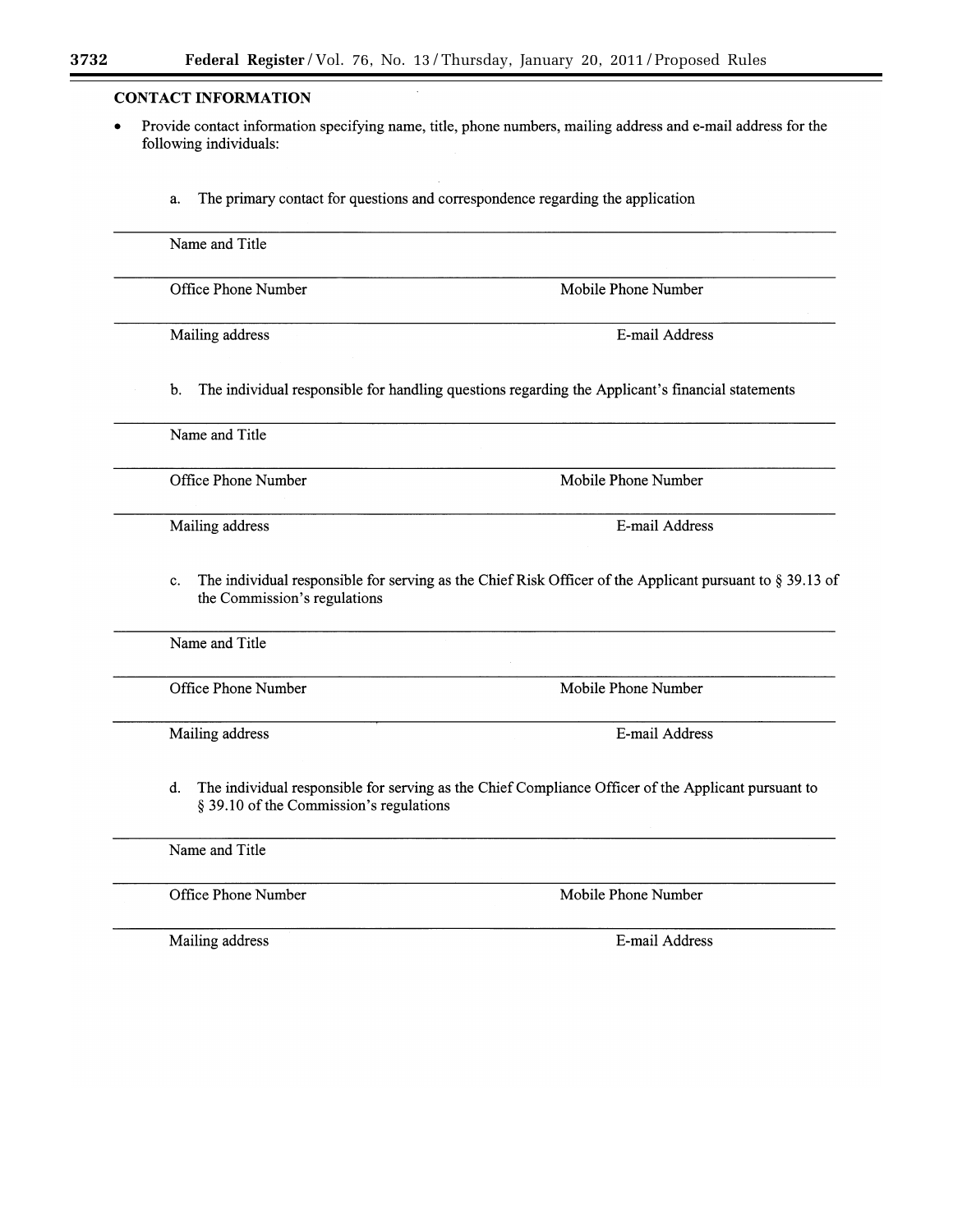The individual responsible for serving as the chief legal officer of the Applicant e.

Name and Title Office Phone Number Mobile Phone Number Mailing address E-mail Address Outside Service Providers: Provide contact information specifying name, title, phone number, mailing address  $\bullet$ and e-mail address for any outside service provider retained by the Applicant as follows: a. Certified Public Accountant Name and Title Office Phone Number Mobile Phone Number Mailing address E-mail Address b. Legal Counsel Name and Title Office Phone Number Mobile Phone Number Mailing address E-mail Address c. Records Storage or Management Name and Title Office Phone Number Mobile Phone Number Mailing address E-mail Address d. Business Continuity/Disaster Recovery Name and Title Office Phone Number Mobile Phone Number Mailing address E-mail Address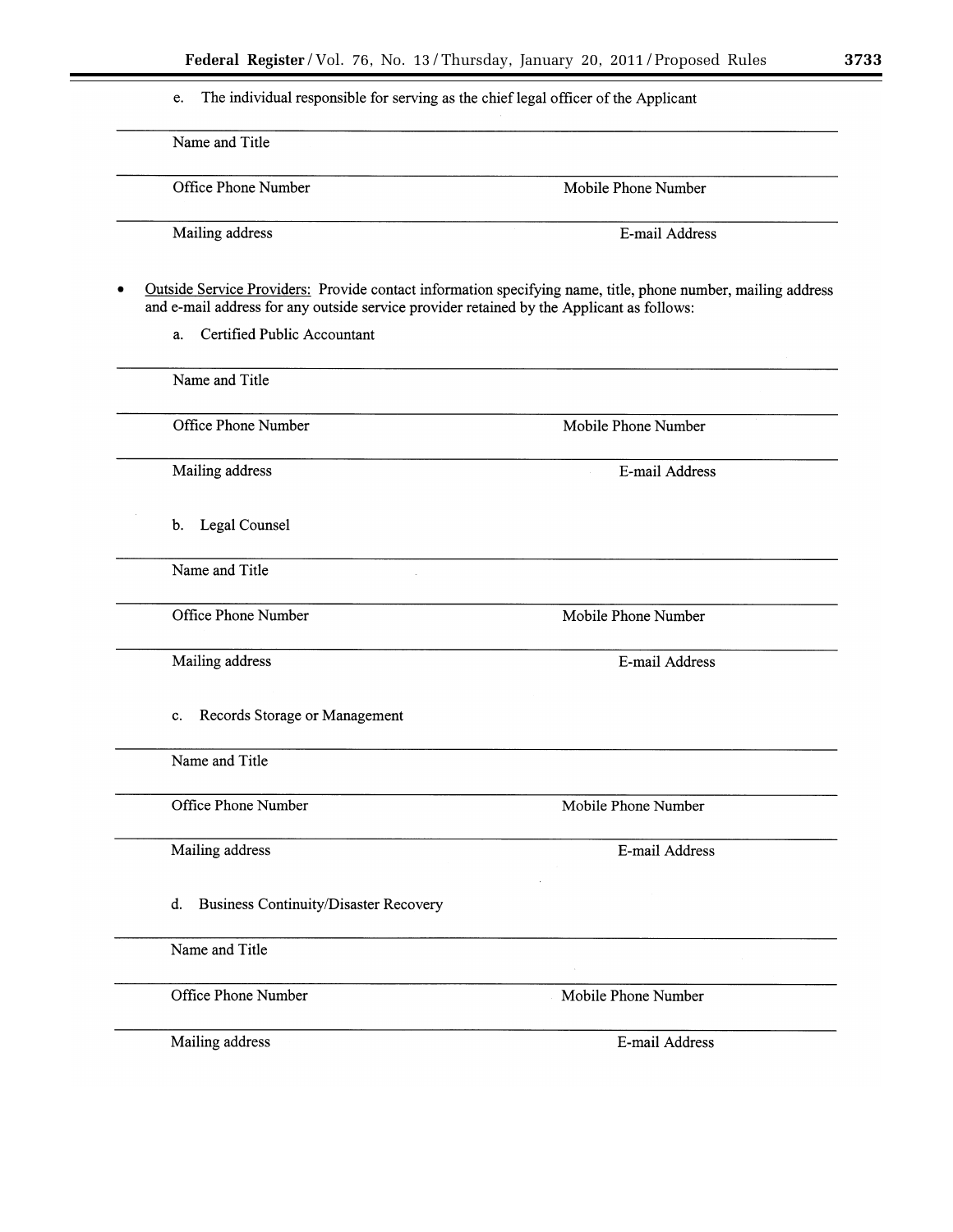Other (specify any other outside service providers, such as consultants, providing services related to e. this application)

Name and Title

Office Phone Number

Mobile Phone Number

Mailing address

E-mail Address

Applicant agrees and consents that the notice of any proceeding before the Commission in connection with this application may be given by sending such notice by certified mail to the person named below at the address given.

Print Name and Title

Number and Street

City

**State** 

Zip Code

# SIGNATURE/REPRESENTATION

The Applicant has duly caused this application to be signed on its behalf by its duly authorized representative as  $\bullet$ The Applicant and the of the day of  $, 20$  $\sim$ undersigned represent hereby that all information contained herein is true, current and complete. It is understood that all required items and Exhibits are considered integral parts of this Form DCO and that the submission of any amendment represents that all items and Exhibits that are not amended, remain true, current, and complete as previously filed.

Name of Applicant

 $\mathbf{By:}\_\ \$ 

Manual Signature of Duly Authorized Officer

Print Name and Title of Signatory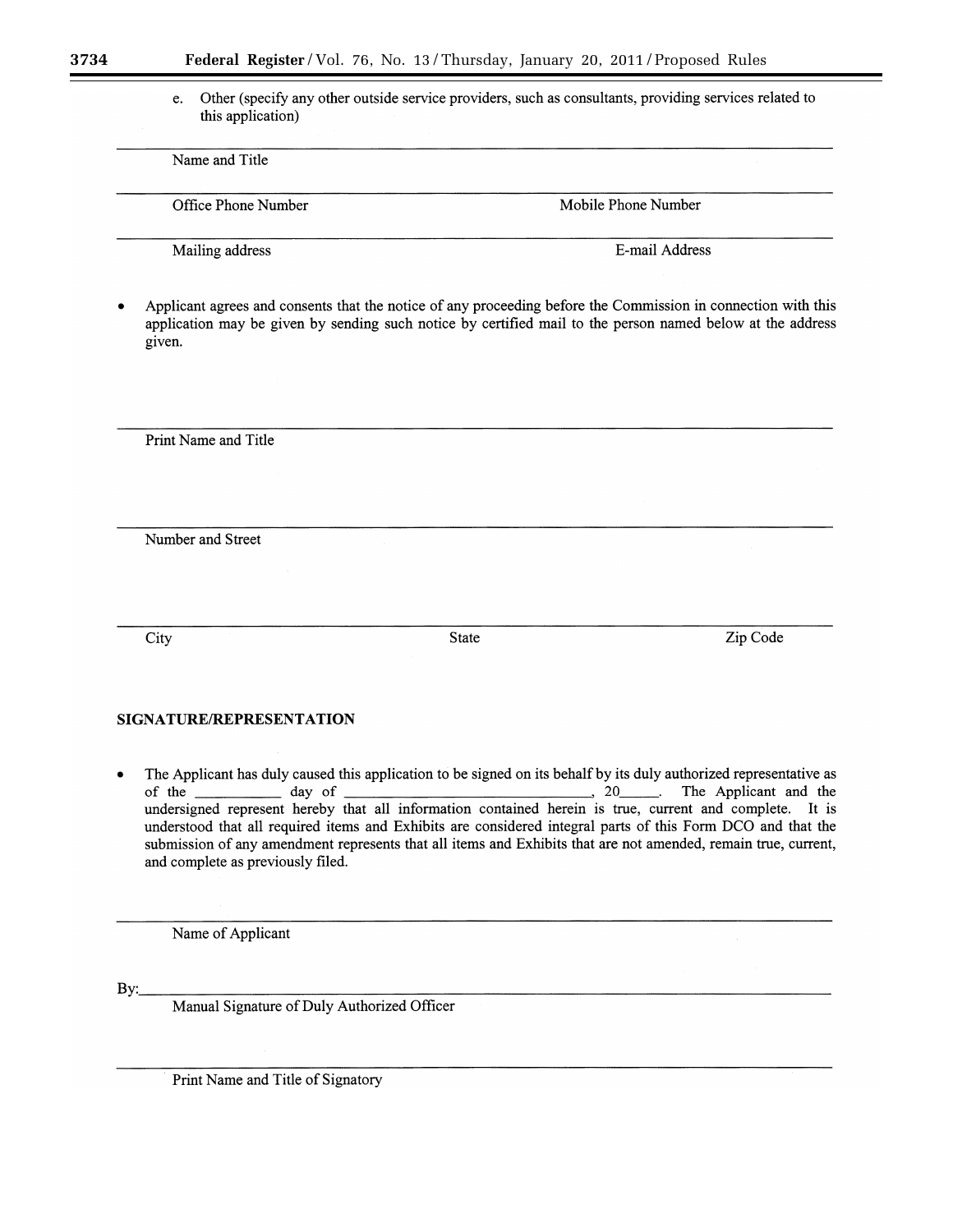# UNITED STATES COMMODITY FUTURES TRADING COMMISSION

# FORM DCO DERIVATIVES CLEARING ORGANIZATION **APPLICATION FOR REGISTRATION**

# **EXHIBIT INSTRUCTIONS**

- 1. The following Exhibits must be filed with the Commission by each Applicant seeking registration as a derivatives clearing organization or applying for an amendment to an existing derivatives clearing organization registration, pursuant to Section 5b of the Act and the Commission's regulations thereunder.
- 2. The application must include a Table of Contents listing each Exhibit required by this Form DCO and indicating which, if any, Exhibits are inapplicable. For any Exhibit that is inapplicable, next to the Exhibit letter specify "none," "not applicable," or "N/A," as appropriate.
- The Exhibits must be labeled as specified in this Form DCO. If any Exhibit requires information that  $3.$ is related to, or may be duplicative of, information required to be included in another Exhibit, Applicant may summarize such information and provide a cross-reference to the Exhibit that contains the required information.
- 4. If the information required in an Exhibit involves computerized programs or systems, Applicant must submit descriptions of system test procedures, tests conducted, or test results in sufficient detail to demonstrate the Applicant's ability to comply with the core principles specified in Section 5b of the Act and the Commission's regulations thereunder (the "Core Principles"). With respect to each system test, Applicant must identify the methodology used and provide the computer software, programs, and data necessary to enable the Commission to duplicate each system test as it relates to the applicable Core Principle.
- 5. If Applicant seeks confidential treatment of any Exhibit or a portion of any Exhibit, Applicant must clearly label the relevant material as being "SUBJECT TO A REQUEST FOR CONFIDENTIAL TREATMENT" and file a confidentiality request with the Secretary of the Commission in accordance with 17 CFR 145.9.

### **BILLING CODE 6351–01–C**

Description of Exhibits

Exhibit A—General Information/Compliance

• Attach as Exhibit A–1, a regulatory compliance chart setting forth each Core Principle and providing citations to the Applicant's relevant rules, policies, and procedures that address each Core Principle, and a brief summary of the manner in which Applicant will comply with each Core Principle.

• Attach as Exhibit A–2, a current copy of Applicant's rulebook. The rulebook must consist of all the rules necessary to carry out Applicant's role as a derivatives clearing organization. Applicant must certify that its rules constitute a binding agreement between Applicant and its clearing members and, in addition to the separate clearing member agreements, establish rights and obligations between Applicant and its clearing members.

• Attach as Exhibit A–3, a narrative summary of Applicant's proposed clearing activities including (i) the anticipated start date of clearing products (or, if Applicant is already clearing products, the anticipated start date of activities for which Applicant is seeking an amendment to its registration) and (ii) a description of the scope of Applicant's proposed clearing activities (*e.g.,* clearing for a designated contract market; clearing for a swap execution facility; clearing over-thecounter ("OTC") products).

• Attach as Exhibit A–4, a detailed business plan setting forth, at a minimum, the nature of and rationale for Applicant's activities as a derivatives clearing

organization, the context in which it is beginning or expanding its activities, and the nature, terms, and conditions of the products it will clear.

• Attach as Exhibit A–5, a list of the names of any person (i) who owns 5% or more of Applicant's stock or other ownership or equity interests; or (ii) who, either directly or indirectly, through agreement or otherwise, may control or direct the management or policies of Applicant. Provide as part of Exhibit A–5 the full name and address of each such person, indicate the person's ownership percentage, and attach a copy of the agreement or, if there is no agreement, an explanation of the basis upon which such person exercises or may exercise such control or direction.

• Attach as Exhibit A–6, a list of Applicant's current officers, directors, governors, general partners, LLC managers, and members of all standing committees (including any committee referenced in Section (a)(2) of Exhibit P herein), as applicable, or persons performing functions similar to any of the foregoing, indicating for each:

a. Name and Title (with respect to a director, such title must include participation on any committee of Applicant);

b. Phone number (both work and mobile) and e-mail contact information;

c. Dates of commencement and, if appropriate, termination of present term of office or position;

d. Length of time each such person has held the same office or position;

e. Brief description of the business experience of each person over the last ten years;

f. Any other current business affiliations in the financial services industry;

g. If such person is not an employee of Applicant, list any compensation paid to the person as a result of his or her position at Applicant. For a director, describe any performance-based compensation;

h. A certification for each such person that the individual would not be disqualified under Section 8a(2) of the Act or § 1.63; and

i. With respect to a director, whether such director is a public director or a clearing member customer, and the basis for such a determination as to the director's status.

If another entity "operates" Applicant, attach for such entity all of the items indicated in Exhibit A–6. For this purpose, the term "operate" shall be as defined in  $§ 40.9(b)(2)$ 

• Attach as Exhibit A–7, a diagram of the entire corporate organizational structure of Applicant including the legal name of all entities within the organizational structure and the applicable percentage ownership among affiliated entities. Additionally, provide (i) a list of all jurisdictions in which Applicant or its affiliated entities are doing business; (iii) the registration status of Applicant and its affiliated entities, including pending applications or exemption requests and whether any applications or exemptions have been denied (*e.g.,* country, regulator, registration category, date of registration or request for exemption, date of denial, if applicable); and (ii) the address for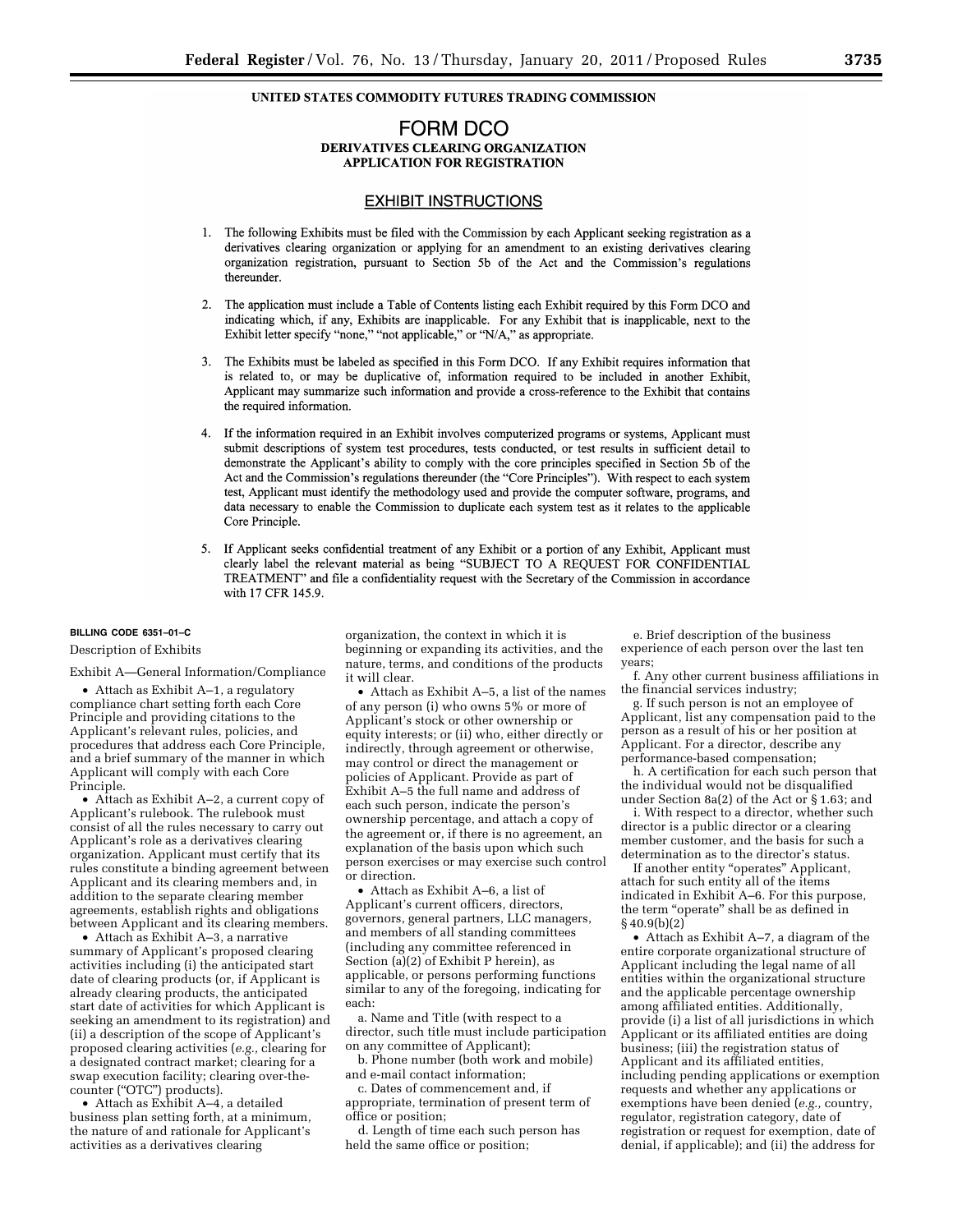legal service of process for Applicant (which cannot be a post office box) for each applicable jurisdiction.

• Attach as Exhibit A–8, a copy of the constituent documents, articles of incorporation or association with all amendments thereto, partnership or limited liability agreements, and existing bylaws, operating agreement, and rules or instruments corresponding thereto, of Applicant. Provide a certificate of good standing or its equivalent for Applicant for each jurisdiction in which Applicant is doing business, including any foreign jurisdiction, dated within one month of the date of the Form DCO.

• Attach as Exhibit A–9, a brief description of any material pending legal proceeding(s) or governmental investigation(s) to which Applicant or any of its affiliates is a party or is subject, or to which any of its or their property is at issue. Include the name of the court or agency where the proceeding(s) is pending, the date(s) instituted, the principal parties involved, a description of the factual allegations in the complaint(s), the laws that were allegedly violated, and the relief sought. Include similar information as to any such proceeding(s) or any investigation known to be contemplated by any governmental agency.

• If Applicant intends to use the services of an outside service provider (including services of its clearing members or market participants), to enable Applicant to comply with any of the Core Principles, Applicant must submit as Exhibit A–10 all agreements entered into or to be entered into between Applicant and the outside service provider, and identify (1) the services that will be provided; (2) the staff who will provide the services; and (3) the Core Principles addressed by such arrangement. If a submitted agreement is not final and executed, the Applicant must submit evidence that constitutes reasonable assurance that such services will be provided as soon as operations require.

• Attach as Exhibit A–11, documentation that demonstrates compliance with the Chief Compliance Officer (''CCO'') requirements set forth in § 39.10(c), including but not limited to:

a. Evidence of the designation of an individual to serve as Applicant's CCO with full responsibility and authority to develop and enforce appropriate compliance policies and procedures;

b. A description of the background and skills of the person designated as the CCO and a certification that the individual would not be disqualified under Section 8a(2) of the Act or § 1.63;

c. To whom the CCO reports (*i.e.,* the senior officer or the Board of Directors);

d. Any plan of communication or regular or special meetings between the CCO and the Board of Directors or senior officer as appropriate;

e. A job description setting forth the CCO's duties;

f. Procedures for the remediation of noncompliance issues; and

g. A copy of Applicant's Compliance Manual (including a code of ethics and conflict of interest policy).

#### Exhibit B—Financial Resources

• Attach as Exhibit B, documents that demonstrate compliance with the financial resources requirements set forth in § 39.11, including but not limited to:

a. *General*—Provide as Exhibit B–1: (1) The most recent set of audited financial statements of Applicant or of its parent company, including the balance sheet, income statement, statement of cash flows, notes to the financial statements, and accountant's opinion;

(2) If the audited financial statements are not dated within 1 month of the date of filing of the Form DCO, Applicant must provide a set of unaudited financial statements current within 1 month of the date of filing of the Form DCO;

(3) If Applicant does not have audited financial statements, Applicant must provide a balance sheet as of a date within 1 month of the date of filing of the Form DCO and an income statement and statement of cash flows reflecting the period since Applicant's formation and a date that is within 1 month of the date of filing of the Form DCO. These statements must be accompanied by an independent certified public accountant's review report; and

(4) Evidence of ability to satisfy the requirements of Exhibits B–2 and B–3 below which may include (i) pro forma financial statements setting forth all projections and assumptions used therein, and (ii) a narrative description of how Applicant will fund its financial resources obligations on the first day of its operation as a derivatives clearing organization.

b. *Default Resources*—Provide as Exhibit  $B-2$ 

(1) A calculation of the financial resources needed to enable Applicant to meet its requirements under § 39.11(a)(1). Applicant must provide hypothetical default scenarios designed to reflect a variety of market conditions, and the assumptions and variables underlying the scenarios must be explained. All results of the analysis must be included. This calculation requires a start-up enterprise to estimate its largest anticipated financial exposure. A start-up must be able to explain the basis for its estimate;

(2) Proof of unencumbered assets sufficient to satisfy  $\S 39.11(a)(1)$ . This may be demonstrated by a copy of a bank balance statement(s) in the name of Applicant and may be combined with the types of financial resources set forth in § 39.11( $\bar{b}$ )(1). If relying on § 39.11(b)(1)(vi), such other resources must be thoroughly explained. If relying on § 39.11(b)(1)(ii) and/or (vi), Applicant cannot also count these assets when demonstrating its compliance with its operating resources requirement under § 39.11(a)(2) and Applicant must detail the amounts or percentages of such assets that apply to each financial resource requirement;

(3) A demonstration that Applicant can perform the monthly calculations required by  $§ 39.11(c)(1);$ 

(4) A demonstration that Applicant's financial resources are sufficiently liquid as required by § 39.11(e)(1);

(5) A demonstration of how Applicant will be able to maintain, at all times, the level of resources required by § 39.11(a)(1); and

(6) A demonstration of how default resources financial information will be updated and reported to clearing members and the public under § 39.21, and to the Commission as required by § 39.11(f)(1) and § 39.19.

c. *Operating Resources*—Provide as Exhibit B–3:

(1) A calculation of the financial resources needed to enable Applicant to meet its requirements under  $\S 39.11(a)(2)$ ;

(2) Proof of assets sufficient to satisfy the amount required under § 39.11(a)(2). This may be demonstrated by a copy of a bank balance statement(s) in the name of Applicant and may be combined with the types of financial resources set forth in § 39.11(b)(2). If relying on § 39.11(b)(2)(ii), such other resources must be thoroughly explained. If relying on § 39.11(b)(2)(i) or (ii), Applicant cannot also count these assets when demonstrating its compliance with meeting its default resources requirement under § 39.11(a)(1) and Applicant must detail the amounts or percentages of such assets that apply to each financial resource requirement;

(3) Proof of adequate physical infrastructure to carry out business operations, which includes an office(s) (separate from any personal dwelling) with a U.S. street address (not merely a post office box number) that has electricity, HVAC, and running water and meets all local building and fire codes. This location must be the same as the principal executive offices address identified on the cover sheet of the Form DCO;

(4) Proof of adequate technological systems necessary to carry out operations including properly working computers, networks, appropriate software, telephones, fax machines, Internet access, and photocopiers;

(5) A calculation pursuant to  $\S 39.11(c)(2)$ , including the total projected operating costs for Applicant's first year of operation, calculated on a monthly basis with an explanation of the basis for calculating each cost and a discussion of the type, nature, and number of the various costs included;

(6) A demonstration that Applicant's financial resources are sufficiently liquid and unencumbered, as required by § 39.11(e)(2);

(7) A demonstration of how Applicant will maintain, at all times, the level of resources required by § 39.11(a)(2) with an explanation of asset valuation methodology and calculation of projected revenue, if applicable; and

(8) A demonstration of how operating resources financial information will be updated and reported to clearing members and the public under § 39.21, and to the Commission as required by § 39.11(f)(1) and § 39.19.

d. *Human Resources*—Provide as Exhibit B–4:

(1) An organizational chart showing Applicant's current and planned staff by position and title, including key personnel (as such term is defined in  $\S 39.2$ ) and, if applicable, managerial staff reporting to key personnel.

(2) A discussion and description of the staffing requirements needed to fulfill all operations and associated functions, tasks,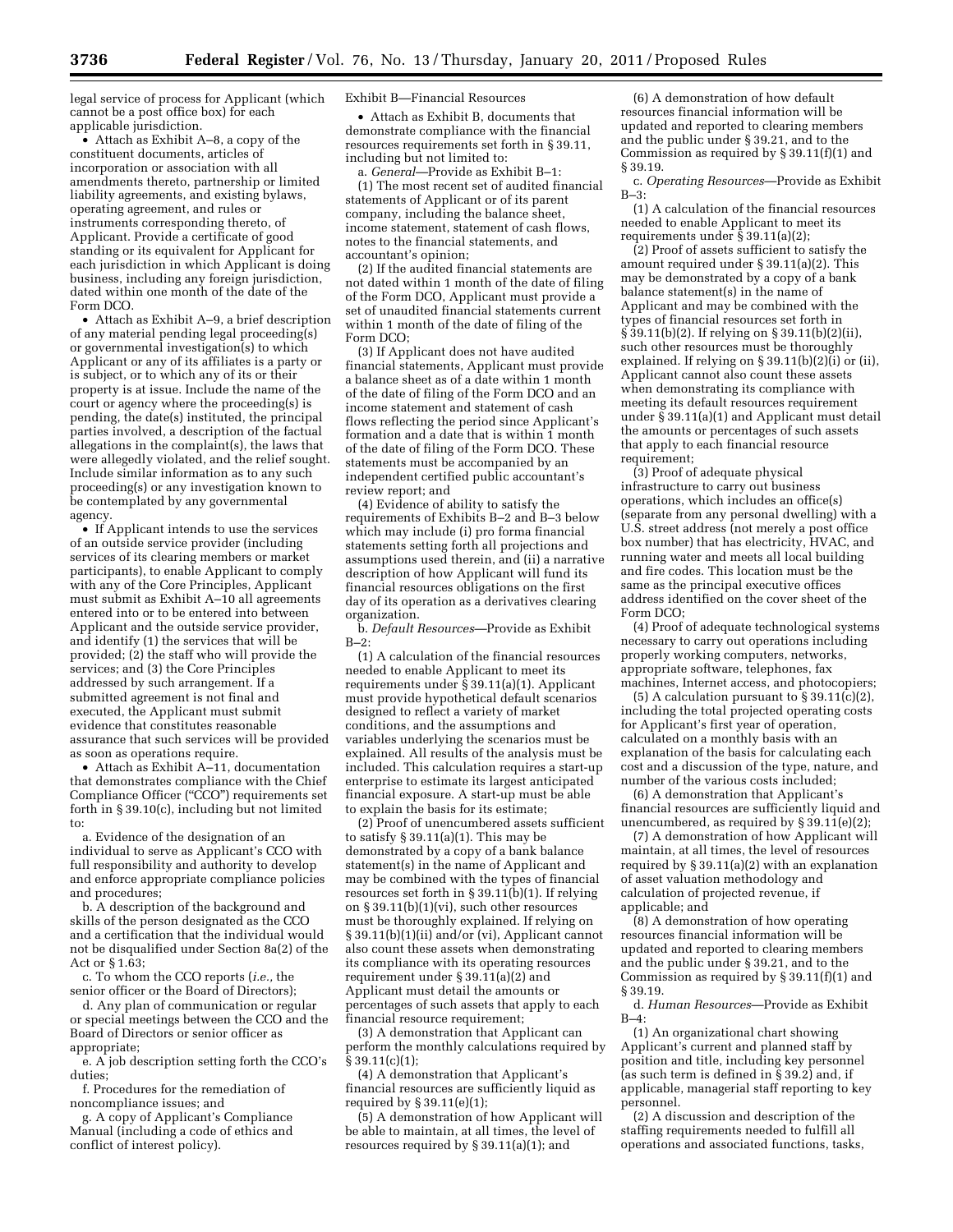services, and areas of supervision necessary to operate Applicant on a day-to-day basis; and

(3) The names and qualifications of individuals who are key personnel or other managerial staff who will carry out the operations and associated functions, tasks, services, and supervision needed to run the Applicant on day-to-day basis. In particular, Applicant must identify such individuals who are responsible for risk management, treasury, clearing operations and compliance (and specify whether each such person is an employee or consultant/agent).

Exhibit C—Participant and Product Eligibility

• Attach as Exhibit C, documents that demonstrate compliance with the participant and product eligibility requirements set forth in § 39.12 of the Commission's regulations, including but not limited to:

a. *Participant Eligibility*—Provide as Exhibit C–1, an explanation of the requirements for becoming a clearing member and how those requirements satisfy § 39.12 and, where applicable, support Applicant's compliance with other Core Principles. Applicant must address how its participant eligibility requirements comply with the core principles and regulations thereunder for financial resources, risk management and operational capacity. The explanation also must include:

 $(1)$  A final version of the membership agreement between Applicant and its clearing members that sets forth the full scope of respective rights and obligations;

(2) A discussion of how Applicant will monitor for and enforce compliance with its eligibility criteria, especially minimum financial requirements;

(3) An explanation of how the eligibility criteria are objective and allow for fair and open access to Applicant. Applicant must include an explanation of the differences between various classes of membership or participation that might be based on different levels of capital and/or creditworthiness. Applicant must also include information about whether any differences exist in how Applicant will monitor and enforce the obligations of its various clearing members including any differences in access, privilege, margin levels, position limits, or other controls;

(4) If Applicant allows intermediation, Applicant must describe the requirements applicable to those who may act as intermediaries on behalf of customers or other market participants;

(5) A description of the program for monitoring the financial status of the clearing members on an ongoing basis;

(6) The procedures that Applicant will follow in the event of the bankruptcy or insolvency of a clearing member, which did not result in a default to Applicant;

(7) A description of whether and how Applicant would adjust clearing member participation under continuing eligibility criteria based on the financial, risk, or operational status of a clearing member;

(8) A discussion of whether Applicant's clearing members will be required to be registered with the Commission; and

(9) A list of current or prospective clearing members. If a current or prospective clearing member is a Commission registrant, Applicant must identify the member's designated self-regulatory organization.

b. *Product Eligibility*—Provide as Exhibit C–2, an explanation of the criteria for instruments acceptable for clearing including:

(1) The regulatory status of each market on which a contract to be cleared by Applicant is traded (*e.g.,* DCM, SEF, not a registered market), and whether the market for which Applicant clears intends to join the Joint Audit Committee. For OTC agreements, contracts, or transactions not traded on a registered market, Applicant must describe the nature of the OTC market and its interest in having the particular OTC agreement, contract, or transaction cleared;

(2) The criteria, and the factors considered in establishing the criteria, for determining the types of products that will be cleared;

(3) An explanation of how the criteria for deciding what products to clear take into account the different risks inherent in clearing different agreements, contracts, or transactions and how those criteria affect maintenance of assets to support the guarantee function in varying risk environments;

(4) A precise list of all the agreements, contracts, or transactions to be covered by Applicant's registration order, including the terms and conditions of all agreements, contracts, or transactions;

(5) A forecast of expected volume and open interest at the outset of clearing operations, after six months, and after one year of operation; and

(6) The mechanics of clearing the contract, such as reliance on exchange for physical, exchange for swap, or other substitution activity; whether the contracts are matched prior to submission for clearing or after submission; and other aspects of clearing mechanics that are relevant to understanding the products that would be eligible for clearing.

Exhibit D—Risk Management

• Attach as Exhibit D, documents that demonstrate compliance with the risk management requirements set forth in § 39.13 of the Commission's regulations, including but not limited to:

a. *Risk Management Framework*—Provide as Exhibit D–1, a copy of Applicant's written policies, procedures, and controls, as approved by Applicant's Board of Directors, that establish Applicant's risk management framework as required by § 39.13(b). Applicant must also provide a description of the composition and responsibilities of Applicant's Risk Management Committee.

b. *Measuring Risk*—Provide as Exhibit D– 2, a narrative explanation of how Applicant has projected and will continue to measure its counterparty risk exposure, including:

(1) A description of the risk-based margin calculation methodology;

(2) The assumptions upon which the methodology was designed, including the risk analysis tools and procedures employed in the design process;

(3) An explanation as to why a particular methodology was chosen over other

methodologies that might have been suitable, including a comparison of margin levels calculated using other margin methodologies;

(4) A demonstration of the margin methodology as applied to real or hypothetical clearing scenarios;

(5) A description of the data sources for inputs used in the methodology, *e.g.*  historical price data reflecting market volatility over various periods of time;

(6) A description of the sources of price data for the measurement of current exposures and the valuation models for addressing circumstances where pricing data is not readily available or reliable;

(7) The frequency and circumstances under which the margin methodology will be reviewed and the criteria for deciding how often to review and whether to modify a margin methodology;

(8) An independent validation of Applicant's systems for generating initial margin requirements, including its theoretical models;

(9) The frequency of measuring counterparty risk exposures (mark to market), whether counterparty risk exposures are routinely measured on an intraday basis, whether Applicant has the operational capacity to measure counterparty risk exposures on an intraday basis, and the circumstances under which Applicant would conduct a non-routine intraday measurement of counterparty risk exposures;

(10) Preliminary forecasts regarding future counterparty risk exposure and assumptions upon which such forecasts of exposure are based;

(11) A description of any systems or software that Applicant will require clearing members to use in order to margin their positions in their internal bookkeeping systems, and whether and under what terms and conditions Applicant will provide such systems or software to clearing members; and

(12) A description of the extent to which counterparty risk can be offset through the clearing process (*i.e.,* the limitations, if any, on Applicant's duty to fulfill its obligations as the buyer to every seller and the seller to every buyer).

c. *Limiting Risk*—Provide as Exhibit D–3, a narrative discussion addressing the specifics of Applicant's clearing activities, including:

(1) How Applicant will collect financial information about its clearing members and other traders or market participants, monitor price movements, and mark to market, on a daily basis, the products and/or portfolios it clears;

(2) How Applicant will monitor accounts carried by clearing members, the accumulation of positions by clearing members and other market participants, and compliance with position limits; and how it will use large trader information;

(3) How Applicant will determine variation margin levels and outstanding initial margin due;

(4) How Applicant will identify unusually large pays on a proactive basis before they occur;

(5) Whether and how Applicant will compare price moves and position information to historical patterns and to the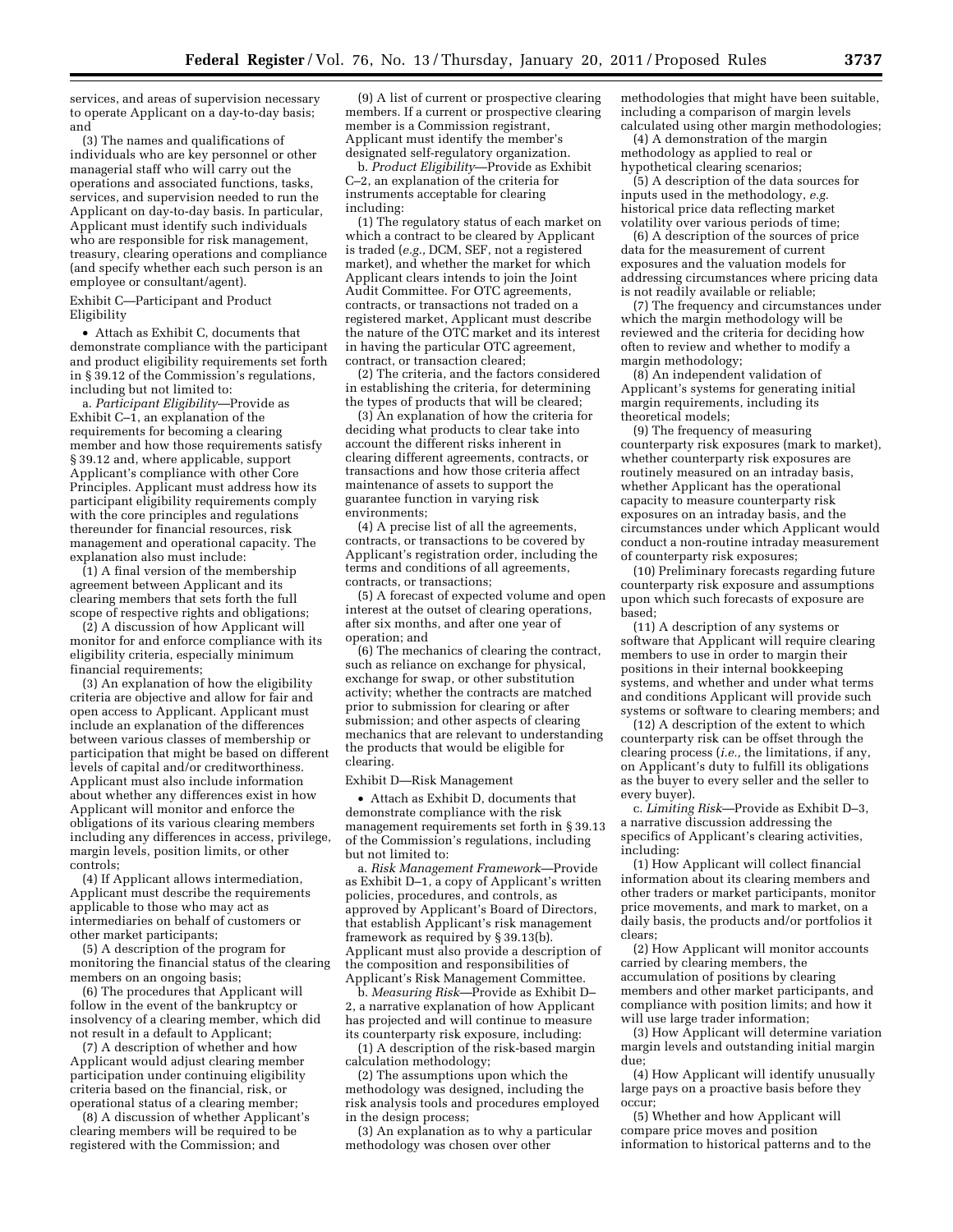financial information collected from its clearing members; how it will identify unusually large pays on a daily basis;

(6) How Applicant will use various risk tools and procedures such as: (i) value-at-risk calculations; (ii) stress testing; (iii) back testing; and/or (iv) other risk management tools and procedures;

(7) How Applicant will communicate with clearing members, settlement banks, other derivatives clearing organizations, designated contract markets, swap execution facilities, major swap participants, swap data repositories, and other entities in emergency situations or circumstance that might require immediate action by the Applicant;

(8) How Applicant will monitor risk outside business hours;

(9) How Applicant will review its clearing members' risk management practices;

(10) Whether Applicant will impose credit limits and/or employ other risk filters (such as automatic system denial of entry of trades under certain conditions);

(11) Plans for handling ''extreme market volatility'' and how Applicant defines that term;

(12) An explanation of how Applicant will be able to offset positions in order to manage risk including: (i) ensuring both Applicant and clearing members have the operational capacity to do so; and (ii) liquidity of the relevant market, especially with regard to OTC products and OTC markets;

(13) Plans for managing accounts that are ''too big'' to liquidate and for conducting "what if" analyses on these accounts;

(14) If options are involved, how Applicant will manage the different and more complex risk presented by these products;

(15) If Applicant intends to clear swaps, whether and how often Applicant will offer multilateral portfolio compression exercises for its clearing members; and

(16) If Applicant intends to clear credit default swaps, how Applicant will manage the unique risks associated with clearing these products, such as jump-to-default risk.

d. *Existence of collateral (funds and assets) to apply to losses resulting from realized risk*—Provide as Exhibit D–4:

(1) An explanation of the factors, process, and methodology used for calculating and setting required collateral levels, the required inputs, the appropriateness of those inputs, and an illustrative example;

(2) An analysis supporting the sufficiency of Applicant's collateral levels for capturing all or most price moves that may take place in one settlement cycle;

(3) A description of how Applicant will value open positions and collateral assets;

(4) A description and explanation of the forms of assets allowed as collateral, why they are acceptable, and whether there are any haircuts or concentration limits on certain kinds of assets, including how often any such haircuts and concentration limits are reviewed;

(5) An explanation of how and when Applicant will collect collateral, whether and under what circumstances it will collect collateral on an intraday basis, and what will happen if collateral is not received in a timely manner. Include a proposed collateral collection schedule based on changes in market positions and collateral values; and

(6) If options are involved, a full explanation of how it will manage the associated risk through the use of collateral including, if applicable, a discussion of its option pricing model, how it establishes its implied volatility scan range, and other matters related to the complex matter of managing the risk associated with the clearing of option contracts.

Exhibit E—Settlement Procedures

• Attach as Exhibit E, documents that demonstrate compliance with the settlement procedures requirements set forth in § 39.14 of the Commission's regulations, including but not limited to:

a. *Settlement*—Provide as Exhibit E–1, a full description of the daily process of

settling financial obligations on all open positions being cleared. This must include:

(1) Procedures for completing settlements on a timely basis during normal market conditions (and no less frequently than once each business day);

(2) Procedures for completing settlements on a timely basis in varying market circumstances including in the event of a default by the clearing member creating the largest financial exposure for Applicant in extreme but plausible market conditions;

(3) A description of how contracts will be marked to market on at least a daily basis;

(4) Identification of the settlement banks used by Applicant (including identification of the lead settlement bank, if applicable) and a copy of Applicant's settlement bank agreement(s). Such settlement bank agreements must (i) outline daily cash settlement procedures, (ii) state clearly when settlement fund transfers will occur, (iii) provide procedures for settlements on bank holidays when the markets are open, and (iv) ensure that settlements are final when effected;

(5) Identification of settlement banks that Applicant will allow its clearing members to use for margin calls and variation settlements;

(6) A description of the criteria and review process used by Applicant when selecting settlement banks; procedures for monitoring the continued appropriateness of all settlement banks including a description of how Applicant monitors its concentration risk or exposure to each settlement bank;

(7) The specific means by which settlement instructions are communicated from Applicant to the settlement bank(s);

(8) A timetable showing the flow of funds associated with the settlement of products for a 24-hour period or such other settlement timeframe specified by a particular product; this may be presented in the form of a chart, as in the following example: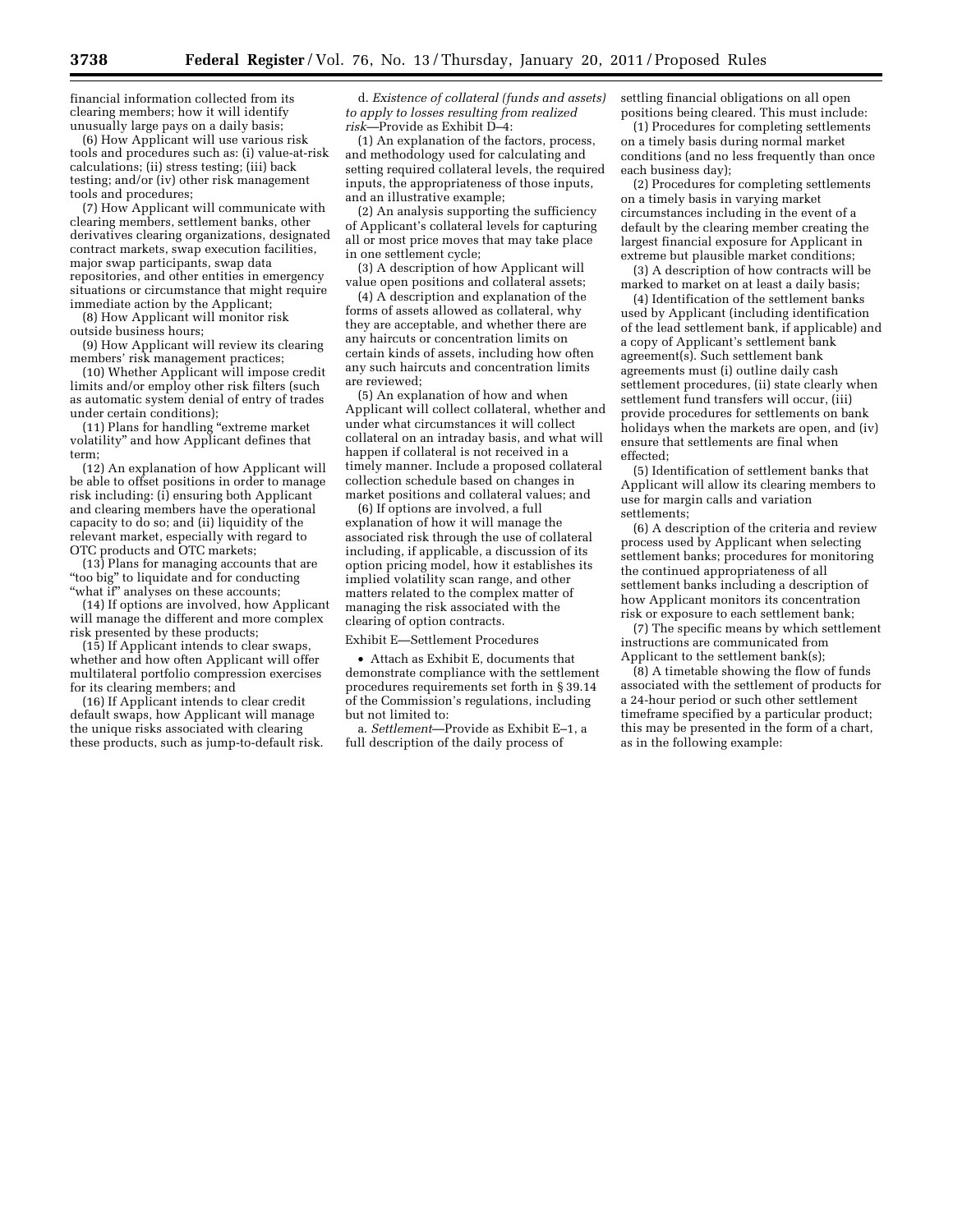| <b>FORM DCO - SAMPLE SETTLEMENT CYCLE CHART</b><br>[Specify U.S. Dollar or other currency as applicable] |                                                                                                                                                          |  |  |
|----------------------------------------------------------------------------------------------------------|----------------------------------------------------------------------------------------------------------------------------------------------------------|--|--|
| TRADE DATE = $T$<br>[INSERT TIME ZONE]<br><b>IINSERT EXACT</b><br><b>TIMES BELOW]</b>                    | <b>EXAMPLE OF SETTLEMENT ACTIVITY FOR WHICH TIMES SHOULD BE</b><br><b>PROVIDED</b>                                                                       |  |  |
| $T:$ pm                                                                                                  | Last market closes (end of regular trading hours).                                                                                                       |  |  |
| T: Approx. _____ pm                                                                                      | DCO/DCM/SEF establishes daily settlement price for each product based on<br>information generated by its [INSERT NAME OF APPLICABLE CLEARING<br>SYSTEM]. |  |  |
| $T: By \_\_pm$ pm                                                                                        | Clearing members' position information for intraday settlement is obtained from<br>DCO's clearing system.                                                |  |  |
| $T+1$ : Approx. _____ am                                                                                 | DCO provides daily performance bond (PB) and settlement variation/option<br>premium (SVOP) amounts to clearing members and banks.                        |  |  |
| $T+1$ : By _____ am                                                                                      | Banks commit to pay daily PB and SVOP amounts.                                                                                                           |  |  |
| $T+1$ : Approx. _____ am                                                                                 | Banks pay daily PB and SVOP amounts from clearing members to DCO.                                                                                        |  |  |
| $T+1$ : Approx. $\_\_$ am                                                                                | Banks pay daily PB and SVOP amounts from DCO to clearing members.                                                                                        |  |  |
| T: Approx. _____ pm                                                                                      | DCO/DCM/SEF determines prices for intraday settlement.                                                                                                   |  |  |
| T: Approx. _____ pm                                                                                      | Clearing members' position information for intraday settlement is obtained from<br>DCO's clearing system.                                                |  |  |
| $T: By approx.$ ______ pm                                                                                | DCO provides intraday PB and SVOP amounts to banks and clearing<br>members.                                                                              |  |  |
| $T: By \_\_pm$ pm                                                                                        | Banks commit to pay intraday PB and SVOP amounts.                                                                                                        |  |  |
| $T:$ Approx. $\_\_\_\_$ pm                                                                               | Banks pay intraday PB and SVOP amounts from clearing members to DCO.                                                                                     |  |  |
| T: Approx. _____ pm                                                                                      | Banks pay intraday PB and SVOP amounts from DCO to clearing members.                                                                                     |  |  |

(9) A description of what happens in the event that there are insufficient funds in a clearing member's settlement account;

(10) An explanation of how and when Applicant will collect variation margin, whether and under what circumstances it will collect variation margin on an intraday basis, what will happen if variation margin is not received in a timely manner, and a proposed variation margin collection schedule based on changes in market prices;

(11) All the information above, to the extent relevant, for any products cleared that may be denominated in a foreign currency; and

(12) With respect to physical settlements, identify Applicant's rules that clearly state each obligation of Applicant with respect to physical deliveries, and explain how Applicant intends to identify and manage risks arising from physical settlement.

b. *Recordkeeping*—Provide as Exhibit E–2, a full description of the following:

(1) The nature and quality of the information collected concerning the flow of funds involved in clearing and settlement; and

(2) How such information will be recorded, maintained, and accessed.

c. *Interfaces with other clearing organizations*—Provide as Exhibit E–3, a description of Applicant's relationships with

other derivatives clearing organizations, clearing agencies, financial market utilities or foreign entities that perform similar functions including how compliance with the terms and conditions of agreements or arrangements with such other entities will be satisfied, *e.g.,* any netting or offset arrangements, cross-margining, portfolio margining, linkage, common banking, common clearing programs or limited guaranty agreements or arrangements.

# Exhibit F—Treatment of Funds

• Attach as Exhibit F, documents that demonstrate compliance with the treatment of funds requirements set forth in § 39.15 of the Commission's regulations, including but not limited to:

a. *Safe custody*—Provide as Exhibit F–1, documents that demonstrate:

(1) How Applicant will ensure the safekeeping of funds and collateral in depositories and how Applicant will minimize the risk of loss or of delay in accessing such funds and collateral;

(2) The depositories that will hold the funds and collateral and any written agreements between or among such depositories, Applicant or its clearing members regarding the legal status of the funds and collateral and the specific

conditions or prerequisites for movement of the funds and collateral; and

(3) How Applicant will limit the concentration of risk in depositories where funds and collateral are deposited.

b. *Segregation of customer and proprietary funds*—Provide as Exhibit F–2, documents that demonstrate:

(1) The appropriate segregation of customer funds and associated acknowledgement documentation; and

(2) Requirements or restrictions regarding commingling customer funds with proprietary funds, obligating customer funds for any purpose other than to purchase, clear, and settle the products Applicant is clearing, procedures regarding customer funds which are subject to cross-margin or similar agreements, and any other aspects of customer fund segregation.

c. *Investment standards*—Provide as Exhibit F–3, documents that demonstrate:

(1) How customer funds would be invested in instruments with minimal credit, market, and liquidity risks, and in compliance with the requirements of § 1.25; and

(2) How Applicant will obtain and keep associated records and data regarding the details of such investments.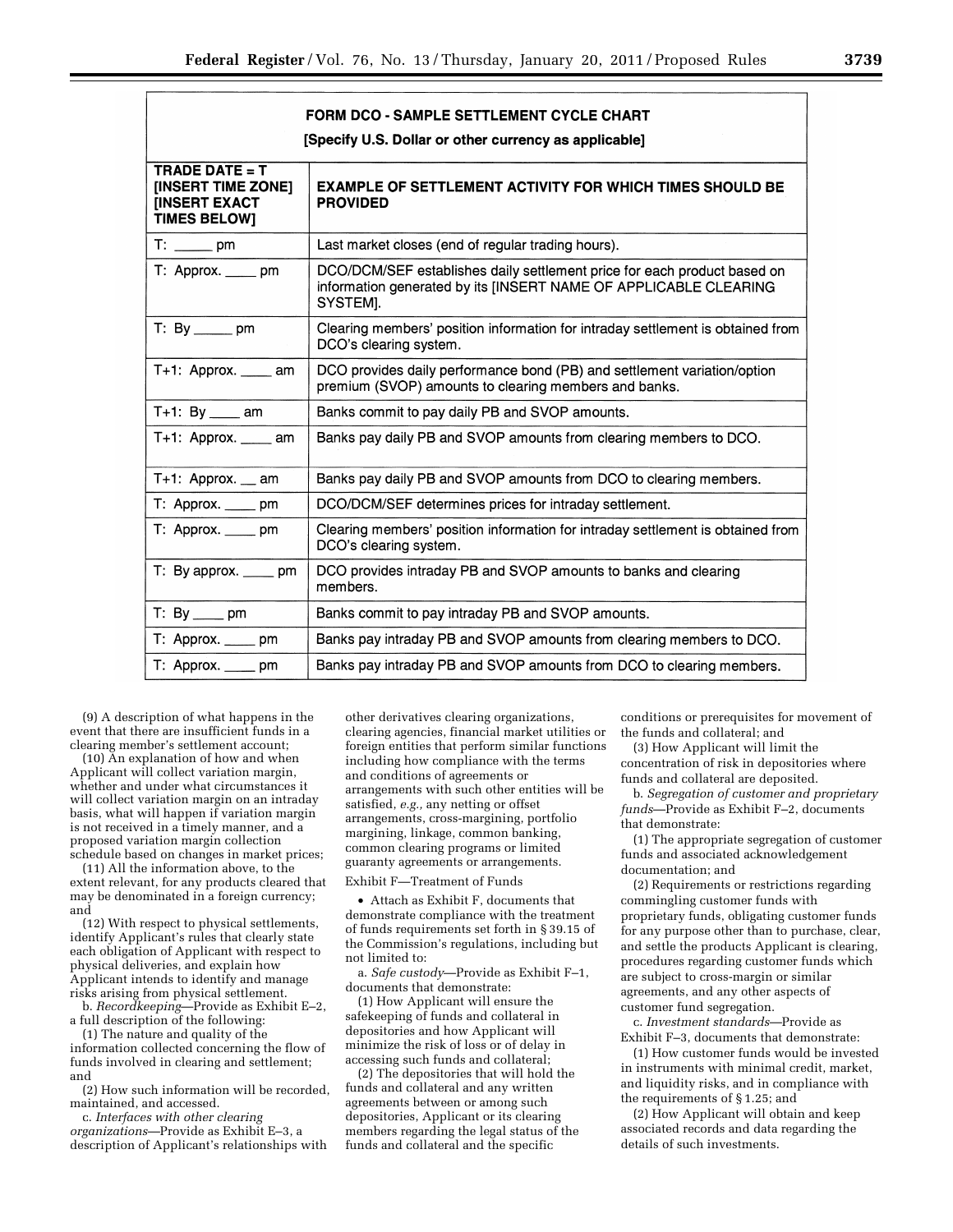Exhibit G—Default Rules and Procedures

• Attach as Exhibit G, documents that demonstrate compliance with the default rules and procedures requirements set forth in § 39.16 of the Commission's regulations, including but not limited to:

a. *Default Management Plan*—Applicant must provide a copy of its written default management plan which must contain all of the information required by § 39.16(b), along with Applicant's most recently documented results of a test of its default management plan.

b. *Definition of default*—Applicant must describe or otherwise document:

(1) The events (activities, lapses, or situations) that will constitute a clearing member default;

(2) What action Applicant can take upon a default and how Applicant will otherwise enforce the rules applicable in the event of default, including the steps and the sequence of the steps that will be followed. Identify whether a Default Management Committee exists and, if so, its role in the default process; and

(3) An example of a hypothetical default scenario and the results of the default management process used in the scenario.

c. *Remedial action*—Applicant must describe or otherwise document:

(1) The authority and methods by which Applicant may take appropriate action in the event of the default of a clearing member which may include, among other things, liquidating positions, hedging, auctioning, allocating (including any obligations of clearing members to participate in auctions or to accept allocations), and transferring of customer accounts to another clearing member (including an explanation of the movement of positions and collateral on deposit); and

(2) Actions taken by a clearing member or other events that would put a clearing member on Applicant's "watch list" or similar device.

d. *Process to address shortfalls*—Applicant must describe or otherwise document:

(1) Procedures for the prompt application of Applicant and/or clearing member financial resources to address monetary shortfalls resulting from a default;

(2) How Applicant will make publicly available its default rules including a description of the priority of application of financial resources in the event of default (*i.e.,* the ''waterfall''); and

(3) How Applicant will take timely action to contain losses and liquidity pressures and to continue to meet each obligation of Applicant.

e. *Use of cross-margin programs*—Describe or otherwise document, as applicable, how cross-margining programs will provide for fair and efficient means of covering losses in the event of a default of any clearing member participating in the program.

f. *Customer priority rule*—Describe or otherwise document rules and procedures regarding priority of customer accounts over proprietary accounts of defaulting clearing members and, where applicable, specifically in the context of specialized margin reduction programs such as cross-margining or common banking arrangements with other

derivatives clearing organizations, clearing agencies, financial market utilities or foreign entities that perform similar functions.

Exhibit H—Rule Enforcement

• Attach as Exhibit H, documents that demonstrate compliance with the rule enforcement requirements set forth in § 39.17 of the Commission's regulations, including but not limited to:

a. *Surveillance*—Describe or otherwise document arrangements and resources for the effective monitoring and enforcement of compliance with Applicant's rules and the resolution of disputes.

b. *Enforcement*—Applicant must describe or otherwise document:

(1) Arrangements and resources for the effective enforcement of rules and authority and ability to discipline and limit or suspend a member's activities pursuant to clear and fair standards;

(2) Arrangements for enforcing compliance with its rules and addressing instances of non-compliance, including: Disciplinary tools such as limiting, suspending, or terminating a clearing member's access or member privileges;

(3) How Applicant will address situations related to, but which may not constitute an event of default, such as a clearing member's failure to comply with certain rules or to maintain eligibility standards, or actions taken by other regulatory bodies;

(4) The standards and any procedural protections Applicant will follow in imposing any such enforcement measure; and

(5) Processes for reporting to the Commission Applicant's rule enforcement activities and possible sanctions that could be imposed against clearing members.

c. *Dispute resolution*—Describe or otherwise document arrangements and resources for resolution of disputes between customers and clearing members, and between clearing members.

Exhibit I—System Safeguards

• Attach as Exhibit I, documents that demonstrate compliance with the system safeguards requirements set forth in § 39.18 of the Commission's regulations, including but not limited to:

a. A description of Applicant's program of risk analysis and oversight with respect to its operations and automated systems. This program must be designed to ensure daily processing, clearing, and settlement of transactions and address each of the following categories of risk:

(1) Information security;

(2) Business continuity-disaster recovery planning and resources;

(3) Capacity and performance planning;

(4) Systems operations;

(5) Systems development and quality assurance; and

(6) Physical security and environmental controls.

b. An explanation of how Applicant will establish and maintain resources that allow for the fulfillment of its program of risk analysis and oversight with respect to its operations and automated systems, and a description of such resources, including:

(1) A description of how Applicant will periodically verify that its resources are

adequate to ensure daily processing, clearing, and settlement;

(2) A demonstration that Applicant's automated systems are reliable, secure, and have (and will continue to have) adequate scalable capacity;

(3) A description of the physical, technological and personnel resources and procedures used by Applicant as part of its business continuity and disaster recovery plan, and support for the conclusion that these resources are sufficient to enable the Applicant to resume daily processing, clearing and settlement no later than the next business day following a disruption; and

(4) A statement identifying which such resources are Applicant's own resources and which are provided by a service provider (outsourced). For resources that are outsourced, provide (i) all contracts governing the outsourcing arrangements, including all schedules and other supplemental materials, and (ii) a demonstration that Applicant employs personnel with the expertise necessary to enable them to supervise the service provider's delivery of the services.

c. An explanation of how Applicant will ensure the proper functioning of its systems, including its program for the periodic objective testing and review of its systems and back-up facilities (including all of its own and outsourced resources), and verification that all such resources will work effectively together;

d. Identification of the persons conducting the testing, including information as to their qualifications and independence;

e. A description of Applicant's emergency procedures, including a copy of its written plan for business continuity and disaster recovery and a description of how Applicant will coordinate its business continuity and disaster recovery plan (including testing) with those of its clearing members and providers of essential services such as telecommunications, power and water; and

f. A description of how Applicant will report exceptional events and planned changes to the Commission as required by §§ 39.18(g) and 39.18(h).

# Exhibit J—Reporting

• Attach as Exhibit J, documents that demonstrate compliance with the reporting requirements set forth in § 39.19 of the Commission's regulations including but not limited to:

a. How Applicant will make available to Commission staff all the information Commission staff need in order to carry out effective oversight. This must include a discussion of what will be made available on a routine basis, how often it will be made available, and the method of its transmission. The same items must be addressed for information it will make available on a nonroutine basis and what events would precipitate the generation of such data or information. Applicant must also address the manner in which any information will be made available to clearing members, customers, market participants and/or the general public. If not part of an initial application, Applicant must provide a representation that it will provide the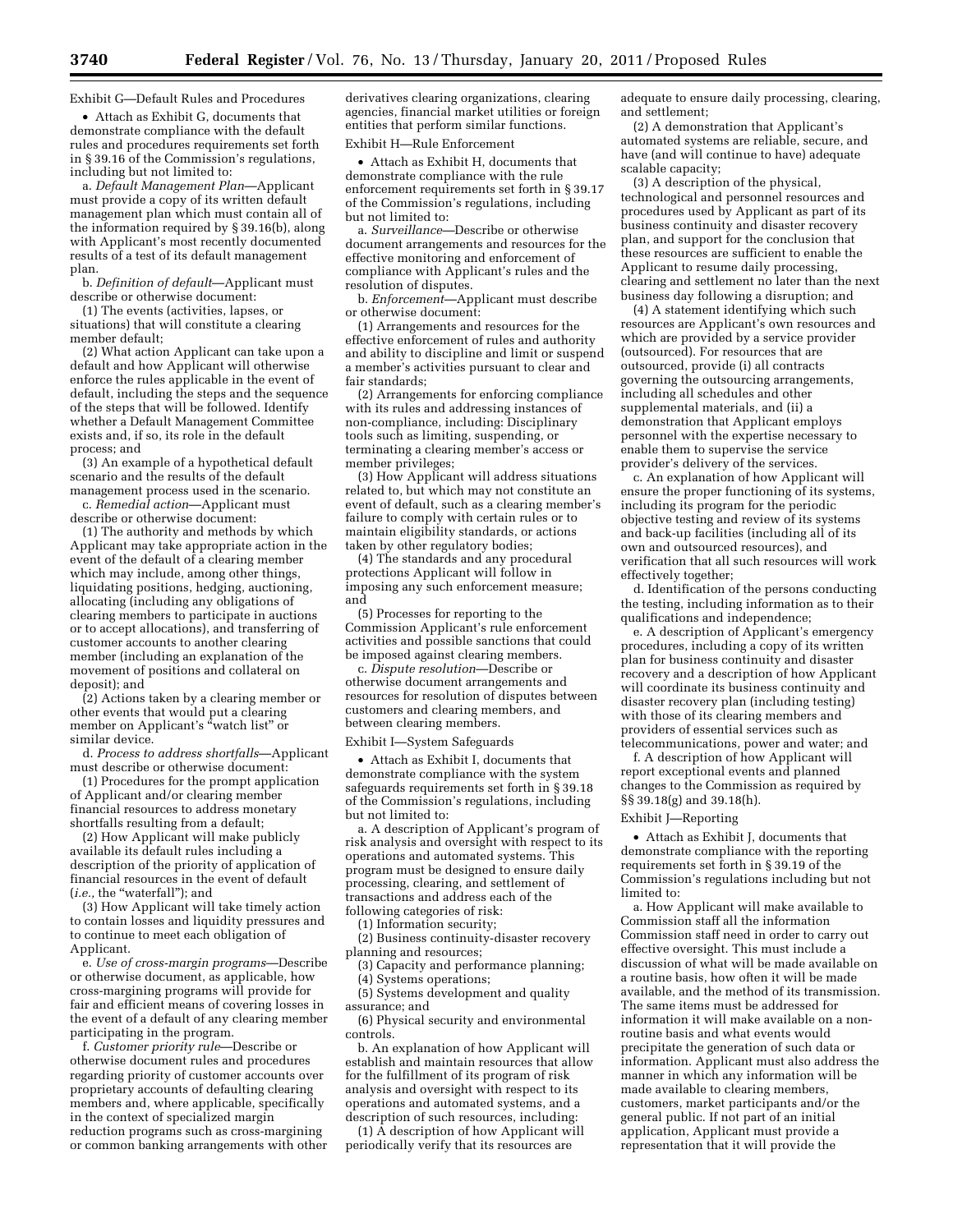following when initially generated or when content changes occur:

(1) A list of current members/market participants;

(2) A list of all products currently eligible for clearing;

(3) The initial margin collection schedule; (4) Information on any disciplinary actions (such as suspensions, etc.);

(5) Information concerning any physical or other emergencies;

(6) All information concerning any default by a member and the impact of the default on Applicant's financial resources;

(7) A copy of any examination/evaluation/ compliance report of any regulatory body other than the Commission that oversees Applicant;

(8) A copy of any internal examination/ evaluation/compliance reports such as, but not limited to, those related to stress testing and systems testing;

(9) Key personnel that have particular knowledge of the market(s) for which Applicant clears and any changes in those personnel, especially those to be contacted in case of market volatility or to respond to inquiries and emergencies;

(10) Copies of audited financial statements of Applicant; and

(11) Information regarding counterparties and their positions, stress test results, internal governance, legal proceedings, and other clearing activities.

b. Forms or templates to be used to satisfy the daily, quarterly, annual, and eventspecific reporting requirements specified in § 39.19(c) of the Commission's regulations.

Exhibit K—Recordkeeping

• Attach as Exhibit K, documents that demonstrate compliance with the recordkeeping requirements set forth in § 39.20 of the Commission's regulations including but not limited to:

a. Applicant's recordkeeping and record retention policies and procedures;

b. The different activities related to the entity as a derivatives clearing organization for which it must maintain records;

c. The manner in which records relating to swaps and swap data are gathered and maintained; and

d. How Applicant will satisfy the performance standards of § 1.31 as applicable to derivatives clearing organizations, including:

(1) What "full" or "complete" will encompass with respect to each type of book or record that will be maintained;

(2) The form and manner in which books or records will be compiled and maintained with respect to each type of activity for which such books or records will be kept;

(3) Confirmation that books and records will be open to inspection by any representative of the Commission or of the U.S. Department of Justice;

(4) How long books and records will be readily available and how they will be made readily available during the first two years; and

(5) How long books and records will be maintained (and confirmation that, in any event, they will be maintained as required in § 1.31).

Exhibit L—Public Information

• Attach as Exhibit L, documents that demonstrate compliance with the public information requirements set forth in § 39.21 of the Commission's regulations including but not limited to:

a. Applicant's procedures for making its rulebook, a list of all current clearing members, and the information listed in § 39.21(c) readily available to the general public, in a timely manner, by posting such information on Applicant's Web site no later than the business day following the day to which the information pertains;

b. Any other information routinely made available to the public by Applicant;

c. How Applicant will make information available to clearing members and market participants in order to allow such persons to become familiar with Applicant's procedures before participating in clearing operations; and

d. How clearing members will be informed of their specific rights and obligations preceding a default and upon a default, and of the specific rights, options and obligations of Applicant preceding and upon a clearing member's default.

Exhibit M—Information Sharing

• Attach as Exhibit M, documents that demonstrate compliance with the information sharing requirements set forth in § 39.22 of the Commission's regulations, including but not limited to:

a. The appropriate and applicable information sharing agreements to which Applicant is, or intends to be, a party including any domestic or international information-sharing agreements or arrangements, whether formal or informal, which involve or relate to Applicant's operations, especially as it relates to measuring and addressing counterparty risk;

b. A description of the types of information expected to be shared and how that information will be shared;

c. An explanation as to how information obtained pursuant to any information-sharing agreements or arrangements would be used to further the objectives of Applicant's risk management program and any of its surveillance programs including financial surveillance and continuing eligibility of its clearing members; and

d. An explanation as to how Applicant expects to obtain accurate information pursuant to the information-sharing agreement or arrangement and the mechanisms or procedures which would allow for timely use and application of all information.

Exhibit N—Antitrust Considerations

• Attach as Exhibit N, documents that demonstrate compliance with the antitrust considerations requirements set forth in § 39.23 of the Commission's regulations, including but not limited to policies or procedures to ensure compliance with the antitrust considerations requirements.

Exhibit O—Governance Fitness Standards

• Attach as Exhibit O, documents that demonstrate compliance with the governance fitness standards requirements set forth in § 39.24 of the Commission's regulations, including but not limited to:

a. The manner in which its governance arrangements permit consideration of the views of Applicant's owners, whether voting or non-voting, and its participants (clearing members and customers) including (i) the general method by which Applicant will learn of the views of Applicant's owners, other than through their exercise of voting power, or the views of participants, other than through representation on the Board of Directors or any committee of Applicant, and (ii) the manner in which Applicant will consider such views;

b. The fitness standards applicable to members of the Board of Directors, members of any Disciplinary Panel, members of any Disciplinary Committee, clearing members, any individual or entity with direct access to settlement or clearing activities, and any party affiliated with any of the above individuals or entities, as well as natural persons who, directly or indirectly, own greater than 10% of any one class of equity interest in Applicant; including a description or other documentation explaining how Applicant will collect and verify information that supports compliance with the fitness standards; and

c. The manner in which Applicant will condition clearing member access and other direct access to its settlement and clearing activities on agreement to be subject to the jurisdiction of Applicant.

### Exhibit P—Conflicts of Interest

• Attach as Exhibit P, documents that demonstrate compliance with the conflicts of interest requirements set forth in §§ 39.13(d), 39.25, and 40.9 of the Commission's regulations, including but not limited to: a. A copy of:

(1) The charter (or mission statement) of Applicant (if not attached as Exhibit A–8).

(2) The charter (or mission statement) of Applicant's Board of Directors, each committee with a composition requirement (including any Executive Committee), as well as each other committee that has the authority to amend or constrain actions of Applicant's Board of Directors (if not attached as Exhibit A–8).

(3) If another entity ''operates'' the Applicant, the charter (or mission statement) of such entity's Board of Directors (if not attached as Exhibit A–8); and a description of the manner in which the Applicant will ensure that the entity complies with  $§40.9(b)(2)(ii)(B)$  and (C) (Officers and Directors; Books and Records).

(4) An internal organizational chart showing the lines of responsibility and accountability for each operational unit. b. Describe or otherwise document:

(1) Applicant's rules and procedures for ensuring compliance with the requirements of § 39.25(b) (including ensuring parent compliance with §  $39.25(b)(4)$ ), including through remediation as detailed in § 39.25(b)(5);

(2) Applicant's nominations process for the Board of Directors and the process for assigning members of the Board of Directors or other persons to any committee referenced in item a.(2) above;

1. The manner in which the Board of Directors reviews its performance and the